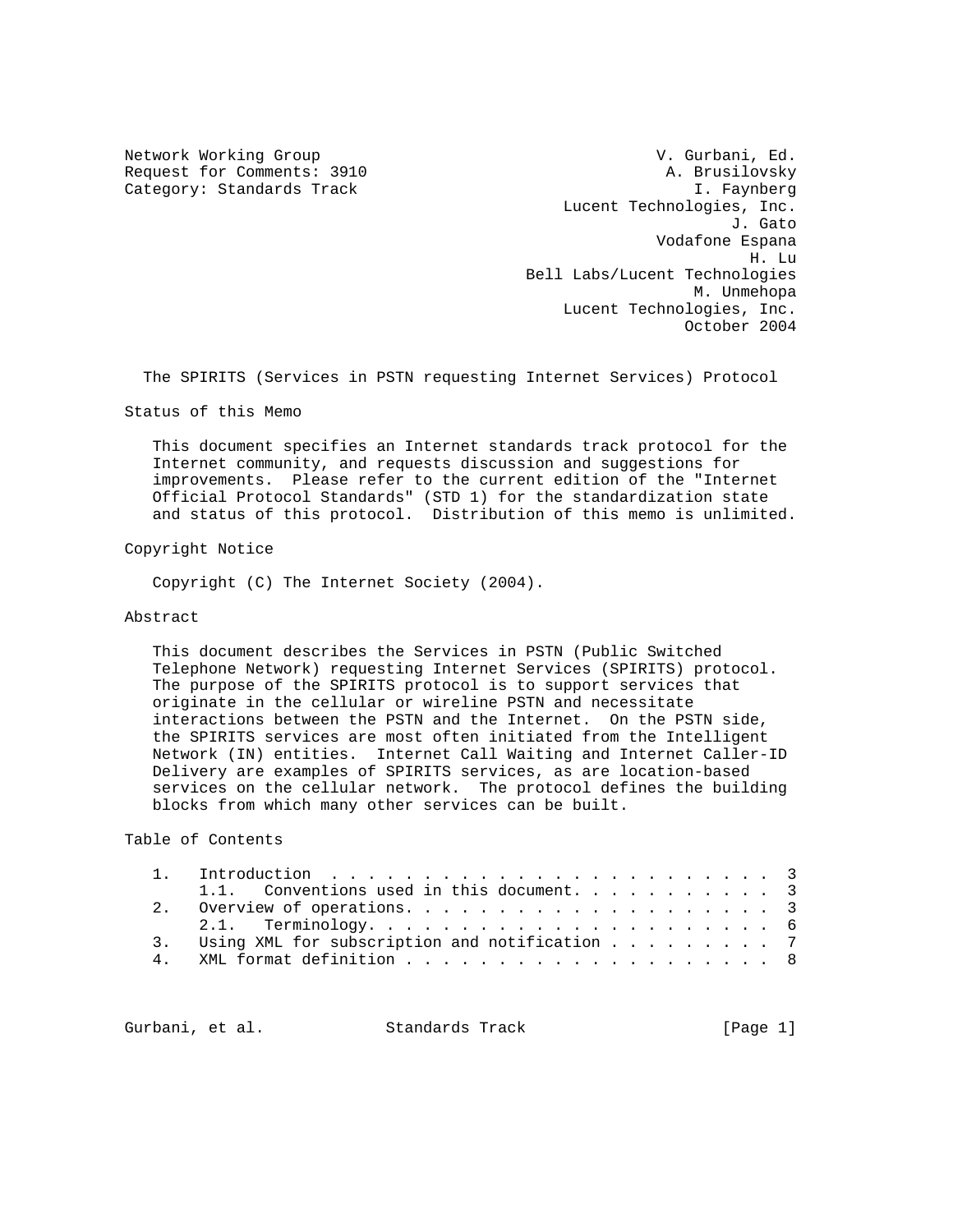| 5.  |       |                                                        |    |
|-----|-------|--------------------------------------------------------|----|
|     | 5.1.  | IN-specific requirements $\ldots$ 11                   |    |
|     | 5.2.  | Detection points and required parameters 12            |    |
|     |       | Originating-side DPs. 12<br>5.2.1.                     |    |
|     |       | 5.2.2.<br>Terminating-side DPs. 14                     |    |
|     | 5.3.  | Services through dynamic DPs 15                        |    |
|     |       | Normative usage 15<br>5.3.1.                           |    |
|     |       | 5.3.2.<br>Event package name. 16                       |    |
|     |       | 5.3.3.<br>Event package parameters. 16                 |    |
|     |       | SUBSCRIBE bodies. 16<br>5.3.4.                         |    |
|     |       | Subscription duration 17<br>5.3.5.                     |    |
|     |       | 5.3.6.<br>NOTIFY bodies 17                             |    |
|     |       | Notifier processing of SUBSCRIBE requests 18<br>5.3.7. |    |
|     |       | 5.3.8.<br>Notifier generation of NOTIFY requests. 18   |    |
|     |       | 5.3.9.<br>Subscriber processing of NOTIFY requests. 19 |    |
|     |       | 5.3.10.<br>Handling of forked requests 19              |    |
|     |       | 5.3.11.<br>Rate of notifications 19                    |    |
|     |       | 5.3.12.<br>State Agents. 20                            |    |
|     |       | 5.3.13.<br>Examples. 20                                |    |
|     |       | 5.3.14.<br>Use of URIs to retrieve state 25            |    |
|     | 5.4.  | Services through static DPs. 25                        |    |
|     |       | 5.4.1.<br>Internet Call Waiting 26                     |    |
|     |       | Call disposition choices. 26<br>5.4.2.                 |    |
|     |       | Accepting an ICW session using VoIP 28<br>5.4.3.       |    |
| б.  |       | Non-call related events 29                             |    |
|     | 6.1.  | Non-call events and their required parameters. 29      |    |
|     | 6.2.  |                                                        |    |
|     | 6.3.  | Event package name 30                                  |    |
|     | 6.4.  | Event package parameters 31                            |    |
|     | 6.5.  | SUBSCRIBE bodies 31                                    |    |
|     | 6.6.  | Subscription duration. 31                              |    |
|     | 6.7.  |                                                        |    |
|     | 6.8.  | Notifier processing of SUBSCRIBE requests. 32          |    |
|     | 6.9.  | Notifier generation of NOTIFY requests 32              |    |
|     | 6.10. | Subscriber processing of NOTIFY requests 33            |    |
|     | 6.11. | Handling of forked requests. 33                        |    |
|     | 6.12. | Rate of notifications. 33                              |    |
|     | 6.13. |                                                        |    |
|     | 6.14. |                                                        |    |
|     | 6.15. | Use of URIs to retrieve state. 37                      |    |
| 7.  |       |                                                        | 38 |
|     | 7.1.  | Registering event packages                             | 38 |
|     | 7.2.  | Registering MIME type.                                 | 38 |
|     | 7.3.  | Registering URN.                                       | 39 |
|     | 7.4.  | Registering XML schema                                 | 40 |
| 8.  |       | Security Considerations                                | 40 |
| 9.  |       | XML schema definition<br>$\cdot$ $42$                  |    |
| 10. |       |                                                        |    |
|     |       |                                                        |    |

Gurbani, et al. Standards Track [Page 2]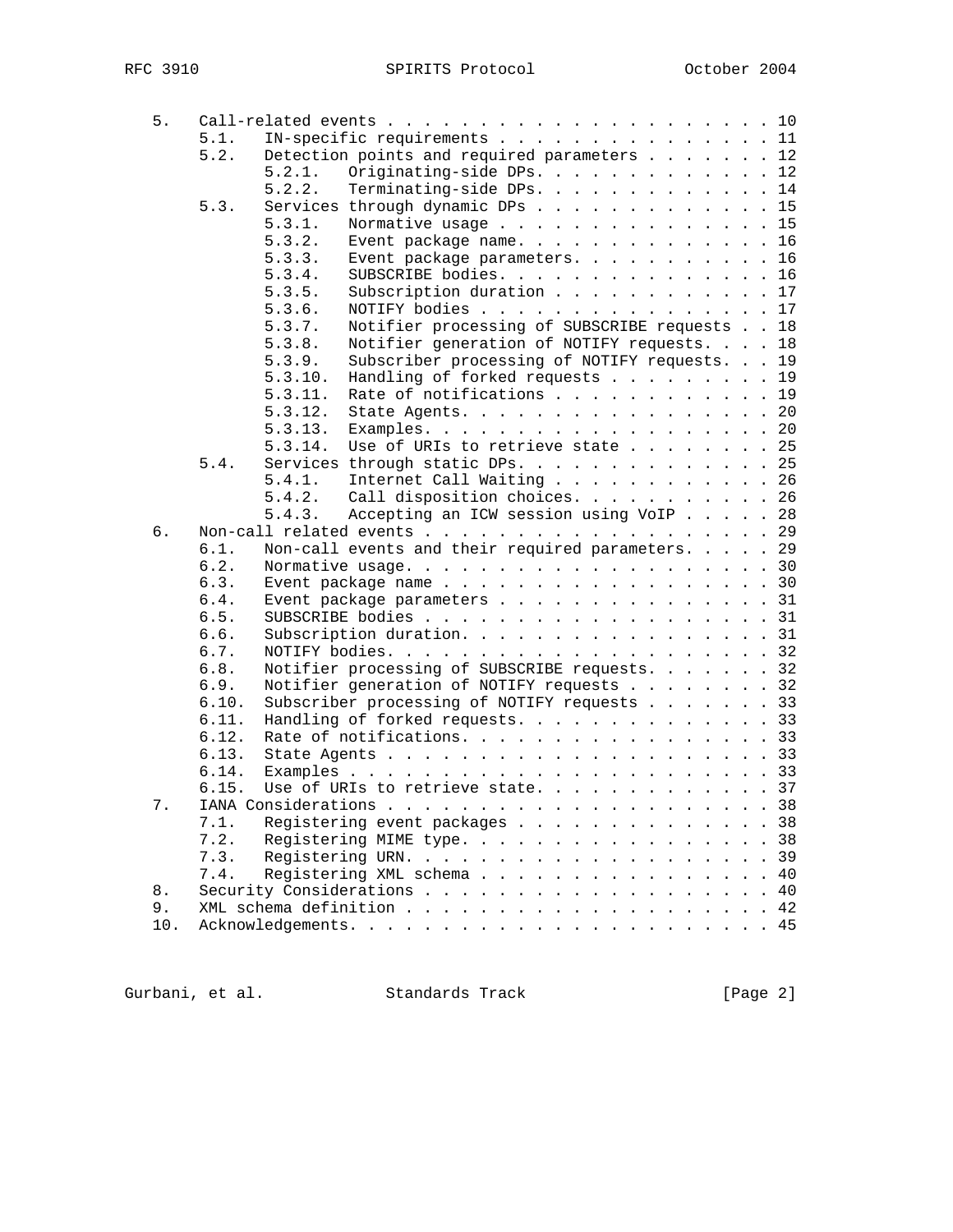|  | 15. Full Copyright Statement. 50 |  |
|--|----------------------------------|--|
|  |                                  |  |

# 1. Introduction

 SPIRITS (Services in the PSTN Requesting Internet Services) is an IETF architecture and an associated protocol that enables call processing elements in the telephone network to make service requests that are then processed on Internet hosted servers. The term Public Switched Telephone Network (PSTN) is used here to include the wireline circuit-switched network, as well as the wireless circuit switched network.

 The earlier IETF work on the PSTN/Internet Interworking (PINT) resulted in the protocol (RFC 2848) in support of the services initiated in the reverse direction - from the Internet to PSTN.

 This document has been written in response to the SPIRITS WG chairs call for SPIRITS Protocol proposals. Among other contributions, this document is based on:

- o Informational "Pre-SPIRITS implementations" [10]
- o Informational "The SPIRITS Architecture" [1]
- o Informational "SPIRITS Protocol Requirements" [4]

1.1. Conventions used in this document

 The key words "MUST", "MUST NOT", "REQUIRED", "SHALL", "SHALL NOT", "SHOULD", "SHOULD NOT", "RECOMMENDED", "MAY", and "OPTIONAL" in this document are to be interpreted as described in BCP 14, RFC 2119 [2].

2. Overview of operations

 The purpose of the SPIRITS protocol is to enable the execution of services in the Internet based on certain events occurring in the PSTN. The term PSTN is used here to include all manner of switching; i.e. wireline circuit-switched network, as well as the wireless circuit-switched network.

 In general terms, an Internet host is interested in getting notifications of certain events occurring in the PSTN. When the event of interest occurs, the PSTN notifies the Internet host. The Internet host can execute appropriate services based on these notifications.

Gurbani, et al. Standards Track [Page 3]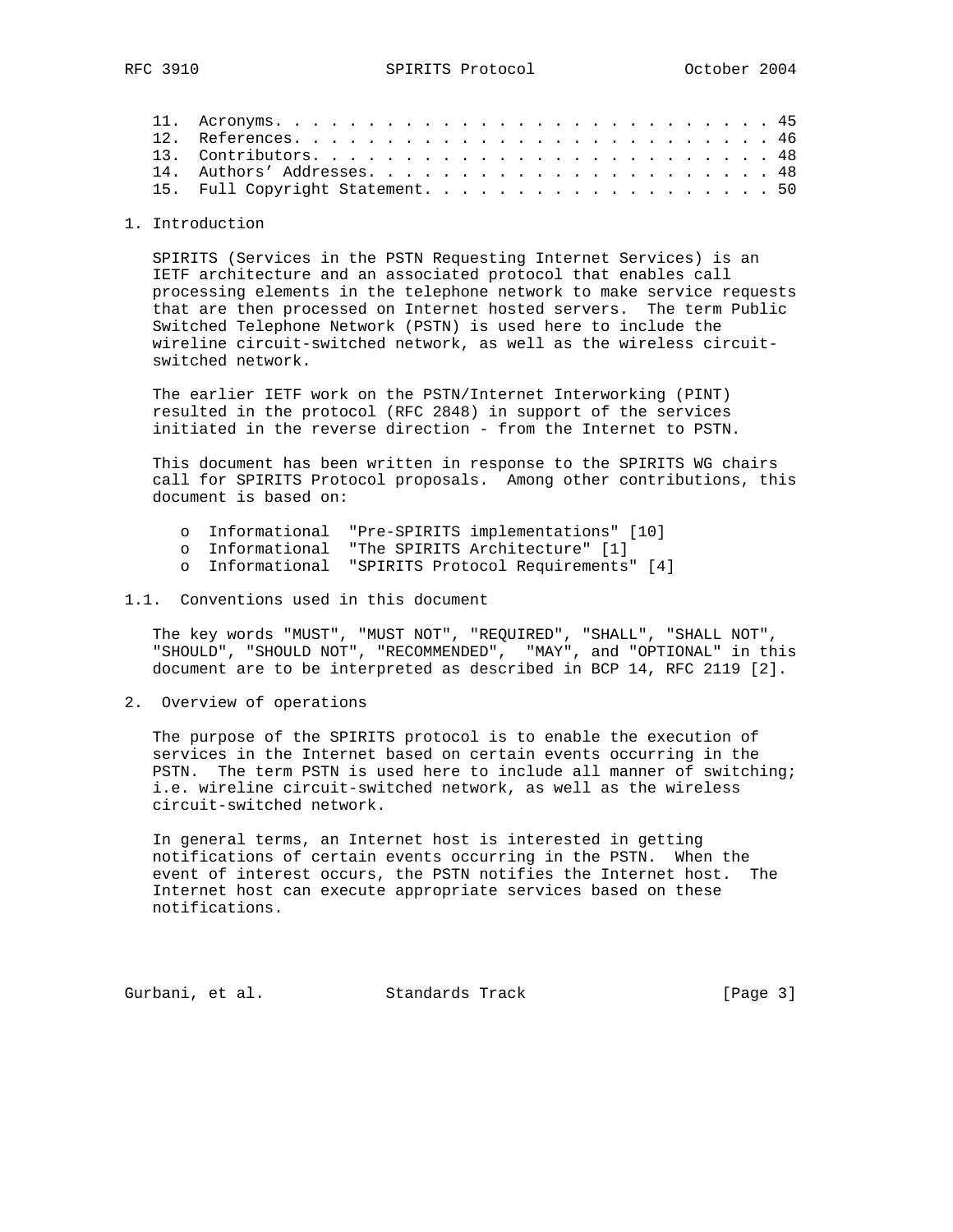

Figure 1: The SPIRITS Hierarchy.

 Figure 1 contains the SPIRITS events hierarchy, including their subdivision in two discrete classes for service execution: events related to the setup, teardown and maintenance of a call and events un-related to call setup, teardown or maintenance. Example of the latter class of events are geo-location mobility events that are tracked by the cellular PSTN. SPIRITS will specify the framework to provide services for both of these types of events.

 Call-related events, its further subdivisions, and how they enable services in the Internet is contained in Section 5. Services enabled from events not related to call setup, teardown, or maintenance are covered in detail in Section 6.

 For reference, the SPIRITS architecture from [1] is reproduced below. This document is focused on interfaces B and C only. Interface D is a matter of local policy; the PSTN operator may have a functional interface between the SPIRITS client or a message passing interface. This document does not discuss interface D in any detail.

Gurbani, et al. Standards Track [Page 4]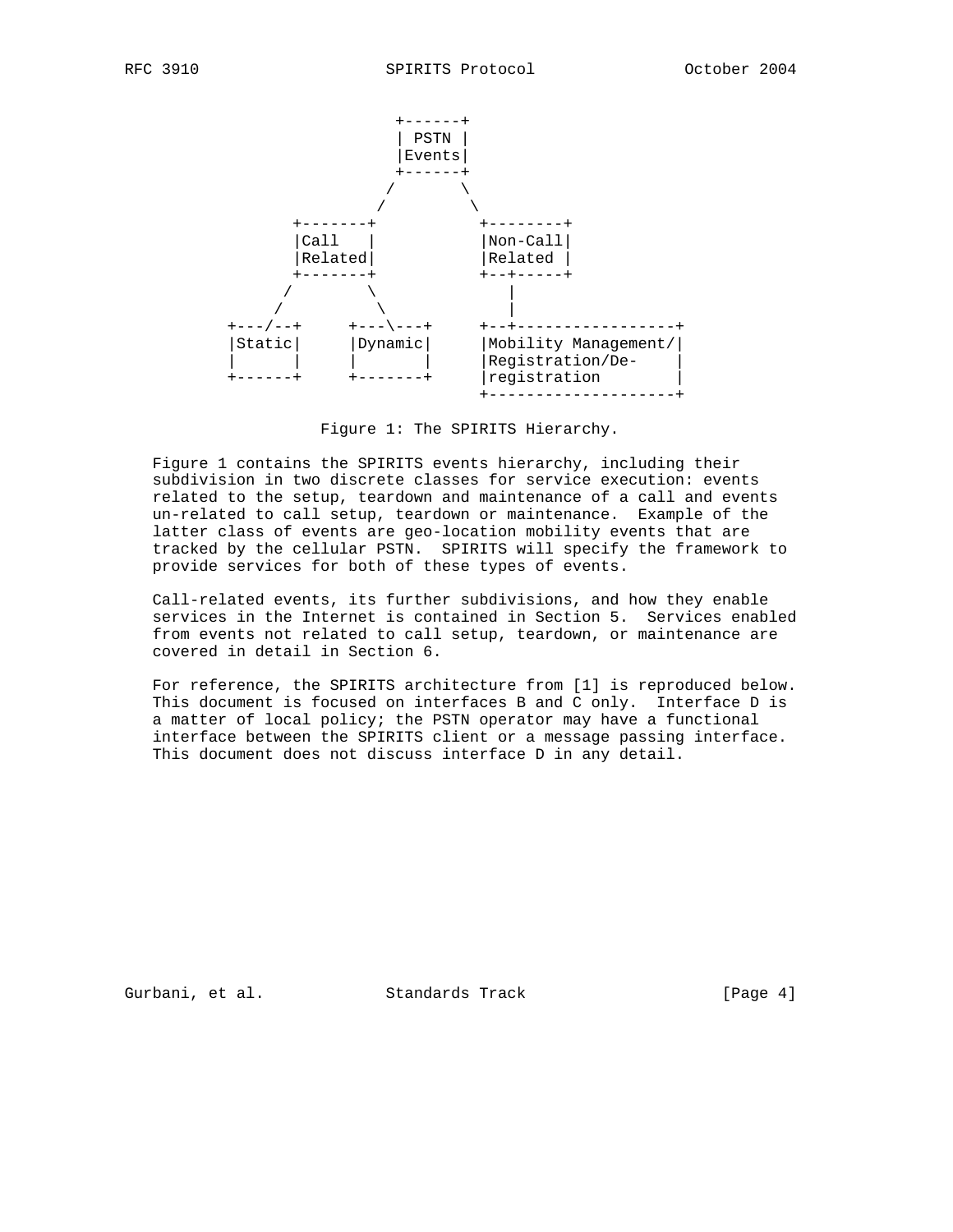

Figure 2: The SPIRITS Architecture.

 (Note: The interfaces A-E are described in detail in the SPIRITS Architecture document [1].)

 The PSTN today supports service models such as the Intelligent Network (IN), whereby some features are executed locally on switching elements called Service Switching Points (SSPs). Other features are executed on service elements called Service Control Points (SCPs). The SPIRITS architecture [1] permits these SCP elements to act as intelligent entities to leverage and use Internet hosts and capabilities to further enhance the telephone end-user's experience.

Gurbani, et al. Standards Track [Page 5]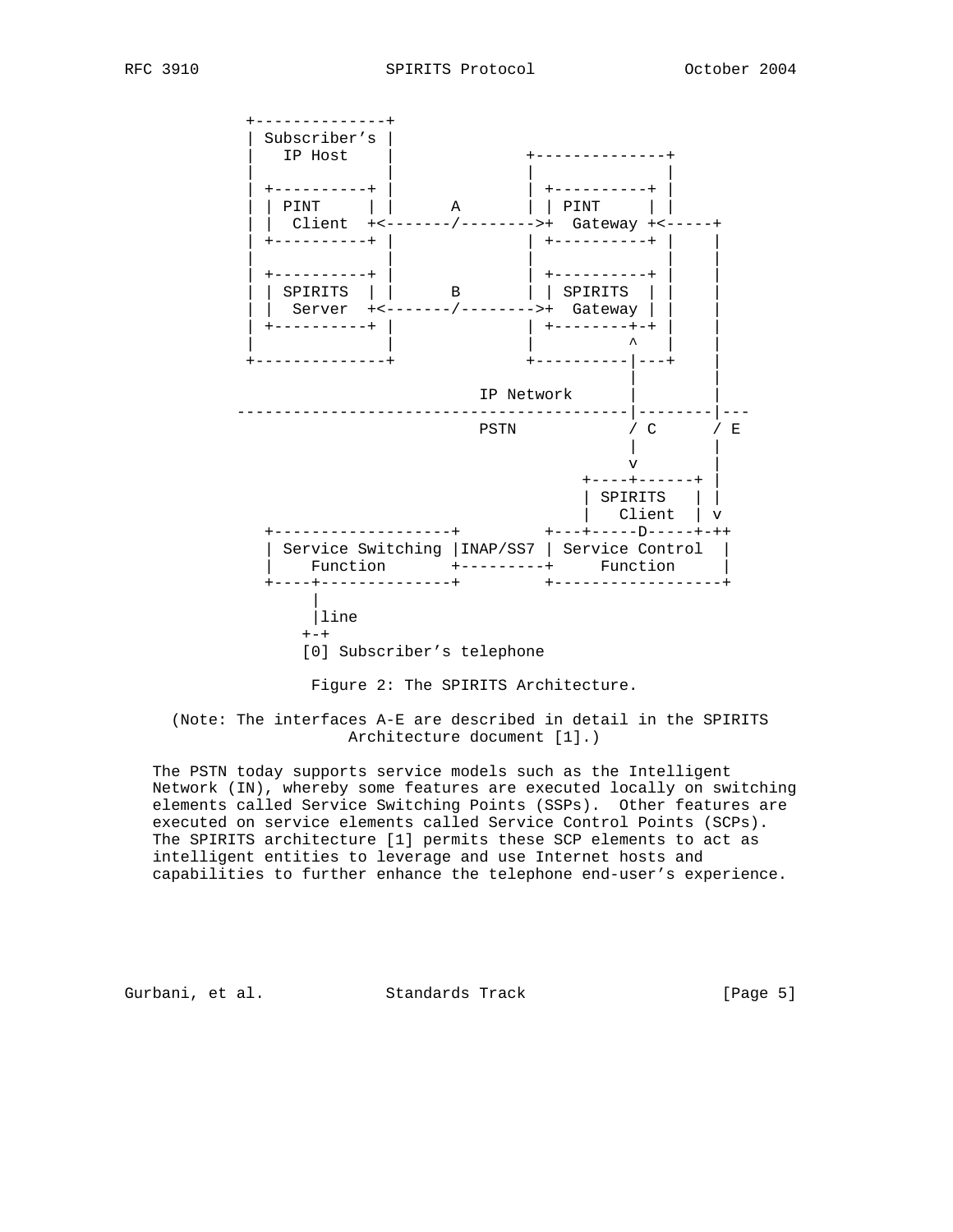The protocol used on interfaces B and C consists of the SPIRITS protocol, and is based on SIP and SIP event notification [3]. The requirements of a SPIRITS protocol and the choice of using SIP as an enabler are detailed in [4].

 The SPIRITS protocol is a set of two "event packages" [3]. It contains the procedural rules and semantic context that must be applied to these rules for processing SIP transactions. The SPIRITS protocol has to carry subscriptions for events from the SPIRITS server to the SPIRITS client and notifications of these events from the SPIRITS client to the SPIRITS server. Extensible Markup Language (XML) [12] is used to codify the subscriptions and notifications.

 Finally, in the context of ensuing discussion, the terms "SPIRITS server" and "SPIRITS client" are somewhat confusing since the roles appear reversed; to wit, the "SPIRITS server" issues a subscription which is accepted by a "SPIRITS client". To mitigate such ambiguity, from now on, we will refer to the "SPIRITS server" as a "SPIRITS subscriber" and to the "SPIRITS client" as a "SPIRITS notifier". This convention adheres to the nomenclature outlined in  $[3]$ ; the SPIRITS server in Figure 2 is a subscriber (issues subscriptions to events), and the SPIRITS client in Figure 2 is a notifier (issues notifications whenever the event of interest occurs).

# 2.1. Terminology

 For ease of reference, we provide a terminology of the SPIRITS actors discussed in the preceding above:

 Service Control Function (SCF): A PSTN entity that executes service logic. It provides capabilities to influence the call processing occurring in the Service Switching Function (SSF). For more information on how a SCF participates in the SPIRITS architecture, please see Sections 5 and 5.1.

SPIRITS client: see SPIRITS notifier.

SPIRITS server: see SPIRITS subscriber.

 SPIRITS notifier: A User Agent (UA) in the PSTN that accepts subscriptions from SPIRITS subscribers. These subscriptions contain events that the SPIRITS subscribers are interested in receiving a notification for. The SPIRITS notifier interfaces with the Service Control Function such that when the said event occurs, a notification will be sent to the relevant SPIRITS subscriber.

Gurbani, et al. Standards Track [Page 6]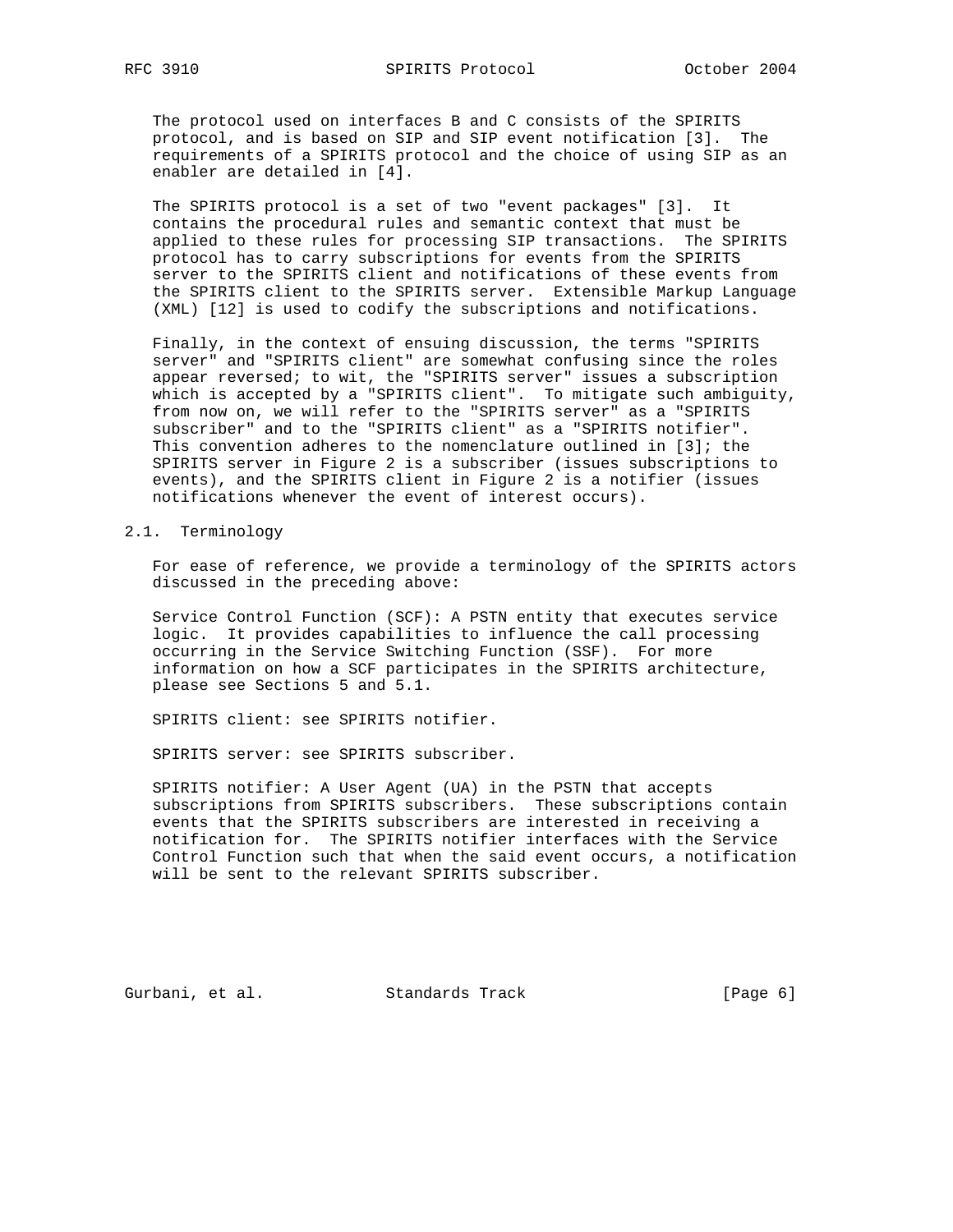SPIRITS subscriber: A UA in the Internet that issues a subscription containing events in the PSTN that it is interested in receiving a notification for.

3. Using XML for subscription and notification

 The SPIRITS protocol requirements mandate that "SPIRITS-related parameters be carried in a manner consistent with SIP practices" (RFC3298:Section 3). SIP already provides payload description capabilities through the use of headers (Content-Type, Content- Length). This document defines a new MIME type -- "application/spirits-event+xml" -- and registers it with IANA (Section 7). This MIME type MUST be present in the "Content-Type" header of SPIRITS requests and responses, and it describes an XML document that contains SPIRITS-related information.

 This document defines a base XML schema for subscriptions to PSTN events. The list of events that can be subscribed to is defined in the SPIRITS protocol requirements document [4] and this document provides an XML schema for it. All SPIRITS subscribers (any SPIRITS entity capable of issuing a SUBSCRIBE, REGISTER, or INVITE request) MUST support this schema. All SPIRITS notifiers (any SPIRITS entity capable of receiving and processing a SUBSCRIBE, REGISTER, or INVITE request) MUST support this schema. The schema is defined in Section 9.

 The support for the SIP REGISTER request is included for PINT compatibility (RFC3298:Section 6).

 The support for the SIP INVITE request is mandated because pre existing SPIRITS implementations did not use the SIP event notification scheme. Instead, the initial PSTN detection point always arrived via the SIP INVITE request.

 This document also defines a base XML schema for notifications of events (Section 9). All SPIRITS notifiers MUST generate XML documents that correspond to the base notification schema. All SPIRITS subscribers MUST support XML documents that correspond to this schema.

 The set of events that can be subscribed to and the amount of notification that is returned by the PSTN entity may vary among different PSTN operators. Some PSTN operators may have a rich set of events that can be subscribed to, while others have only the primitive set of events outlined in the SPIRITS protocol requirements document [4]. This document defines a base XML schema (in Section 9) which MUST be used for the subscription and notification of the primitive set of events. In order to support a richer set of event

Gurbani, et al. Standards Track (Page 7)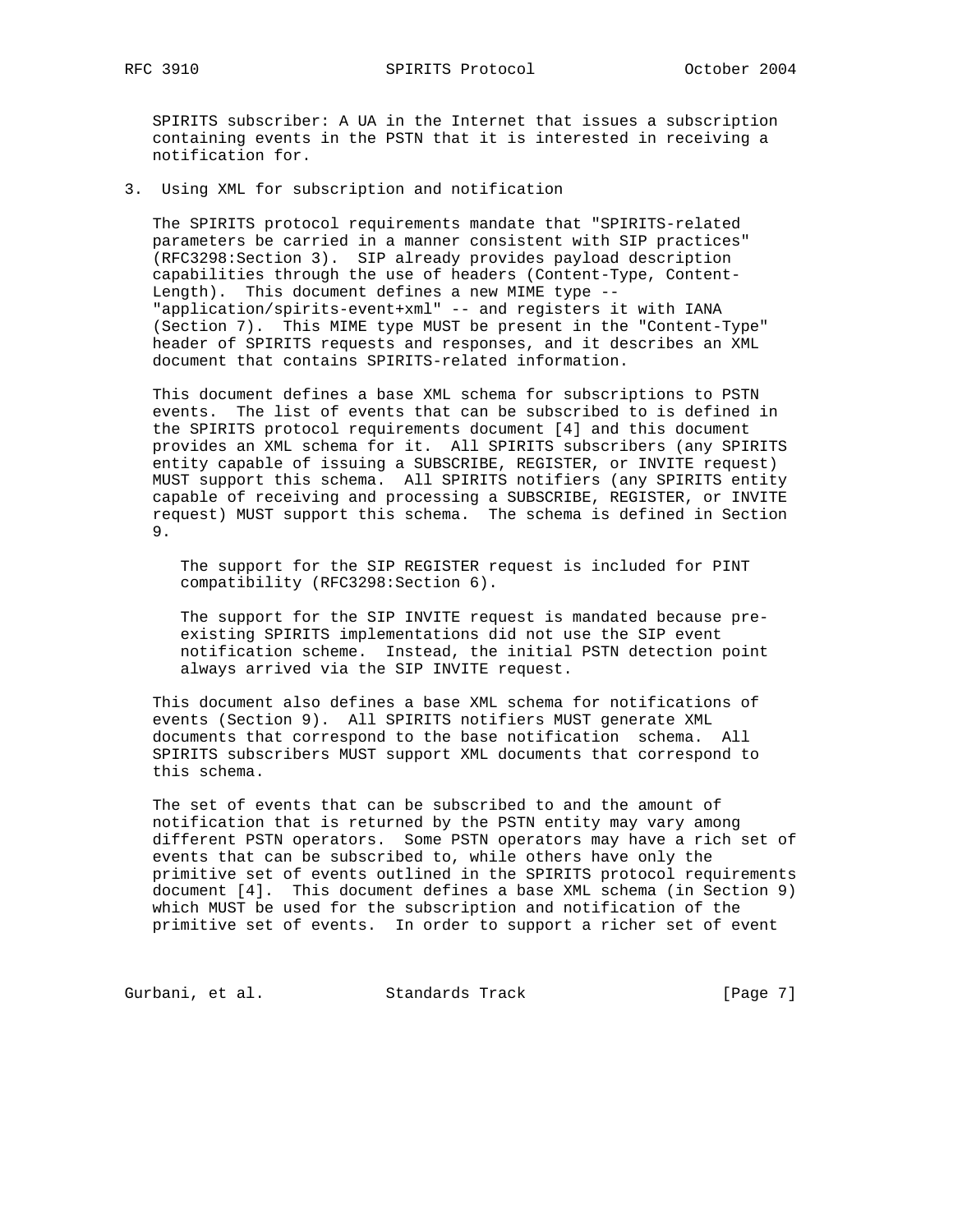subscription and notification, implementations MAY use additional XML namespaces corresponding to alternate schemas in a SPIRITS XML document. However, all implementations MUST support the base XML schema defined in Section 9 of this document. Use of the base schema ensures interoperability across implementations, and the inclusion of additional XML namespaces allows for customization.

 A logical flow of the SPIRITS protocol is depicted below (note: this example shows a temporal flow; XML documents and related SPIRITS protocol syntax is specified in later sections of this document). In the flow below, S is the SPIRITS subscriber and N is the SPIRITS notifier. The SPIRIT Gateway is presumed to have a pure proxying functionality and thus is omitted for simplicity:

 1 S->N Subscribe (events of interest in an XML document instance using base subscription schema) 2 N->S 200 OK (Subscribe) 3 N->S Notify 4 S->N 200 OK (Notify communicating current resource state) 5 ... 6 N->S Notify (Notify communicating change in resource state; payload is an XML document instance using XML extensions to the base notification schema) 7 S->N 200 OK (Notify)

 In line 1, the SPIRITS subscriber subscribes to certain events using an XML document based on the base schema defined in this document. In line 6, the SPIRITS notifier notifies the SPIRITS subscriber of the occurrence of the event using extensions to the base notification schema. Note that this document defines a base schema for event notification as well; the SPIRITS notifier could have availed itself of these. Instead, it chooses to pass to the SPIRITS subscriber an XML document composed of extensions to the base notification schema. The SPIRITS subscriber, if it understands the extensions, can interpret the XML document accordingly. However, in the event that the SPIRITS subscriber is not programmed to understand the extensions, it MUST search the XML document for the mandatory elements. These elements MUST be present in all notification schemas and are detailed in Section 9.

4. XML format definition

 This section defines the XML-encoded SPIRITS payload format. Such a payload is a well formed XML document and is produced by SPIRITS notifiers and SPIRITS subscribers.

Gurbani, et al. Standards Track [Page 8]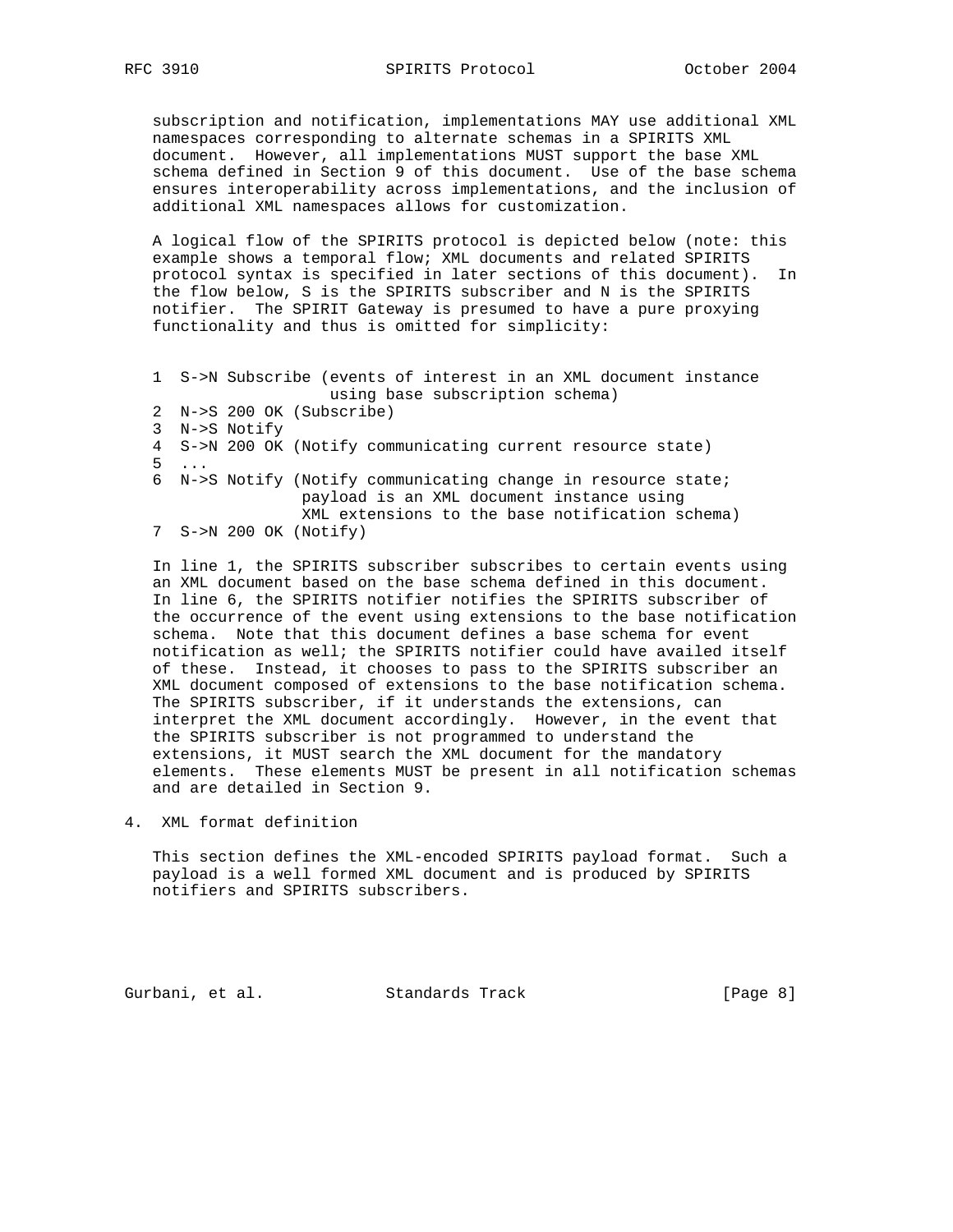The namespace URI for elements defined in this document is a Uniform Resource Name (URN) [14], using the namespace identifier 'ietf' defined in [15] and extended by [16]:

urn:ietf:params:xml:ns:spirits-1.0

 SPIRITS XML documents may have a default namespace, or they may be associated with a namespace prefix following the convention established in XML namespaces [17]. Regardless, the elements and attributes of SPIRITS XML documents MUST conform to the SPIRITS XML schema specified in Section 9.

The <spirits-event> element

 The root of a SPIRITS XML document (characterized by a Content- Type header of "application/spirits-event+xml">) is the <spirits event> element. This element MUST contain a namespace declaration ('xmlns') to indicate the namespace on which the XML document is based. XML documents compliant to the SPIRITS protocol MUST contain the URN "urn:ietf:params:xml:ns:spirits-1.0" in the namespace declaration. Other namespaces may be specified as needed.

 <spirits-event> element MUST contain at least one <Event> element, and MAY contain more than one.

The <Event> element

The <Event> element contains three attributes, two of which are mandatory. The first mandatory attribute is a 'type' attribute whose value is either "INDPs" or "userprof".

 These types correspond, respectively, to call-related events described in Section 5 and non-call related events described in Section 6.

 The second mandatory attribute is a 'name' attribute. Values for this attribute MUST be limited to the SPIRITS mnemonics defined in Section 5.2.1, Section 5.2.2, and Section 6.1.

 The third attribute, which is optional, is a 'mode' attribute. The value of 'mode' is either "N" or "R", corresponding respectively to (N)otification or (R)equest (RFC3298:Section 4). The default value of this attribute is "N".

 If the 'type' attribute of the <Event> element is "INDPs", then it MUST contain at least one or more of the following elements (unknown elements MAY be ignored): <CallingPartyNumber>, <CalledPartyNumber>, <DialledDigits>, or <Cause>. These elements

Gurbani, et al. Standards Track [Page 9]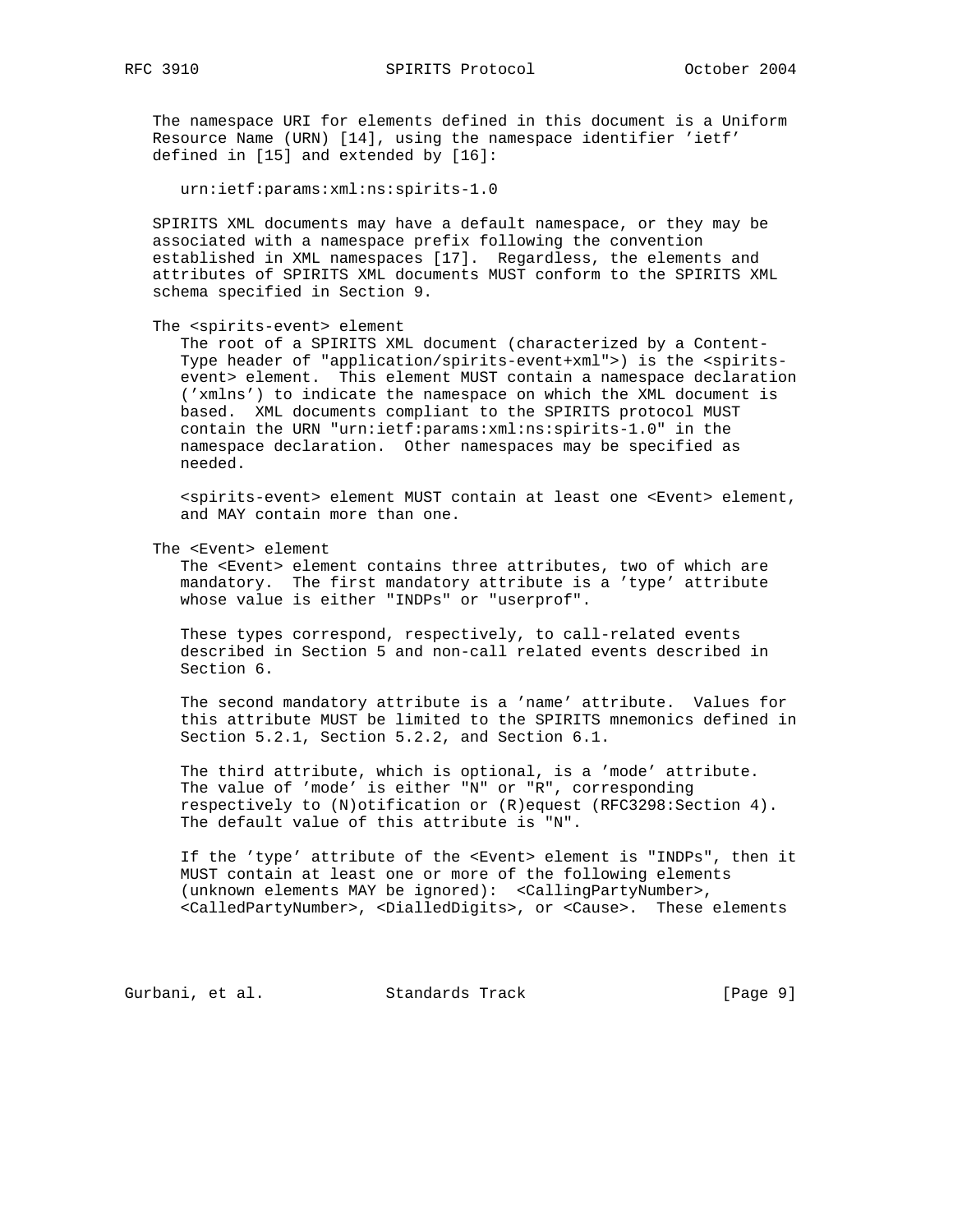are defined in Section 5.2; they MUST not contain any attributes and MUST not be used further as parent elements. These elements contain a string value as described in Section 5.2.1 and 5.2.2.

 If the 'type' attribute of the <Event> element is "userprof", then it MUST contain a <CalledPartyNumber> element and it MAY contain a <Cell-ID> element. None of these elements contain any attributes and neither must be used further as a parent element. These elements contain a string value as described in Section 6.1. All other elements MAY be ignored if not understood.

 A SPIRITS-compliant XML document using the XML namespace defined in this document might look like the following example:

```
 <?xml version="1.0" encoding="UTF-8"?>
 <spirits-event xmlns="urn:ietf:params:xml:ns:spirits-1.0">
    <Event type="INDPs" name="OD" mode="N">
       <CallingPartyNumber>5551212</CallingPartyNumber>
    </Event>
    <Event type="INDPs" name="OAB" mode="N">
       <CallingPartyNumber>5551212</CallingPartyNumber>
    </Event>
 </spirits-event>
```
5. Call-related events

 For readers who may not be familiar with the service execution aspects of PSTN/IN, we provide a brief tutorial next. Interested readers are urged to consult [19] for a detailed treatment of this subject.

 Services in the PSTN/IN are executed based on a call model. A call model is a finite state machine used in SSPs and other call processing elements that accurately and concisely reflects the current state of a call at any given point in time. Call models consist of states called PICs (Points In Call) and transitions between states. Inter-state transitions pass through elements called Detection Points or DPs. DPs house one or more triggers. Every trigger has a firing criteria associated with it. When a trigger is armed (made active), and its associated firing criteria are satisfied, it fires. The particulars of firing criteria may vary based on the call model being supported.

 When a trigger fires, a message is formatted with call state information and transmitted by the SSP to the SCP. The SCP then reads this call related data and generates a response which the SSP then uses in further call processing.

Gurbani, et al. Standards Track [Page 10]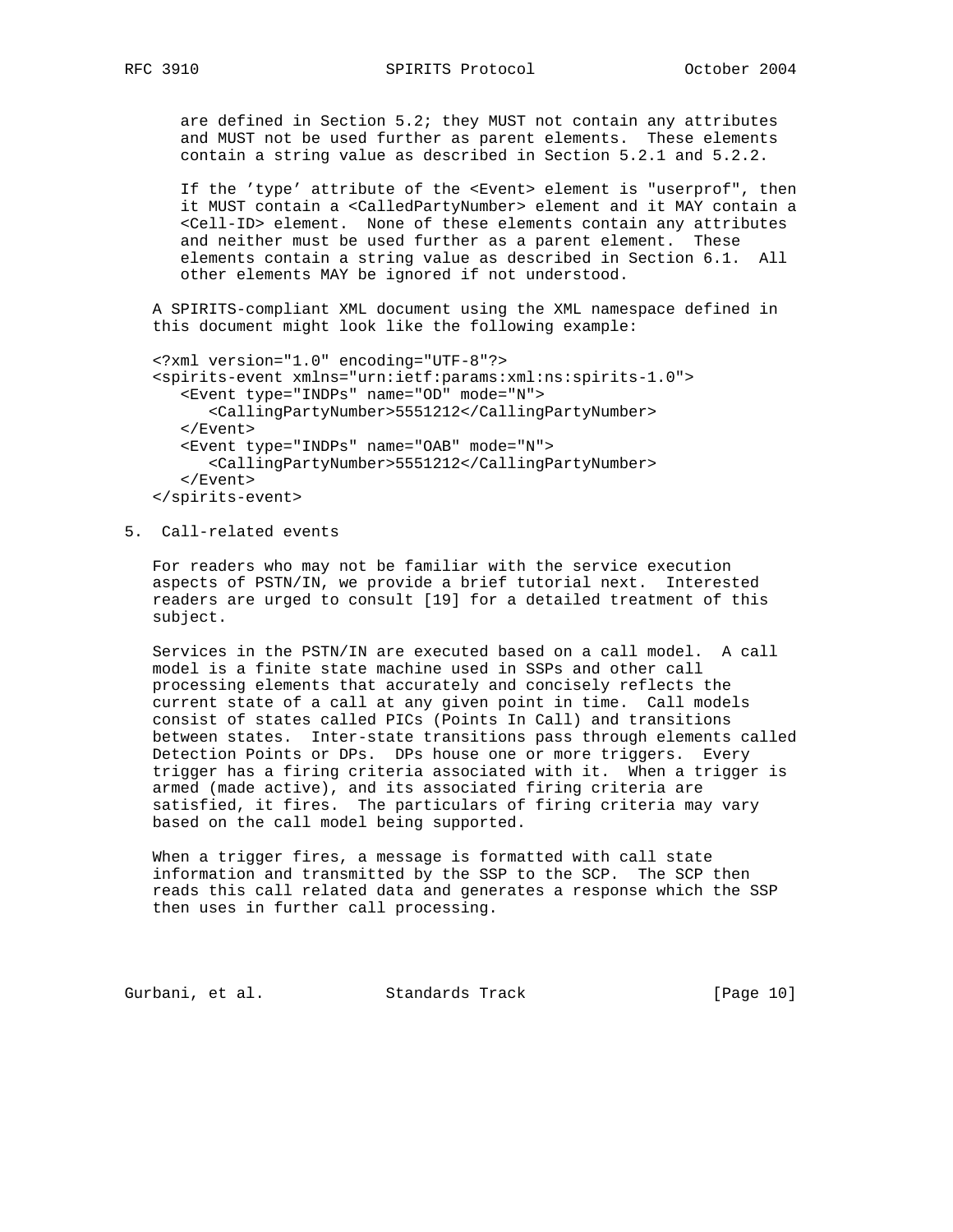Detection Points are of two types: TDPs (or Trigger Detection Points), and EDPs (or Event Detection Points). TDPs are provisioned with statically armed triggers (armed through Service Management Tools). EDPs are dynamically armed triggers (armed by the SCP as call processing proceeds). DPs may also be classified as "Request" or "Notification" DPs. Thus, one can have TDP-R's, TDP-N's, EDP-R's and EDP-N's.

 The "-R" type of DPs require the SSP to suspend call processing when communication with the SCP is initiated. Call processing resumes when a response is received. The "-N" type of DPs enable the SSP to continue with call processing when the trigger fires, after it sends out the message to the SCP, notifying it that a certain event has occurred.

 Call models typically support different types of detection points. Note that while INAP and the IN Capability Set (CS)-2 [7] call model are used in this document as examples, and for ease of explanation, other call models possess similar properties. For example, the Wireless Intelligent Network (WIN) call model also supports the dynamic arming of triggers. Thus, the essence of this discussion applies not just to the wireline domain, but applies equally well to the wireless domain as well.

 When the SCP receives the INAP formatted message from the SSP, if the SCP supports the SPIRITS architecture, it can encode the INAP message contents into a SPIRITS protocol message which is then transmitted to SPIRITS-capable elements in the IP network. Similarly, when it receives responses back from said SPIRITS capable elements, it can reformat the response content into the INAP format and forward these messages back to SSPs. Thus the process of inter-conversion and/or encoding between the INAP parameters and the SPIRITS protocol is of primary interest.

 An SCP is a physical manifestation of the Service Control Function. An SSP is a physical manifestation of the Service Switching Function (and the Call Control Function). To support uniformity of nomenclature between the various SPIRITS drafts, we shall use the terms SCP and SCF, and SSP and SSF interchangeably in this document.

## 5.1. IN-specific requirements

 Section 4 of [4] outlines the IN-related requirements on the SPIRITS protocol. The SUBSCRIBE request arriving at the SPIRITS notifier MUST contain the events to be monitored (in the form of a DP list), the mode (request or a notification, the difference being that for a

Gurbani, et al. Standards Track [Page 11]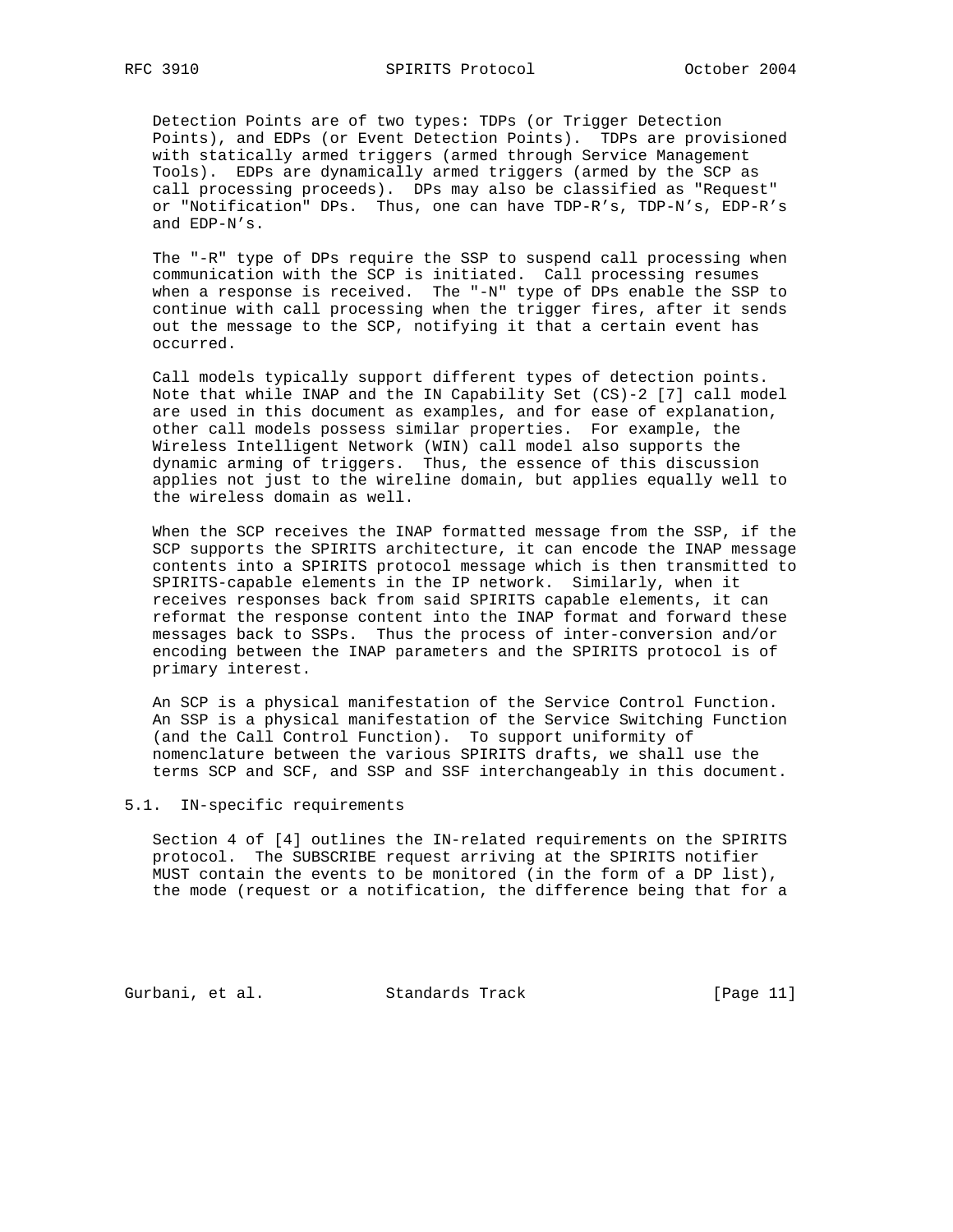request, the SPIRITS subscriber can influence subsequent call processing and for a notification, no further influence is needed), and any DP-related parameters.

 Section 4 of [4] also enumerates a list of Capability Set 3 (CS-3) DPs for SPIRITS services. It is a requirement (RFC3298:Section 4) that the SPIRITS protocol specify the relevant parameters of the DPs. These DPs and their relevant parameters to be carried in a SUBSCRIBE request are codified in an XML schema. All SPIRITS subscribers MUST understand this schema for subscribing to the DPs in the PSTN. The schema is defined in Section 9.

When a DP fires, a notification  $-$  using a SIP NOTIFY request  $-$  is transmitted from the SPIRITS notifier to the SPIRITS subscriber. The NOTIFY request contains an XML document which describes the DP that fired and any relevant parameters. The DPs and their relevant parameters to be carried in a NOTIFY request are codified in an XML schema. All SPIRITS notifiers MUST understand this schema; this schema MAY be extended. The schema is defined in Section 9.

 In addition, Appendices A and B of [6] contain a select subset of CS-2 DPs that may be of interest to the reader. However, this document will only refer to CS-3 DPs outlined in [4].

5.2. Detection points and required parameters

 The IN CS-3 DPs envisioned for SPIRITS services (RFC3298:Section 4) are described next. IN DPs are characterized by many parameters, however, not all such parameters are required -- or even needed -- by SPIRITS. This section, thus, serves to list the mandatory parameters for each DP that MUST be specified in subscriptions and notifications. Implementations can specify additional parameters as XML extensions associated with a private (or public and standardized) namespace.

 The exhaustive list of IN CS-3 DPs and their parameters can be found in reference [13].

 Each DP is given a SPIRITS-specific mnemonic for use in the subscriptions and notifications.

# 5.2.1. Originating-side DPs

 Origination Attempt Authorized SPIRITS mnemonic: OAA Mandatory parameter in SUBSCRIBE: CallingPartyNumber Mandatory parameters in NOTIFY: CallingPartyNumber, CalledPartyNumber

Gurbani, et al. Standards Track [Page 12]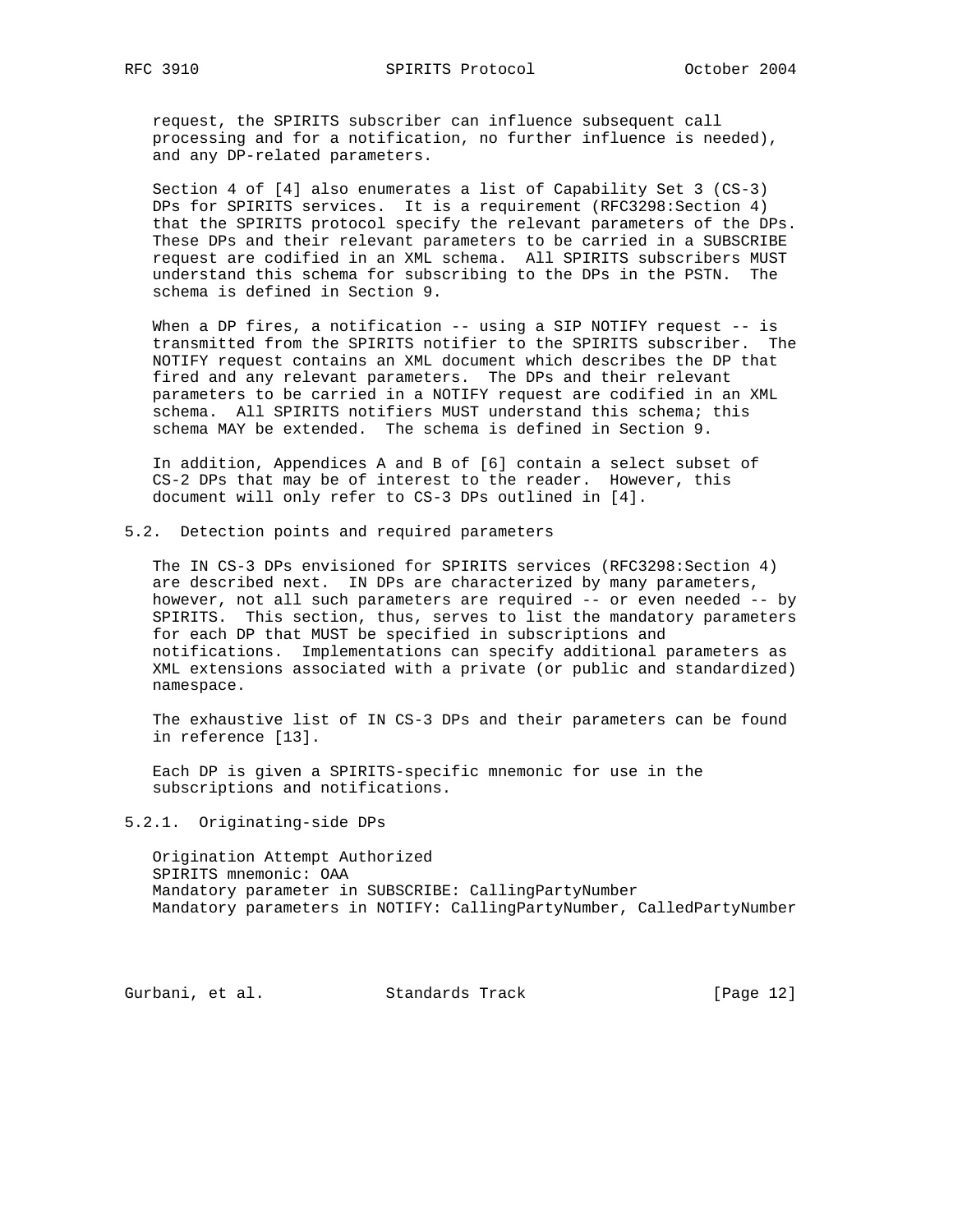CallingPartyNumber: A string used to identify the calling party for the call. The actual length and encoding of this parameter depend on the particulars of the dialing plan used.

 CalledPartyNumber: A string containing the number (e.g., called directory number) used to identify the called party. The actual length and encoding of this parameter depend on the particulars of the dialing plan used.

 Collected Information SPIRITS mnemonic: OCI Mandatory parameter in SUBSCRIBE: CallingPartyNumber Mandatory parameters in NOTIFY: CallingPartyNumber, DialledDigits

 DialledDigits: This parameter contains non-translated address information collected/received from the originating user/line/trunk

 Analyzed Information SPIRITS mnemonic: OAI Mandatory parameter in SUBSCRIBE: CallingPartyNumber Mandatory parameters in NOTIFY: CallingPartyNumber, DialledDigits

 Origination Answer SPIRITS mnemonic: OA Mandatory parameter in SUBSCRIBE: CallingPartyNumber Mandatory parameters in NOTIFY: CallingPartyNumber, CalledPartyNumber

 Origination Term Seized SPIRITS mnemonic: OTS Mandatory parameter in SUBSCRIBE: CallingPartyNumber Mandatory parameter in NOTIFY: CallingPartyNumber, CalledPartyNumber

 Origination No Answer SPIRITS mnemonic: ONA Mandatory parameter in SUBSCRIBE: CallingPartyNumber Mandatory parameter in NOTIFY: CallingPartyNumber, CalledPartyNumber

 Origination Called Party Busy SPIRITS mnemonic: OCPB Mandatory parameter in SUBSCRIBE: CallingPartyNumber Mandatory parameters in NOTIFY: CallingPartyNumber, CalledPartyNumber

 Route Select Failure SPIRITS mnemonic: ORSF Mandatory parameter in SUBSCRIBE: CallingPartyNumber Mandatory parameter in NOTIFY: CallingPartyNumber, CalledPartyNumber

Gurbani, et al. Standards Track [Page 13]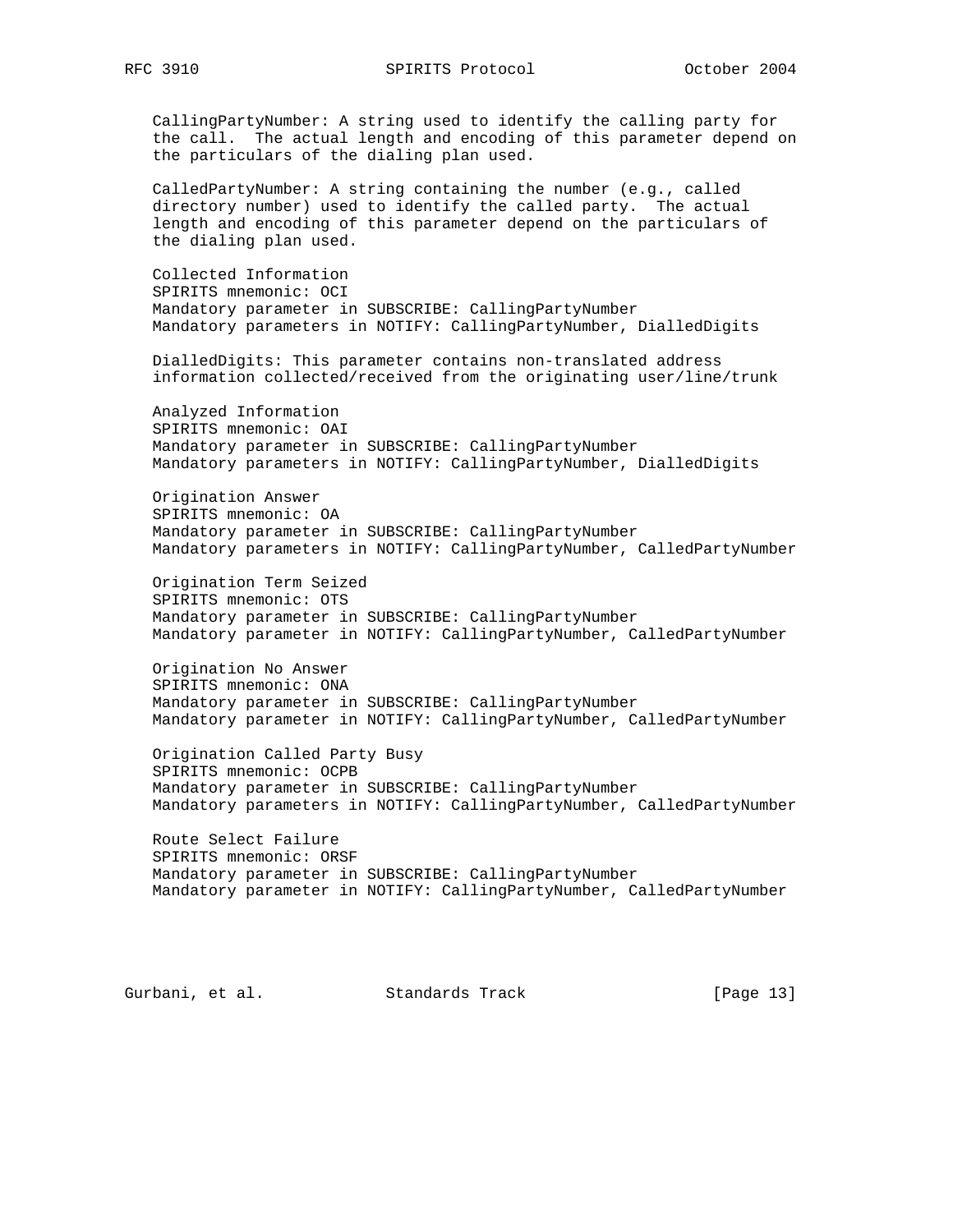Origination Mid Call SPIRITS mnemonic: OMC Mandatory parameter in SUBSCRIBE: CallingPartyNumber Mandatory parameter in NOTIFY: CallingPartyNumber Origination Abandon SPIRITS mnemonic: OAB Mandatory parameter in SUBSCRIBE: CallingPartyNumber Mandatory parameter in NOTIFY: CallingPartyNumber Origination Disconnect SPIRITS mnemonic: OD Mandatory parameter in SUBSCRIBE: CallingPartyNumber Mandatory parameter in NOTIFY: CallingPartyNumber, CalledPartyNumber 5.2.2. Terminating-side DPs Termination Answer SPIRITS mnemonic: TA Mandatory parameter in SUBSCRIBE: CalledPartyNumber Mandatory parameters in NOTIFY: CallingPartyNumber, CalledPartyNumber Termination No Answer SPIRITS mnemonic: TNA Mandatory parameter in SUBSCRIBE: CalledPartyNumber Mandatory parameters in NOTIFY: CallingPartyNumber, CalledPartyNumber Termination Mid-Call SPIRITS mnemonic: TMC Mandatory parameter in SUBSCRIBE: CalledPartyNumber Mandatory parameter in NOTIFY: CalledPartyNumber Termination Abandon SPIRITS mnemonic: TAB Mandatory parameter in SUBSCRIBE: CalledPartyNumber Mandatory parameter in NOTIFY: CalledPartyNumber Termination Disconnect SPIRITS mnemonic: TD Mandatory parameter in SUBSCRIBE: CalledPartyNumber Mandatory parameters in NOTIFY: CalledPartyNumber, CallingPartyNumber Termination Attempt Authorized SPIRITS mnemonic: TAA Mandatory parameter in SUBSCRIBE: CalledPartyNumber Mandatory parameters in NOTIFY: CalledPartyNumber, CallingPartyNumber

Gurbani, et al. Standards Track [Page 14]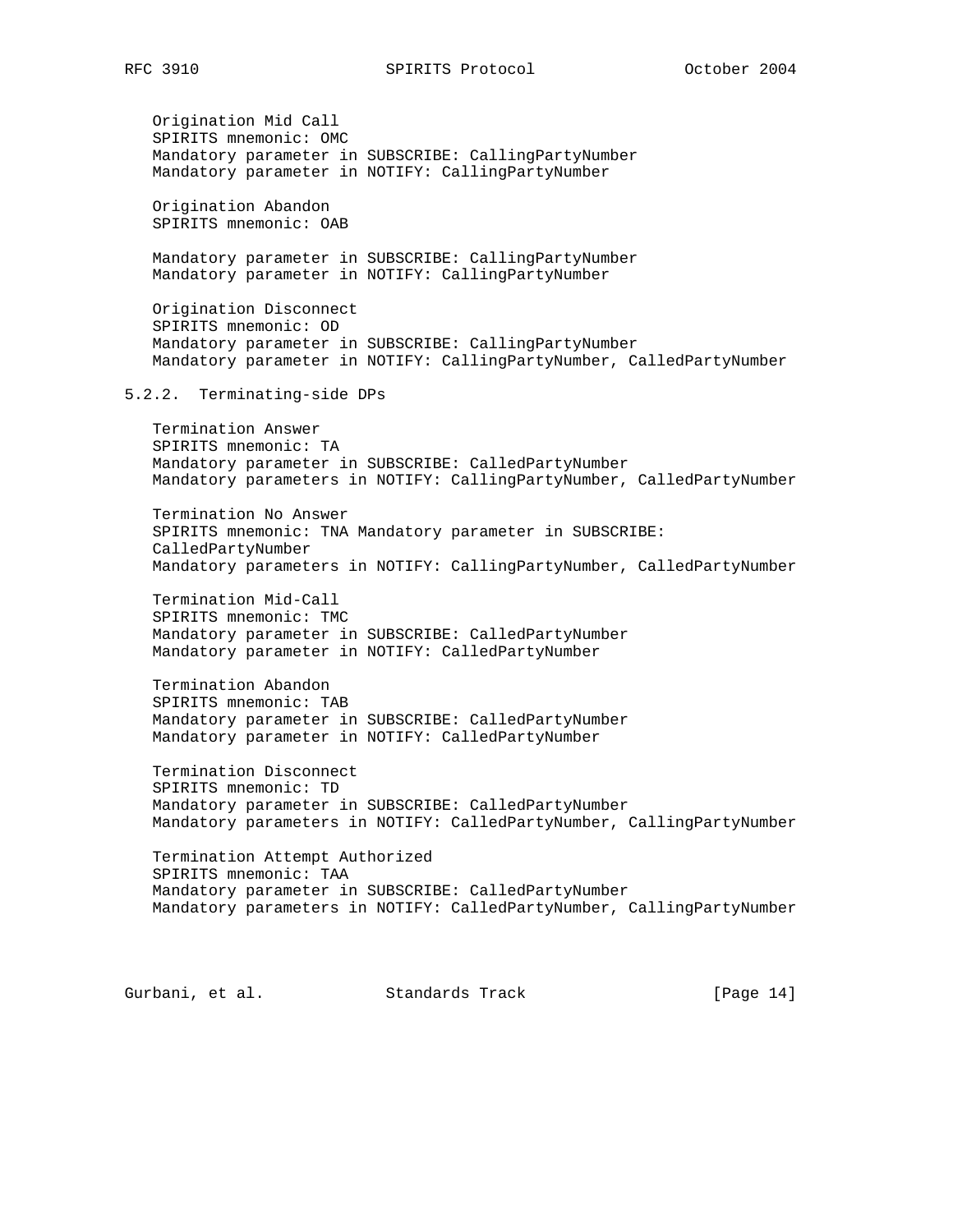Termination Facility Selected and Available SPIRITS mnemonic: TFSA Mandatory parameter in SUBSCRIBE: CalledPartyNumber Mandatory parameter in NOTIFY: CalledPartyNumber

 Termination Busy SPIRITS mnemonic: TB Mandatory parameter in SUBSCRIBE: CalledPartyNumber Mandatory parameters in NOTIFY: CalledPartyNumber, CallingPartyNumber, Cause

 Cause: This parameter contains a string value of either "Busy" or "Unreachable". The difference between these is translated as a requirement (RFC3298:Section 5) to aid in the SPIRITS subscriber in determining if the called party is indeed busy (engaged), or if the called party is unavailable (as it would be if it were on the cellular PSTN and the mobile subscriber was not registered with the network).

5.3. Services through dynamic DPs

 Triggers in the PSTN can be armed dynamically, often outside the context of a call. The SIP event notification mechanism [3] is, therefore, a convenient means to exploit in those cases where triggers housed in EDPs fire (see section 3 of [4]). Note that [4] uses the term "persistent" to refer to call-related DP arming and associated interactions.

 The SIP Events Package enables IP endpoints (or hosts) to subscribe to and receive subsequent notification of events occurring in the PSTN. With reference to Figure 2, this includes communication on the interfaces marked "B" and "C".

5.3.1. Normative usage

 A subscriber will issue a SUBSCRIBE request which identifies a set of events (DPs) it is interested in getting the notification of. This set MUST contain at least one DP, it MAY contain more than one. The SUBSCRIBE request is routed to the notifier, where it is accepted, pending a successful authentication.

 When any of the DPs identified in the set of events fires, the notifier will format a NOTIFY request and direct it towards the subscriber. The NOTIFY request will contain information pertinent to the event that was triggered. The un-encountered DPs MUST be subsequently dis-armed by the SPIRITS notifier and/or the SCF.

Gurbani, et al. Standards Track [Page 15]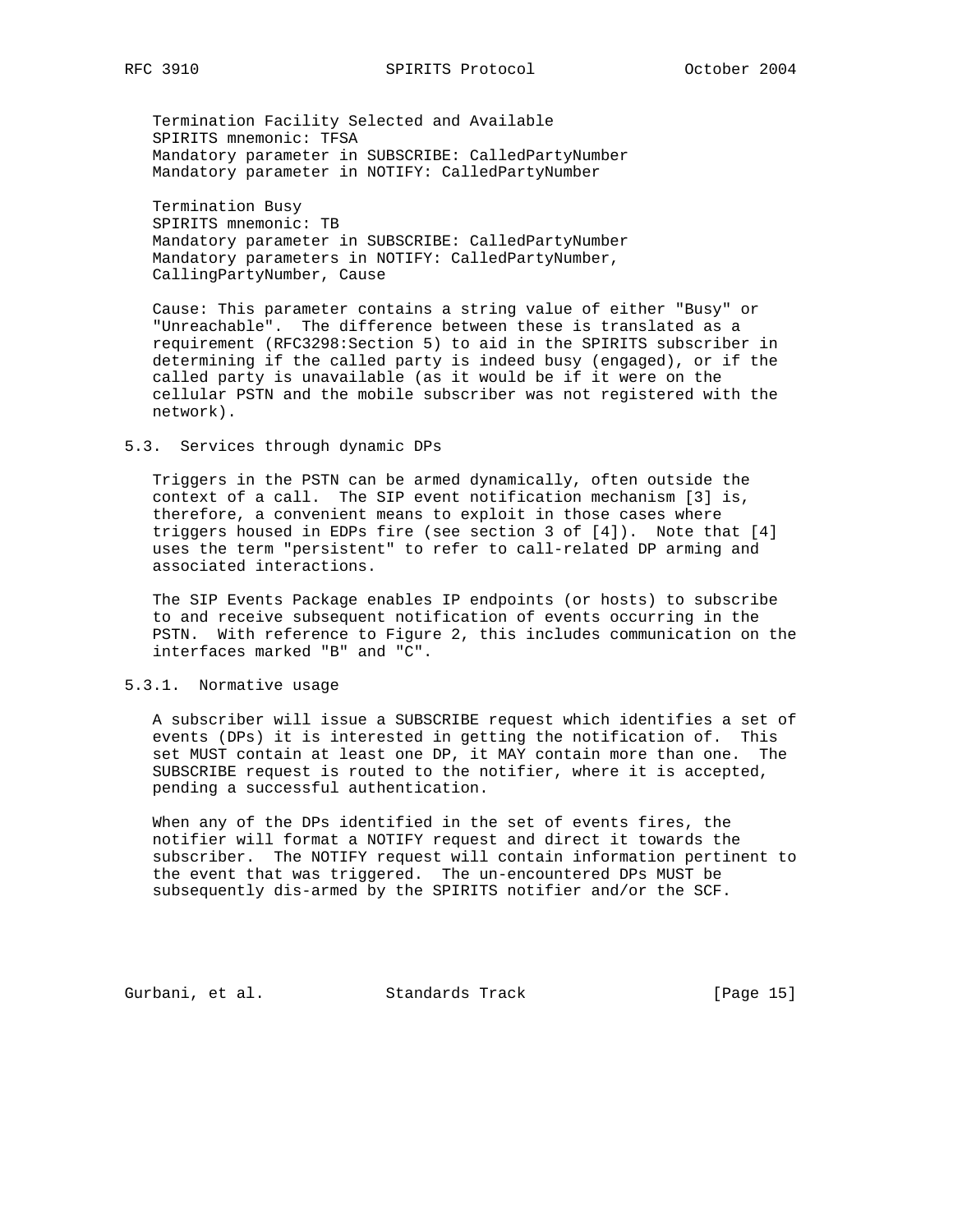The dialog established by the SUBSCRIBE terminates when the event of interest occurs and this notification is passed to the subscriber through a NOTIFY request. If the subscriber is interested in the future occurrence of the same event, it MUST issue a new SUBSCRIBE request, establishing a new dialog.

 When the subscriber receives a NOTIFY request, it can subsequently choose to act in a manner appropriate to the notification.

 The remaining sections fill in the specific package responsibilities raised in RFC3265 [3], Section 4.4.

5.3.2. Event package name

 This document defines two event packages; the first of these is defined in this section and is called "spirits-INDPs". This package MUST be used for events corresponding to IN detection points in the cellular or wireline PSTN. All entities that implement the SPIRITS protocol and support IN detection points MUST set the "Event" request header [3] to "spirits-INDPs." The "Allow-Events" general header [3] MUST include the token "spirits-INDPs" if the entity implements the SPIRITS protocol and supports IN detection points.

 Event: spirits-INDPs Allow-Events: spirits-INDPs

The second event package is defined and discussed in Section 6.

5.3.3. Event package parameters

 The "spirits-INDPs" event package does not support any additional parameters to the Event header.

#### 5.3.4. SUBSCRIBE bodies

 SUBSCRIBE requests that serve to terminate the subscription MAY contain an empty body; however, SUBSCRIBE requests that establish a dialog MUST contain a body which encodes three pieces of information:

 (1) The set of events (DPs) that is being subscribed to. A subscriber MAY subscribe to multiple DPs in one SUBSCRIBE request, or MAY issue a different SUBSCRIBE request for each DP it is interested in receiving a notification for. The protocol allows for both forms of representation, however, it recommends the former manner of subscribing to DPs if the service depends on any of the DPs being triggered.

Gurbani, et al. Standards Track [Page 16]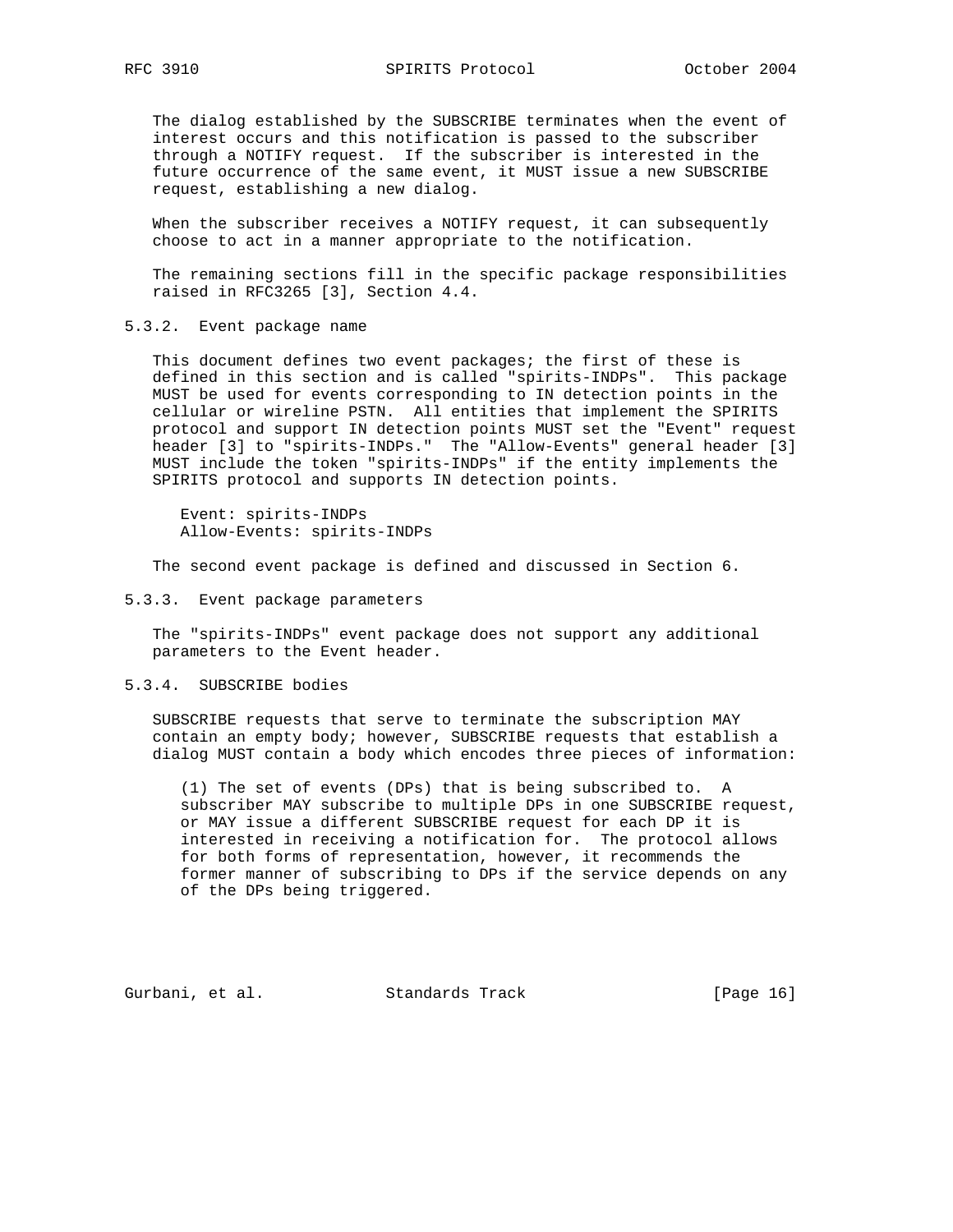(2) Because of the requirement [4] that IN be informed whether the detection point is set as the request or notification, all events in the "spirits-INDPs" package (but not in the "spirits-user-prof" package) are required to provide a "mode" parameter, whose values are "R" (for Request) and "N" for notification.

 (3) A list of the values of the parameters associated with the event detection point (Note: the term "event" here refers to the IN usage -- a dynamically armed DP is called an Event Detection Point). Please see Section 5.2.1 and Section 5.2.2 for a list of parameters associated with each DP.

 The default body type for SUBSCRIBEs in SPIRITS is denoted by the MIME type "application/spirits-event+xml". The "Accept" header, if present, MUST include this MIME type.

5.3.5. Subscription duration

 For package "spirits-INDPs", the purpose of the SUBSCRIBE request is to arm the DP, since as far as IN is concerned, being armed is the first essential pre-requisite. A DP maybe armed either statically (for instance, through service provisioning), or dynamically (by the SCF). A statically armed DP remains armed until it is disarmed proactively. A dynamically armed DP remains armed for the duration of a call (or more appropriately, no longer than the duration of a particular SSF-SCF relationship).

 Dynamically armed DPs are automatically disarmed when the event of interest occurs in the notifier. It is up to the subscriber to re arm the DPs within the context of a call, if it so desires.

 Statically armed DPs are considered outside the scope of the SPIRITS protocol requirements [4] and thus will not be considered any further.

# 5.3.6. NOTIFY bodies

 Bodies in NOTIFY requests for the "spirits-INDPs" package are optional. If present, they MUST be of the MIME type "application/spirits-event+xml". The body in a NOTIFY request encapsulates the following pieces of information which can be used by the subscriber:

 (1) The event that resulted in the NOTIFY being generated (typically, but not always, this will be the same event present in the corresponding SUBSCRIBE request).

Gurbani, et al. Standards Track [Page 17]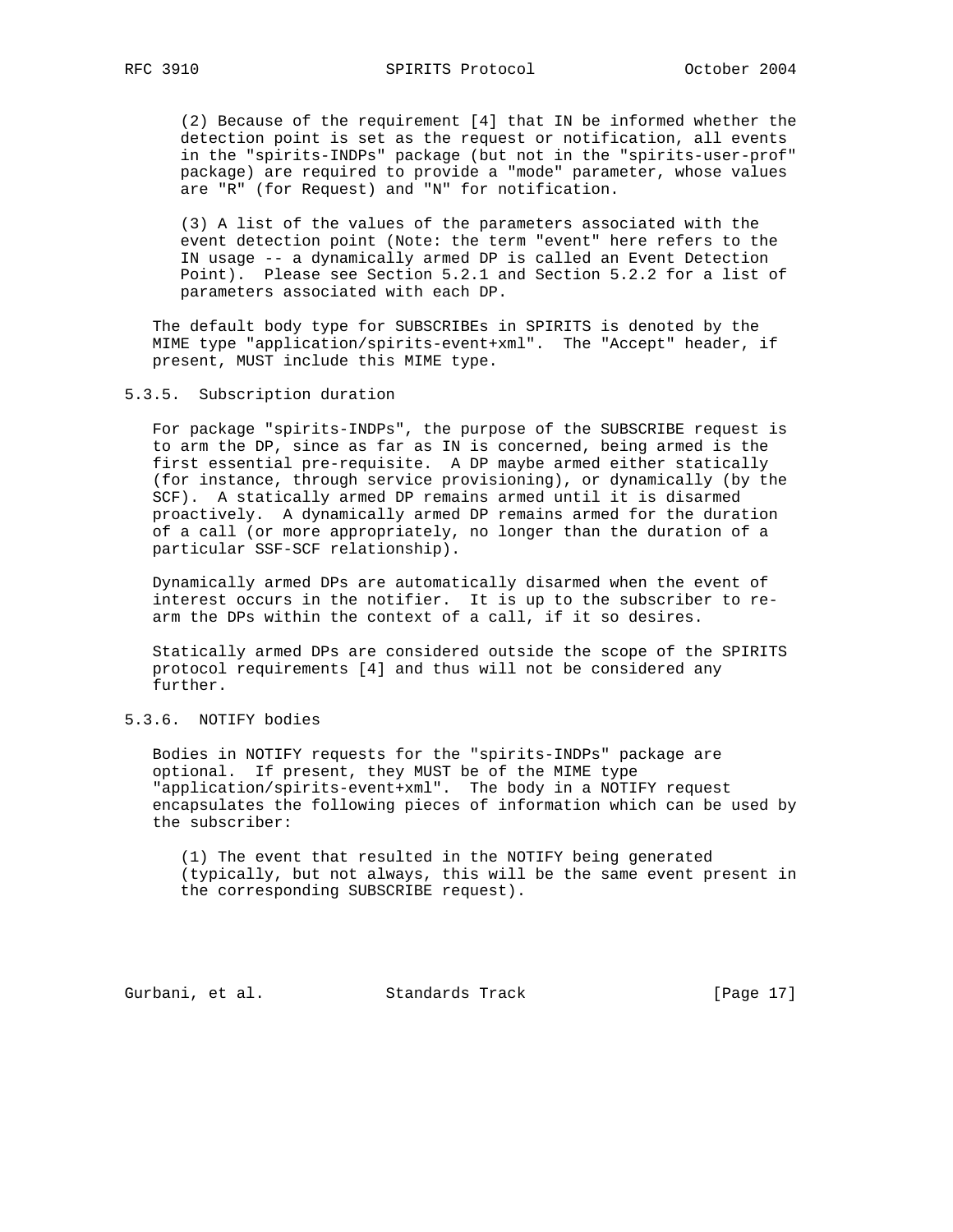(2) The "mode" parameter; it is simply reflected back from the corresponding SUBSCRIBE request.

 (3) A list of values of the parameters associated with the event that the NOTIFY is being generated for. Depending on the actual event, the list of the parameters will vary.

 If the subscriber armed multiple DPs as part of a single SUBSCRIBE request, all the un-encountered DPs that were part of the same SUBSCRIBE dialog MUST be dis-armed by the SPIRITS notifier and/or the SCF/SCP.

5.3.7. Notifier processing of SUBSCRIBE requests

 When the notifier receives a SUBSCRIBE request, it MUST authenticate the request and ensure that the subscriber is authorized to access the resource being subscribed to, in this case, PSTN/IN events on a certain PSTN line.

 Once the SUBSCRIBE request has been authenticated and authorized, the notifier interfaces with the SCF over interface D to arm the detection points corresponding to the PSTN line contained in the SUBSCRIBE body. The particulars about interface D is out of scope for this document; here we will simply assume that the notifier can affect the arming (and disarming) of triggers in the PSTN through interface D.

5.3.8. Notifier generation of NOTIFY requests

 If the notifier expects the arming of triggers to take more than 200 ms, it MUST send a 202 response to the SUBSCRIBE request immediately, accepting the subscription. It should then send a NOTIFY request with an empty body. This NOTIFY request MUST have a "Subscription- State" header with a value of "pending".

 This immediate NOTIFY with an empty body is needed since the resource identified in the SUBSCRIBE request does not have as yet a meaningful state.

 Once the notifier has successfully interfaced with the SCF, it MUST send a subsequent NOTIFY request with an empty body and a "Subscription-State" header with a value of "active."

 When the event of interest identified in the SUBSCRIBE request occurs, the notifier sends out a new NOTIFY request which MUST contain a body (see Section 5.3.6). The NOTIFY request MUST have a "Subscription-State" header and its value MUST be set to "terminated" with a reason parameter of "fired".

Gurbani, et al. Standards Track [Page 18]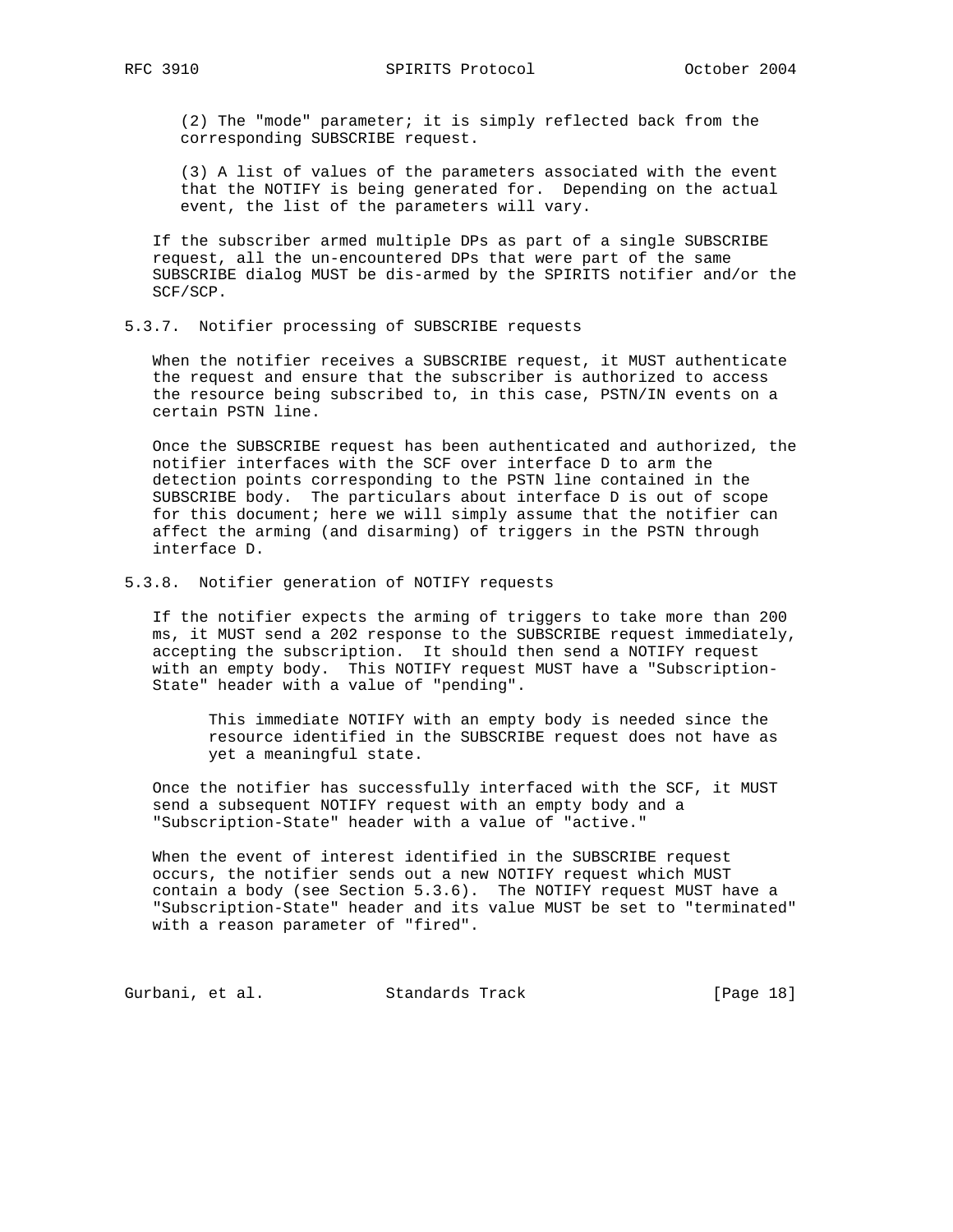#### 5.3.9. Subscriber processing of NOTIFY requests

 The exact steps executed at the subscriber when it gets a NOTIFY request will depend on the service being implemented. As a generality, the UA associated with the subscriber should somehow impart this information to the user by visual or auditory means, if at all possible.

 If the NOTIFY request contained a "Subscription-State" header with a value of "terminated" and a reason parameter of "fired", the UA associated with the subscriber MAY initiate a new subscription for the event that was just reported through the NOTIFY request.

 Whether or not to initiate a new subscription when an existing one expires is up to the context of the service that is being implemented. For instance, a user may configure her UA to always re-subscribe to the same event when it fires, but this is not necessarily the normative case.

5.3.10. Handling of forked requests

 Forking of SUBSCRIBE requests is prohibited. Since the SUBSCRIBE request is targeted towards the PSTN, highly irregular behaviors occur if the request is allowed to fork. The normal SIP DNS lookup and routing rules [11] should result in a target set with exactly one element: the notifier.

5.3.11. Rate of notifications

 For reasons of security more than network traffic, it is RECOMMENDED that the notifier issue two or, at most three NOTIFY requests for a subscription. If the subscription was accepted with a 202 response, a NOTIFY will be sent immediately towards the subscriber. This NOTIFY serves to inform the subscriber that the request has been accepted and is being acted on.

 Once the resource (detection points) identified in the SUBSCRIBE request have been initialized, the notifier MUST send a second NOTIFY request. This request contains the base state of the resource.

 When an event of interest occurs which leads to the firing of the trigger associated with the detection points identified in the SUBSCRIBE request, a final NOTIFY is sent to the subscriber. This NOTIFY request contains more information about the event of interest.

Gurbani, et al. Standards Track [Page 19]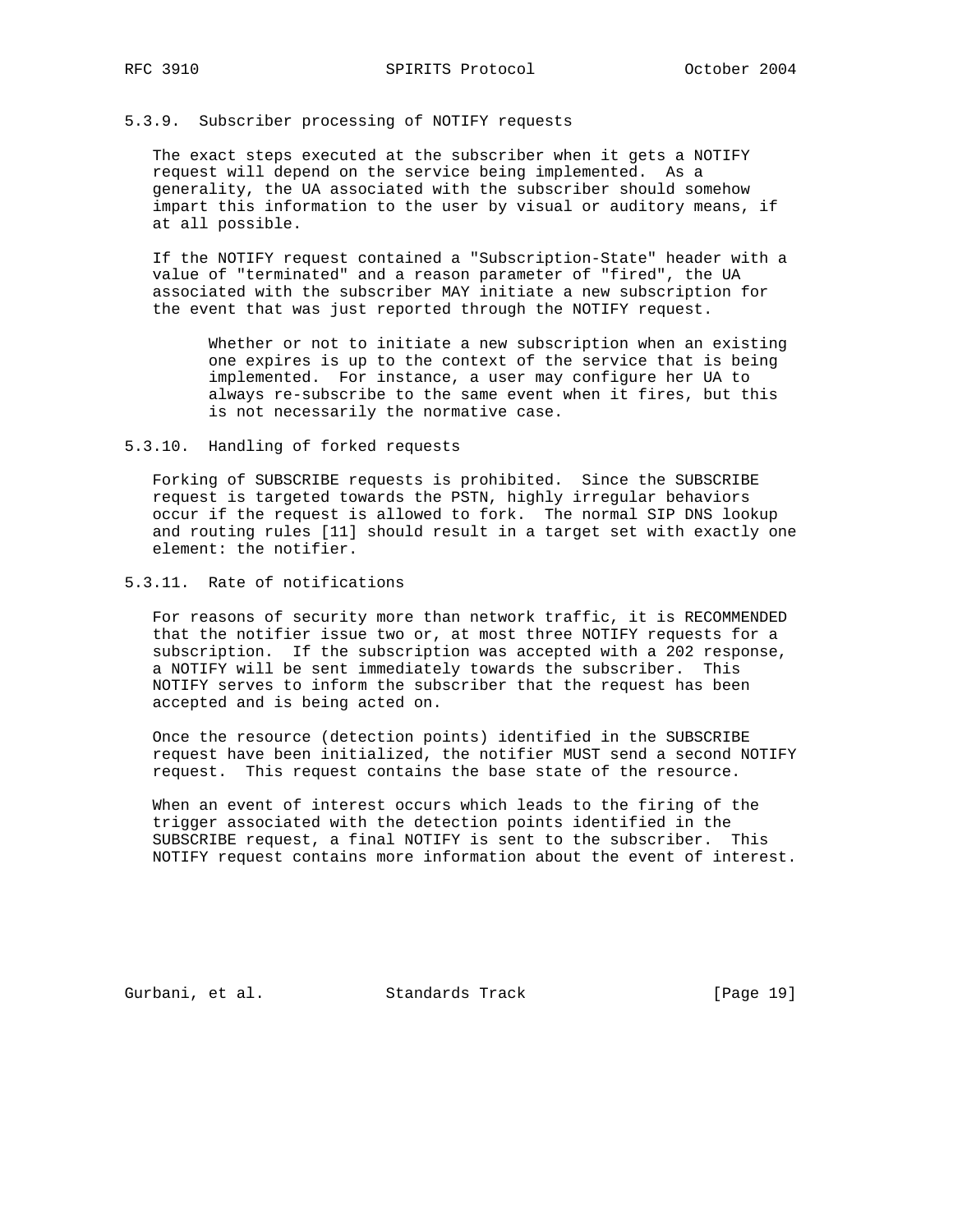RFC 3910 SPIRITS Protocol October 2004

 If the subscription was accepted with a 200 response, the notifier simply sends two NOTIFY requests: one containing the base state of the resource, and the other containing information that lead to the firing of the detection point.

5.3.12. State agents

State agents are not used in SPIRITS.

5.3.13. Examples

 This section contains example call flows for a SPIRITS service called Internet Caller-ID Delivery (ICID). One of the benchmark SPIRITS service, as described in section 2.2 of [1] is Internet Caller-ID delivery:

 This service allows the subscriber to see the caller's number or name or both while being connected to the Internet. If the subscriber has only one telephone line and is using the very line for the Internet connection, the service is a subset of the ICW service and follows the relevant description in Section 2.1. Otherwise, the subscriber's IP host serves as an auxiliary device of the telephone to which the call is first sent.

 We present an example of a SPIRITS call flow to realize this service. Note that this is an example only, not a normative description of the Internet Caller-ID service.

 Further text and details of SIP messages below refer to the call flow provided in Figure 3. Figure 3 depicts the 4 entities that are an integral part of any SPIRITS service (the headings of the entities refer to the names established in Figure 1 in [1]) -- the SPIRITS subscriber, the SPIRITS notifier and the SCF. Note that the SPIRITS gateway is not included in this figure; logically, SPIRITS messages flow between the SPIRITS server and the SPIRITS client. A gateway, if present, may act as a proxy.

Gurbani, et al. Standards Track [Page 20]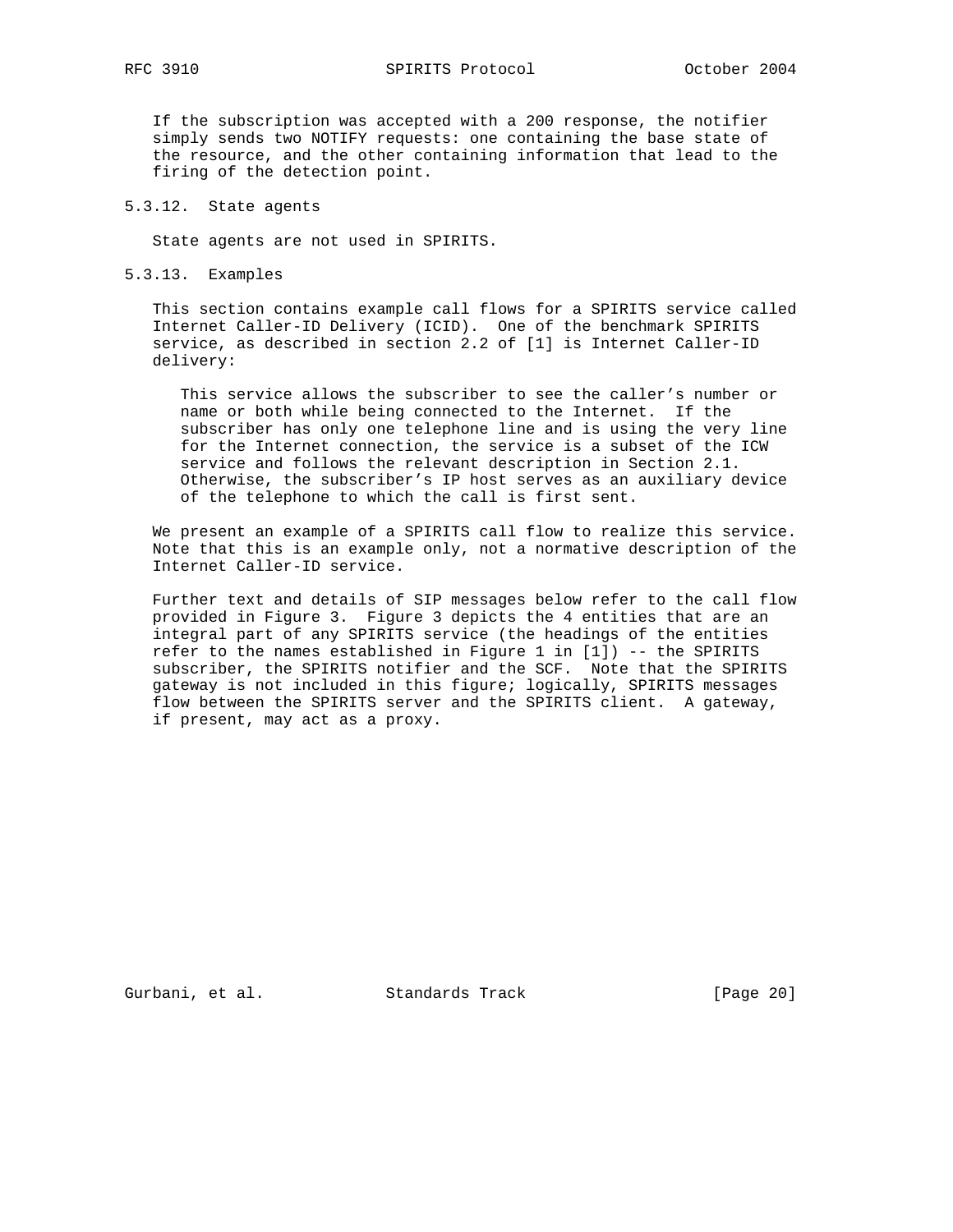

Figure 3: Sample call flow

 This call flow depicts an overall operation of a "subscriber" successfully subscribing to the IN Termination\_Attempt\_Authorized DP (the "subscriber" is assumed to be a user, possibly at work, who is interested in knowing when he/she gets a phone call to his/her home phone number) -- this interaction is captured in messages F1 through F8 in Figure 3. The user sends (F1) a SIP SUBSCRIBE request identifying the DP it is interested in along with zero or more parameters relevant to that DP (in this example, the Termination\_Attempt\_DP will be employed). The SPIRITS notifier in turns interacts with the SCF to arm the Termination\_Attempt\_DP for the service (F2). An immediate NOTIFY with the current state information is send to the subscriber (F4, F5).

Gurbani, et al. Standards Track [Page 21]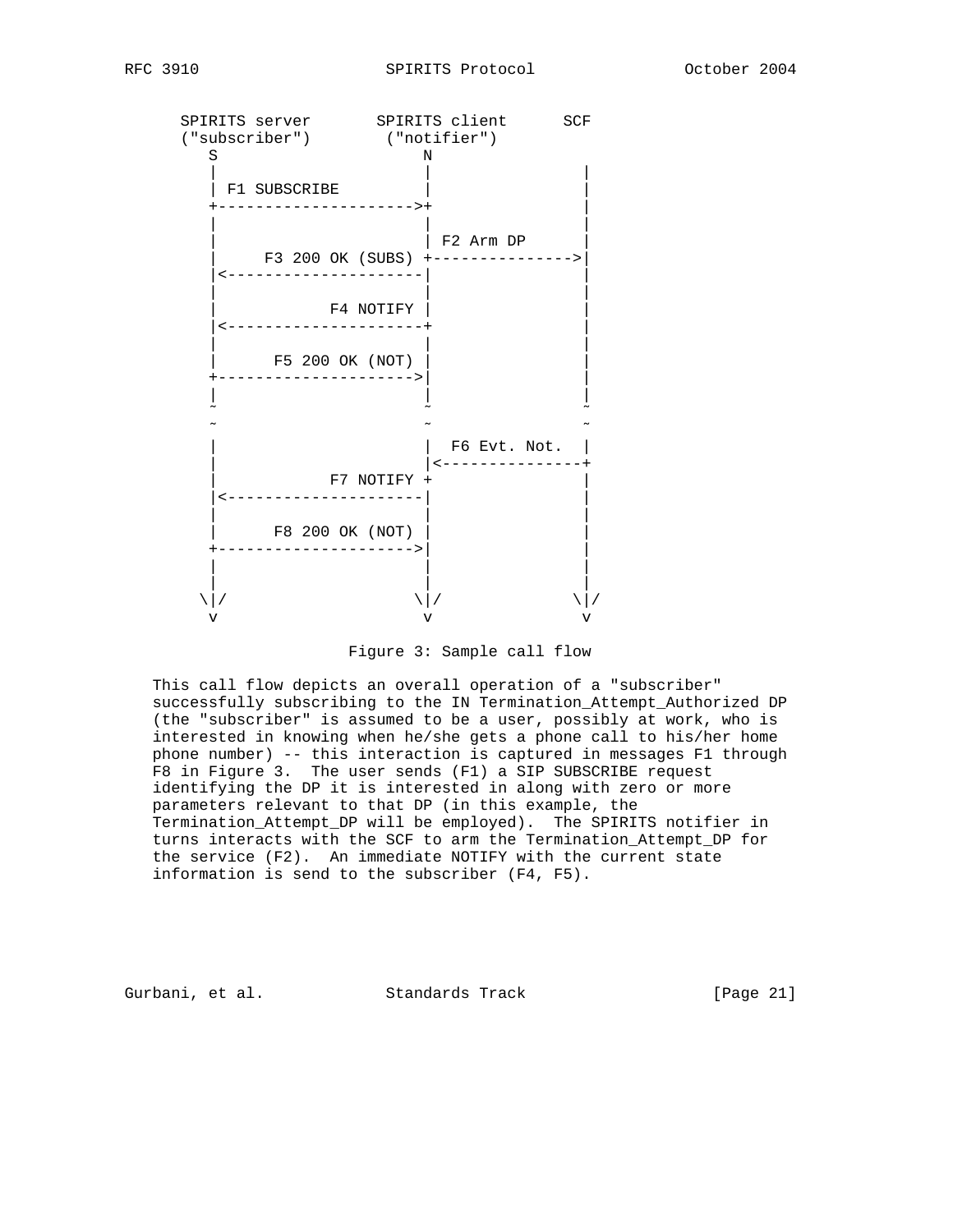At some point after the above sequence of events has transpired, the PSTN gets a call to the users phone. The SSF informs the SCF of this event when it encounters an armed Termination\_Attempt\_DP (not shown in Figure 3). The SCF informs the SPIRITS notifier of this event (F6).

 When the SPIRITS notifier receives this event, it forms a SIP NOTIFY request and directs it to the SPIRITS subscriber (F7). This NOTIFY will contain all the information elements necessary to identify the caller to the subscriber. The subscriber, upon receiving the notification (F8) may pop open a window with the date/time and the number of the caller.

 The rest of this section contains the details of the SIP messages in Figure 3. The call flow details below assume that the SPIRITS gateway is, for the purpose of this example, a SIP proxy that serves as the default outbound proxy for the notifier and an ingress host of the myprovider.com domain for the subscriber. The subscriber and notifier may be in separate administrative domains.

F1: S->N

 SUBSCRIBE sip:myprovider.com SIP/2.0 From: <sip:vkg@example.com>;tag=8177-afd-991 To: <sip:16302240216@myprovider.com> CSeq: 18992 SUBSCRIBE Call-ID: 3329as77@host.example.com Contact: <sip:vkg@host.example.com> Via: SIP/2.0/UDP host.example.com;branch=z9hG4bK776asdhds Expires: 3600 Event: spirits-INDPs Allow-Events: spirits-INDPs, spirits-user-prof Accept: application/spirits-event+xml Content-Type: application/spirits-event+xml Content-Length: ...

 <?xml version="1.0" encoding="UTF-8"?> <spirits-event xmlns="urn:ietf:params:xml:ns:spirits-1.0"> <Event type="INDPs" name="TAA" mode="N"> <CalledPartyNumber>6302240216</CalledPartyNumber> </Event> </spirits-event>

 The subscriber forms a SIP SUBSCRIBE request which identifies the DP that it wants to subscribe to (in this case, the TAA DP) and the actual line it wants that DP armed for (in this case, the line

Gurbani, et al. Standards Track [Page 22]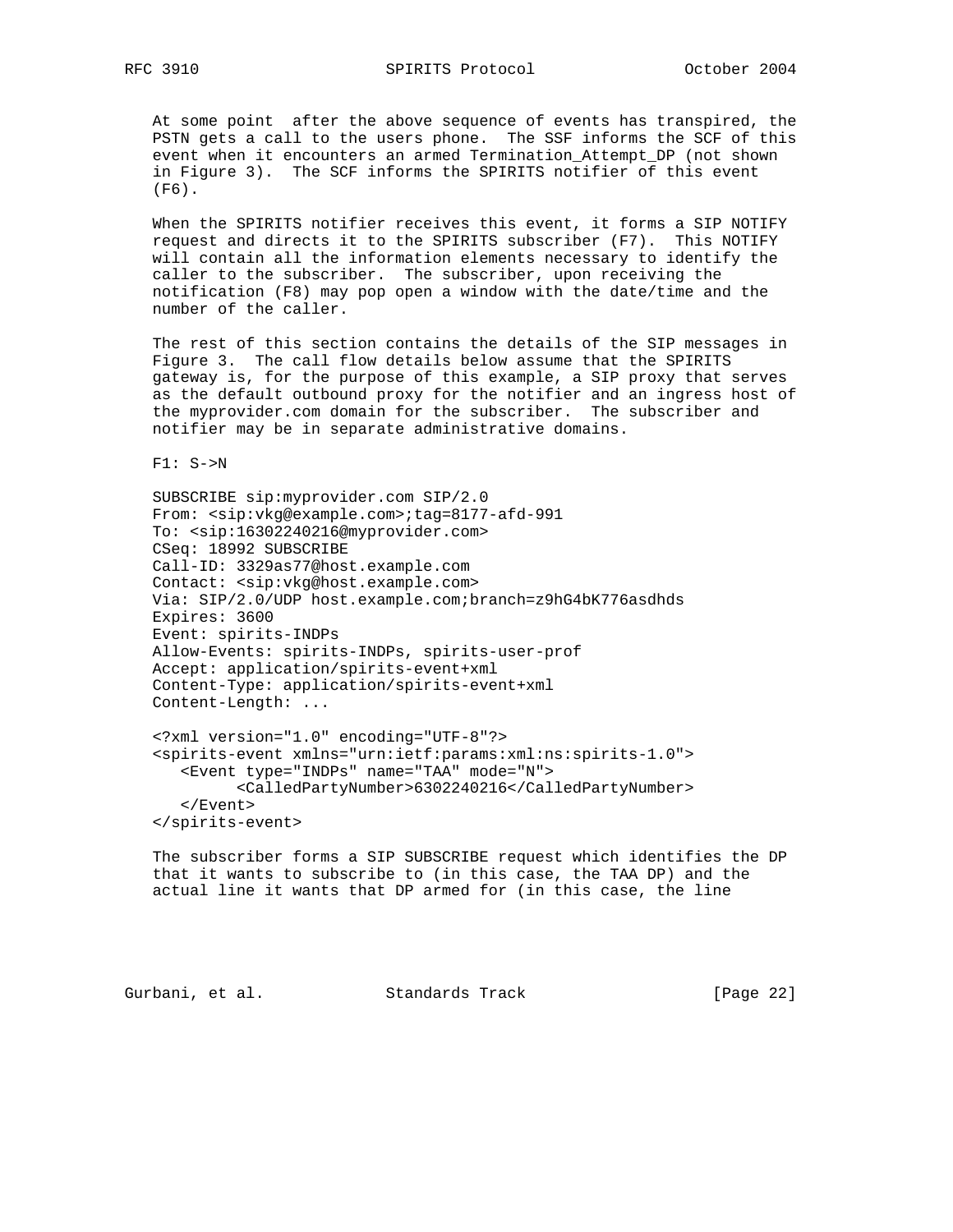associated with the phone number 6302240216). This request eventually arrives at the SIPRITS notifier, N, which authenticates it (not shown) and sends a successful response to the subscriber:

F3: N->S

 SIP/2.0 200 OK From: <sip:vkg@example.com>;tag=8177-afd-991 To: <sip:16302240216@myprovider.com>;tag=SPIRITS-TAA-6302240216 CSeq: 18992 SUBSCRIBE Call-ID: 3329as77@host.example.com Contact: <sip:notifier.myprovider.com> Via: SIP/2.0/UDP host.example.com;branch=z9hG4bK776asdhds Expires: 3600 Accept: application/spirits-event+xml Content-Length: 0

 The notifier interacts with the SCF to arm the DP and also sends an immediate NOTIFY towards the subscriber informing the subscriber of the current state of the notification:

F4: N->S

```
 NOTIFY sip:vkg@host.example.com SIP/2.0
 From: <sip:16302240216@myprovider.com>;tag=SPIRITS-TAA-6302240216
 To: <sip:vkg@example.com>;tag=8177-afd-991
 Via: SIP/2.0/UDP gateway.myprovider.com;branch=z9hG4bK-9$0-1
 Via: SIP/2.0/UDP notifier.myprovider.com;branch=z9hG4bKqo--9
 Call-ID: 3329as77@host.example.com
 Contact: <sip:notifier.myprovider.com>
 Subscription-State: active
 CSeq: 3299 NOTIFY
 Accept: application/spirits-event+xml
 Content-Length: 0
```
F5: S->N

```
 SIP/2.0 200 OK
 From: <sip:16302240216@myprovider.com>;tag=SPIRITS-TAA-6302240216
 To: <sip:vkg@example.com>;tag=8177-afd-991
 Via: SIP/2.0/UDP gateway.myprovider.com;branch=z9hG4bK-9$0-1
 Via: SIP/2.0/UDP notifier.myprovider.com;branch=z9hG4bKqo--9
 Call-ID: 3329as77@host.example.com
 Contact: <sip:vkg@host.example.com>
 CSeq: 3299 NOTIFY
 Accept: application/spirits-event+xml
 Content-Length: 0
```
Gurbani, et al. Standards Track [Page 23]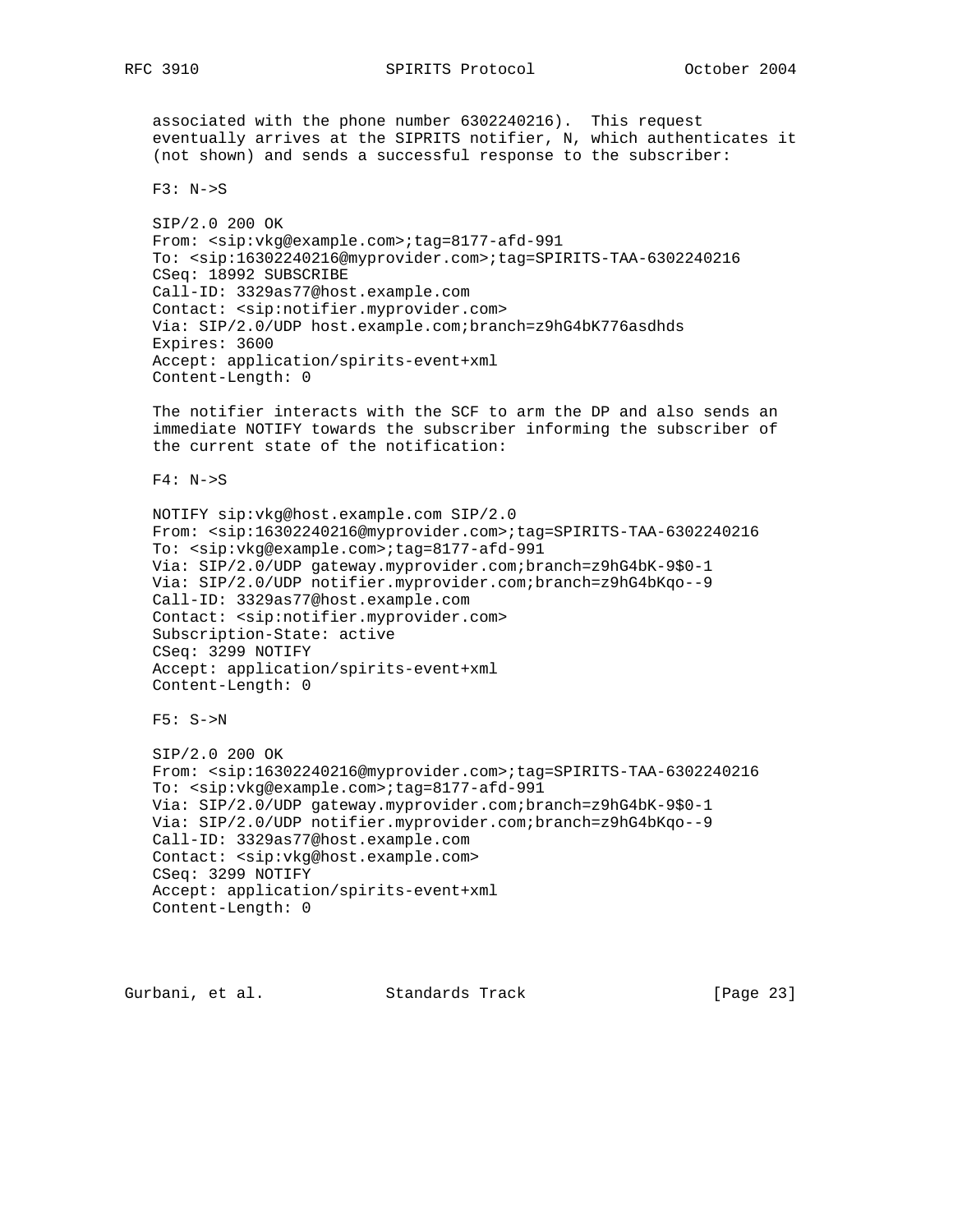RFC 3910 SPIRITS Protocol October 2004

 At some later point in time (before the subscription established in F1 expires at the notifier), a call arrives at the number identified in XML-encoded body of F1 -- 6302240216. The SCF notifies the notifier (F6). Included in this notification is the relevant information from the PSTN, namely, the phone number of the party attempting to call 6302240216. The notifier uses this information to create a SIP NOTIFY request and sends it to the subscriber. The SIP NOTIFY request has a XML-encoded body with the relevant information from the PSTN:

F7: N->S

 NOTIFY sip:vkg@host.example.com SIP/2.0 From: <sip:16302240216@myprovider.com>;tag=SPIRITS-TAA-6302240216 To: <sip:vkg@example.com>;tag=8177-afd-991 Via: SIP/2.0/UDP notifier.myprovider.com;branch=z9hG4bK9inn-=u7 Call-ID: 3329as77@host.example.com Contact: <sip:notifier.myprovider.com> CSeq: 3300 NOTIFY Subscription-State: terminated;reason=fired Accept: application/spirits-event+xml Event: spirits-INDPs Allow-Events: spirits-INDPs, spirits-user-prof Content-Type: application/spirits-event+xml Content-Length: ... <?xml version="1.0" encoding="UTF-8"?>

```
 <spirits-event xmlns="urn:ietf:params:xml:ns:spirits-1.0">
    <Event type="INDPs" name="TAA" mode="N">
          <CalledPartyNumber>6302240216</CalledPartyNumber>
          <CallingPartyNumber>3125551212</CallingPartyNumber>
    </Event>
 </spirits-event>
```
There are two important issues to note in the call flows for F7:

- (1) The body of the NOTIFY request contains the information passed to the SPIRITS notifier from the SCF. In this particular example, this is the phone number of the party (3125551212) that attempted to call 6302240216.
- (2) Since the notification occurred, the subscription established in F1 terminated (as evident by the Subscription-State header). The subscription terminated normally due to the DP associated with TAA firing (hence the reason code of "fired" in the Subscription-State header). If the subscriber

Gurbani, et al. Standards Track [Page 24]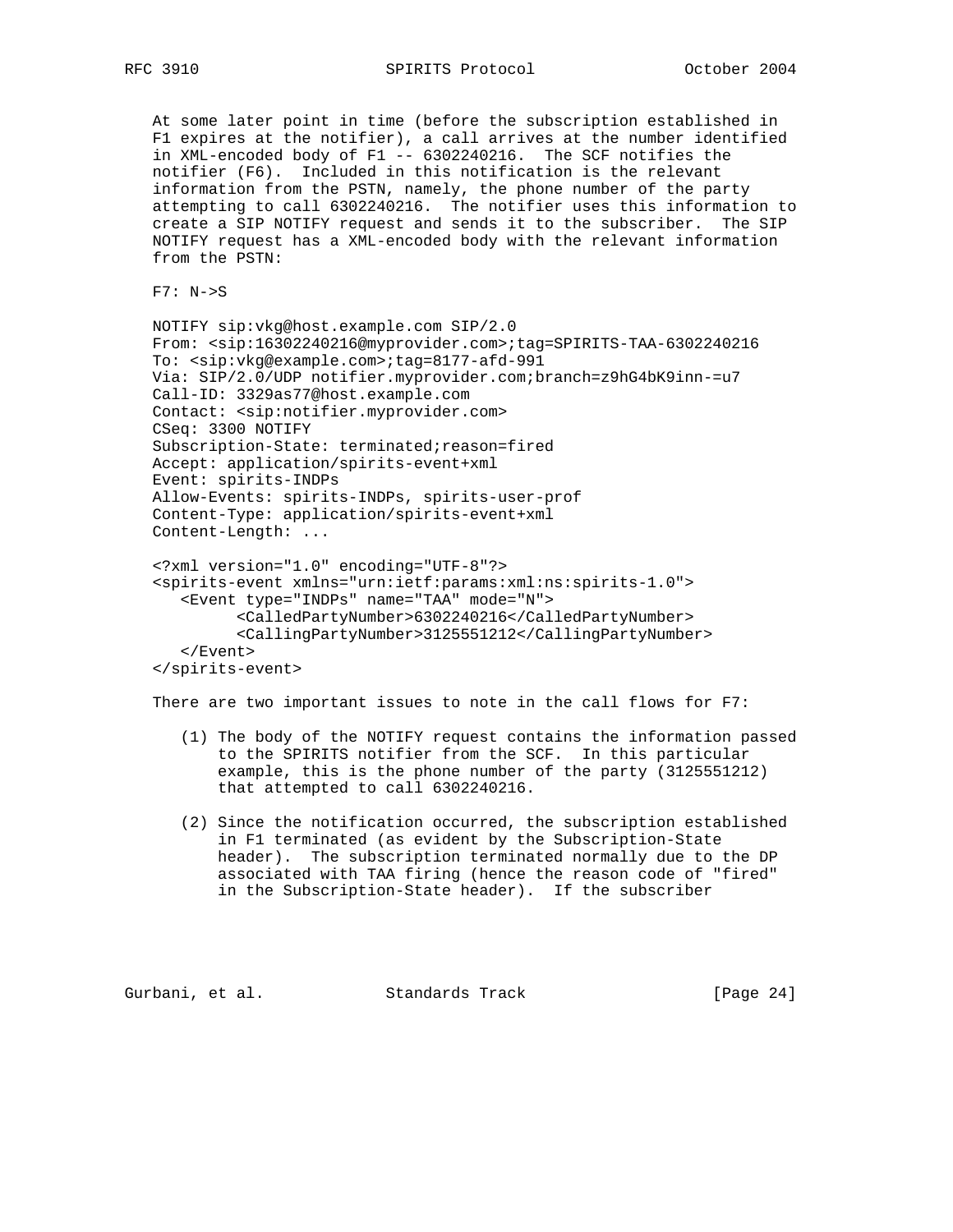wants to get notified of another attempt to call the number 6302240216, he/she should send a new SUBSCRIBE request to the notifier.

 The subscriber can take any appropriate action upon the receipt of the NOTIFY in F7. A reasonable implementation may pop up a window populated with the information contained in the body of F12, along with a button asking the subscriber if they would like to re subscribe to the same event. Alternatively, a re-subscription could be generated automatically by the subscriber's UA based on his/her preferences.

 To complete the protocol, the subscriber also sends a 200 OK message towards the notifier:

F8: S->N

 200 OK SIP/2.0 From: <sip:16302240216@myprovider.com>;tag=SPIRITS-TAA-6302240216 To: <sip:vkg@example.com>;tag=8177-afd-991 Via: SIP/2.0/UDP notifier.myprovider.com;z9hG4bK9inn-=u7 Call-ID: 3329as77@host.example.com CSeq: 3300 NOTIFY Content-Length: 0

5.3.14. Use of URIs to retrieve state

 The "spirits-INDPs" package MUST NOT use URIs to retrieve state. It is expected that most state information for this package is compact enough to fit in a SIP message. However, to err on the side of caution, implementations MUST follow the convention outlined in Section 18.1.1 of [5] and use a congestion controlled transport if the size of the request is within 200 bytes of the path MTU if known, or if the request size is larger than 1300 bytes and the path MTU is unknown.

#### 5.4. Services through static DPs

 We mentioned in Section 5.1 that the first trigger that fires during call processing is typically a TDP since there isn't any pre-existing control relationship between the SSF and the SCF. Some Internet hosts may have expressed an interest in executing services based on TDPs (through an a-priori arrangement, which is not a part of this specification). Thus, the PSTN will notify such hosts. To do so, it will send a SIP request (typically an INVITE) towards the Internet host. The body of the SIP request MUST contain multi-part MIME with two MIME components: the first part corresponding to the normal payload, if any, of the request; and the second part will contain

Gurbani, et al. Standards Track [Page 25]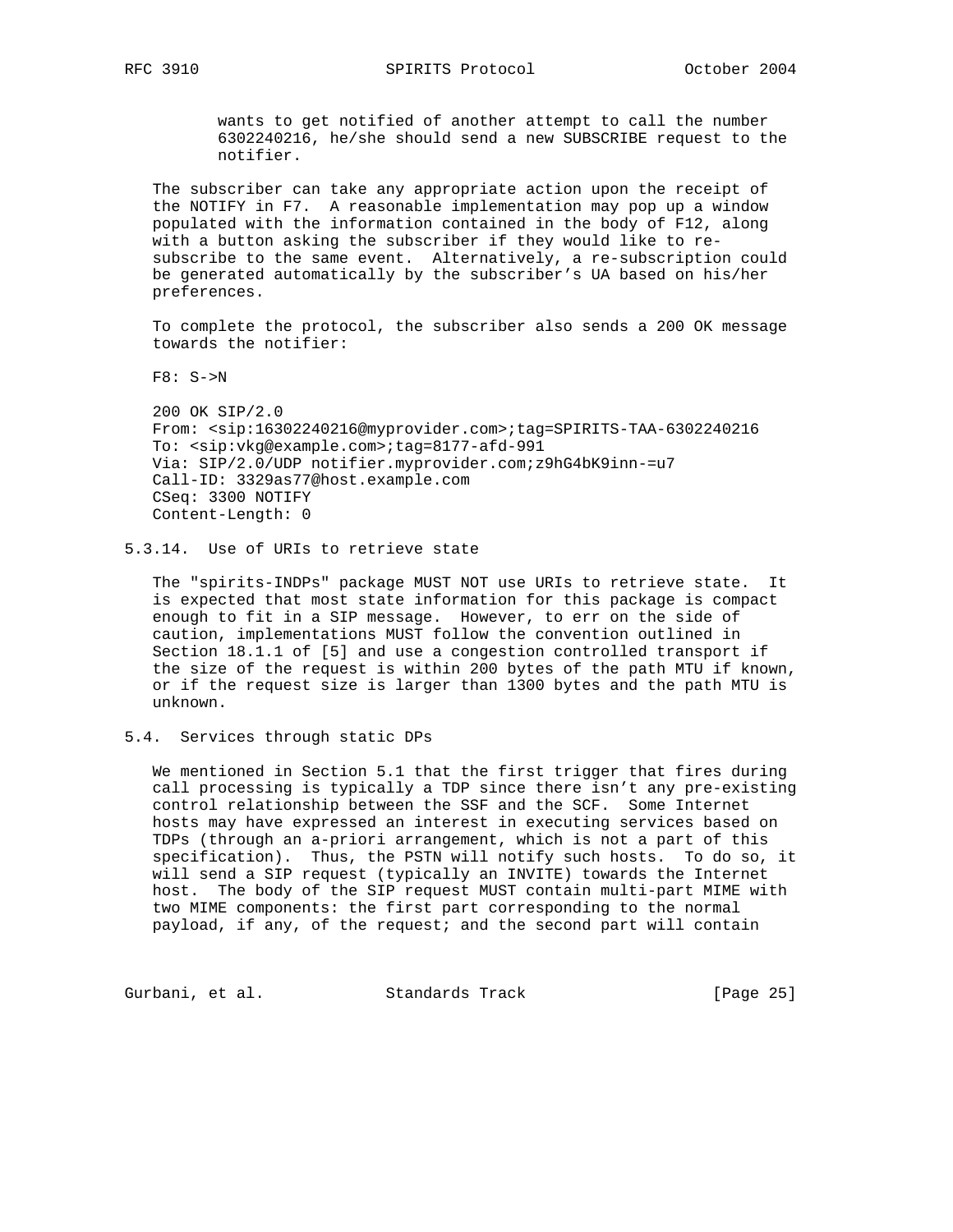SPIRITS-specific information (e.g., the DP that fired). Responses to the INVITE request, or subsequent SUBSCRIBE messages from the Internet host to the PSTN within a current call context may result in EDPs being armed.

## 5.4.1. Internet Call Waiting (ICW)

 ICW as a benchmark SPIRITS service actually predates SPIRITS itself. Pre-SPIRITS implementations of ICW are detailed in [10]. However, as the document notes, while a diversity of implementations exists, these implementations are not interoperable. At the time [10] was published, the industry did not have the depth of experience with SIP as is the case now. The use of SIP in [10] does not constitute normative usage of SIP as described in [5]; for instance, no mention is made of the SDP (if any) in the initial INVITE (especially since this pertains to "accept the call using VoIP" case). Thus this section serves to provide a normative description of ICW in SPIRITS.

 The description of ICW is deceptively simple: it is a service most useful for single line phone subscribers that use the line to establish an Internet session. In a nutshell, the service enables a subscriber engaged in an Internet dial-up session to

- o be notified of an incoming call to the very same telephone line that is being used for the Internet connection,
- o specify the desirable treatment of the call, and
- o have the call handled as specified.

5.4.2. Call disposition choices

 Section 2 of [10] details the call disposition outcome of a ICW session. They are reproduced here as a numbered list for further discussion:

 1. Accepting the call over the PSTN line, thus terminating the Internet (modem) connection

2. Accepting the call over the Internet using Voice over IP (VoIP)

3. Rejecting the call

 4. Playing a pre-recorded message to the calling party and disconnecting the call

5. Forwarding the call to voice mail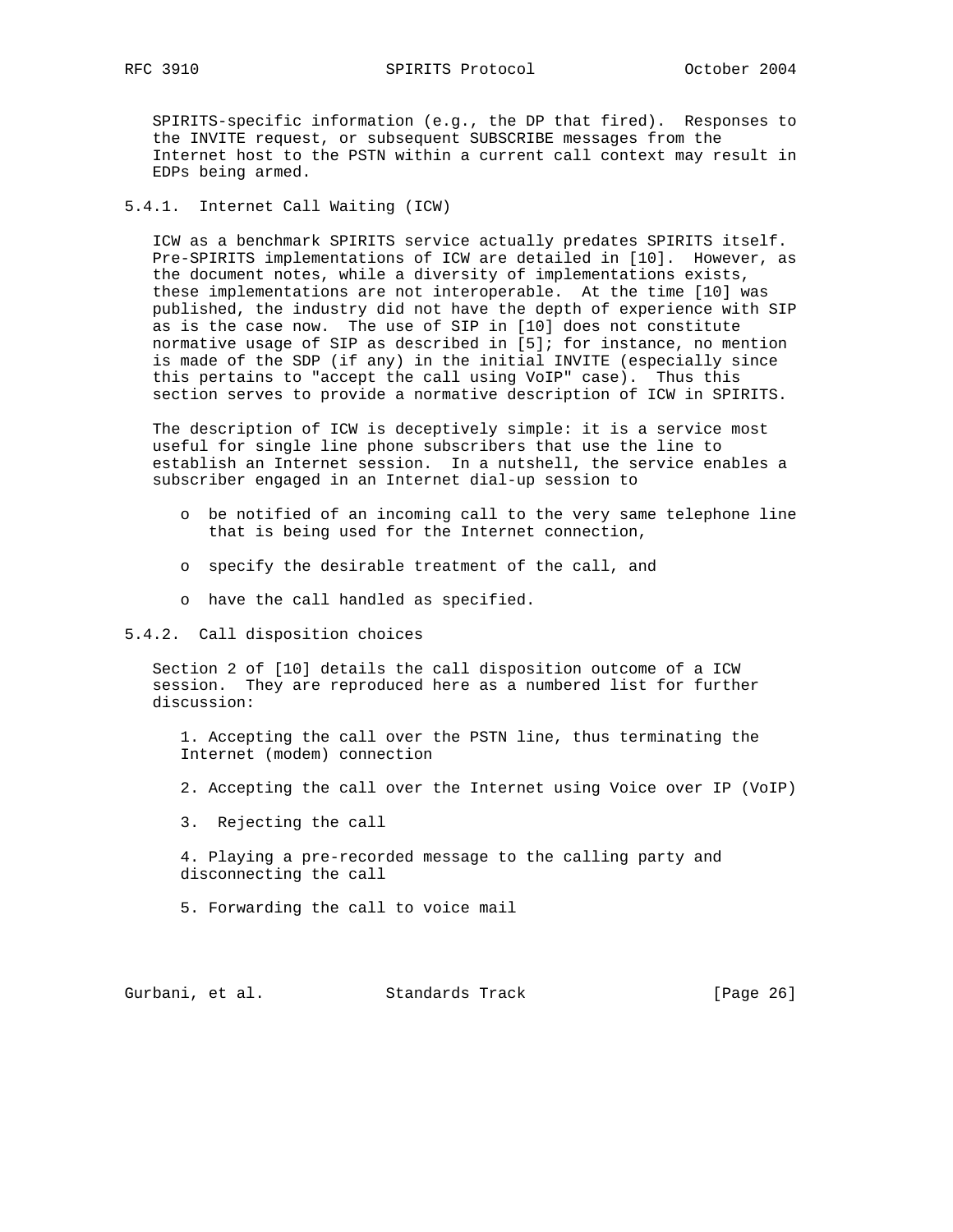6. Forwarding the call to another number

 7. Rejecting (or Forwarding) on no Response - If the subscriber fails to respond within a certain period of time after the dialog box has been displayed, the incoming call can be either rejected or handled based on the treatment pre-defined by the subscriber.

 It should be pointed out for the sake of completeness that ICW as a SPIRITS service is not possible without making the SCP aware of the fact that the subscriber line is being used for an Internet session. That awareness, however, is not a part of the ICW service, but solely a pre-requisite. One of the following three methods MUST be utilized to impart this information to the SCP:

 A. ICW subscriber based method: the ICW client on the subscriber's PC notifies the SCP of the Internet session by issuing a SIP REGISTER request.

 B. IN based method: SCP maintains a list of Internet Service Provider (ISP) access numbers for a geographical area; when one of these numbers is dialed and connected to, it (the SCP) assumes that the calling party is engaged in an Internet session.

C. Any combination of methods A and B.

 ICW depends on a TDP to be provisioned in the SSP. When the said TDP is encountered, the SSP suspends processing of the call and sends a request to the SPIRITS-capable SCP. The SCP determines that the subscriber line is being used for an Internet session. It instructs the SPIRITS notifier on the SCP to create a SIP INVITE request and send it to the SPIRITS subscriber running on the subscriber's IP host.

 The SPIRITS subscriber MUST return one of the possible call disposition outcomes catalogued in Section 5.4.2. Note that outcomes 1 and 4 through 7 can all be coalesced into one case, namely redirecting (using the SIP 3xx response code) the call to an alternative SIP URI. In case of 1, the URI of the redirected call MUST match the very same number being used by the customer to get online. Rejecting the call implies sending a non-2xx and non-3xx final response; the remaining outcomes result in the call being redirected to an alternate URI which provides the desired service (i.e., play a pre-recorded announcement, or record a voice message).

Gurbani, et al. Standards Track [Page 27]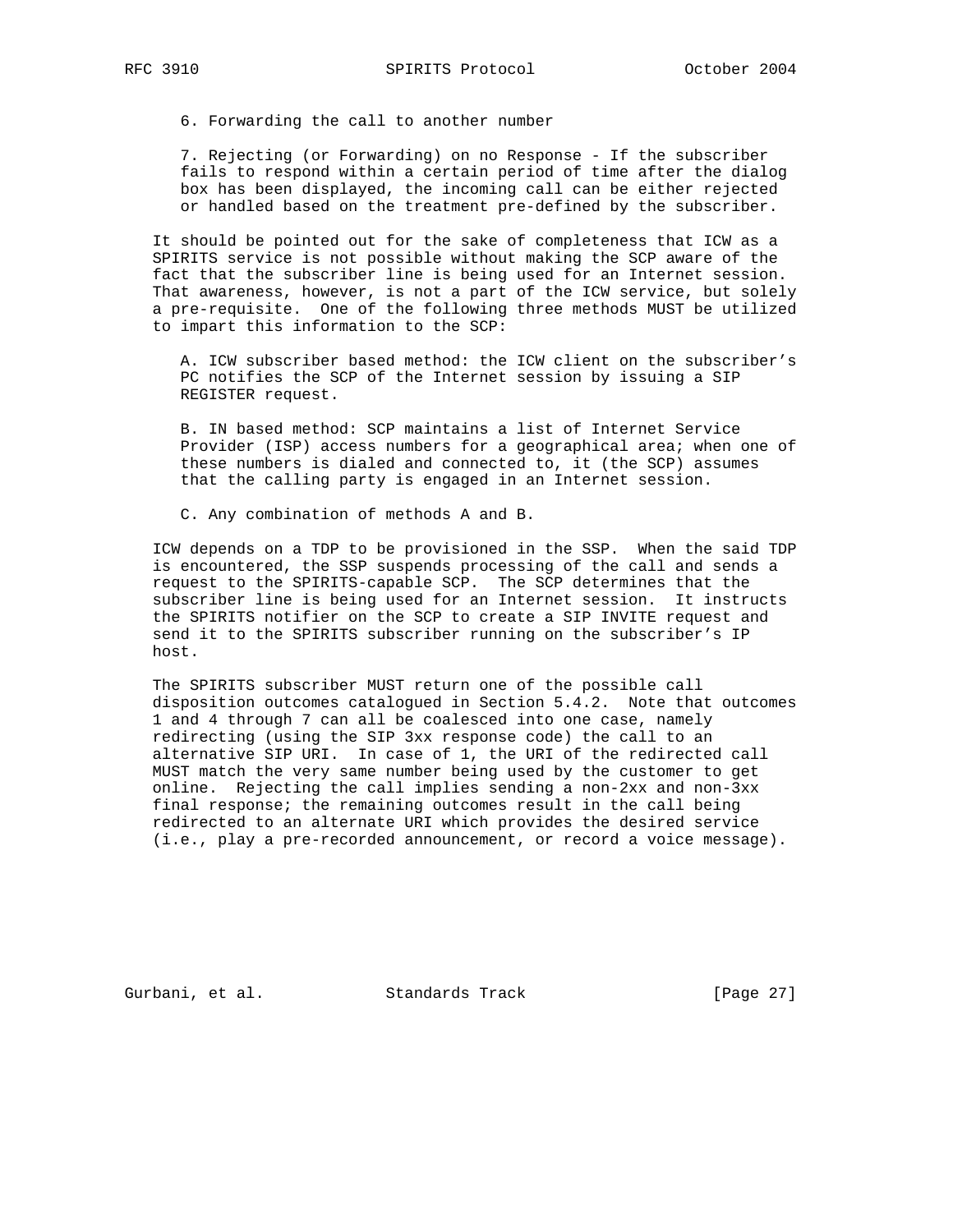Further processing of a SPIRITS notifier when it receives a final response can be summarized by the following steps:

 1. If the response is a 4xx, 5xx, or 6xx class of response, generate and transmit an ACK request and instruct the SSP to play a busy tone to the caller.

 2. Else, for all 3xx responses, generate and transmit an ACK request, and compare the redirected URI to the subscriber's line number:

 2a. If the comparison indicates a match, instruct the SSP to hold onto the call for just enough time to allow the SPIRITS subscriber to disconnect the modem, thus freeing up the line; and then continue with normal call processing, which will result in the subscriber's phone to ring.

 2b. If the comparison fails, instruct the SSP to route the call to the redirected URI.

3. Else, for a 2xx response, follow the steps in section 5.4.3.

5.4.3. Accepting an ICW session using VoIP

 One call handling option in ICW is to "accept an incoming call using VoIP". The SPIRITS notifier has no way of knowing a-priori if the subscriber (callee) will be choosing this option; nonetheless, it has to account for such a choice by adding a SDP in the body of the INVITE request. A possible way of accomplishing this is to have the SPIRITS notifier control a PSTN gateway and allocate appropriate resources on it. Once this is done, the SPIRITS notifier adds network information (IP address of the gateway and port numbers where media will be received) and codec information as the SDP portion of the body in the INVITE request. SPIRITS requires the DP information to be carried in the request body as well. To that extent, the SPIRITS notifier MUST also add the information associated with the TDP that triggered the service. Thus, the body of the INVITE MUST contain multi-part MIME, with two components.

 The SPIRITS notifier transmits the INVITE request to the subscriber and now waits for a final response. Further processing when the SPIRITS subscriber returns a 200 OK MUST be handled as follows:

 On the receipt of a 200 OK containing the SDP of the subscriber's UA, the SPIRITS notifier will instruct the SSP to terminate the call on a pre-allocated port on the gateway. This port MUST be correlated by the gateway to the SDP that was sent in the earlier INVITE.

Gurbani, et al. Standards Track [Page 28]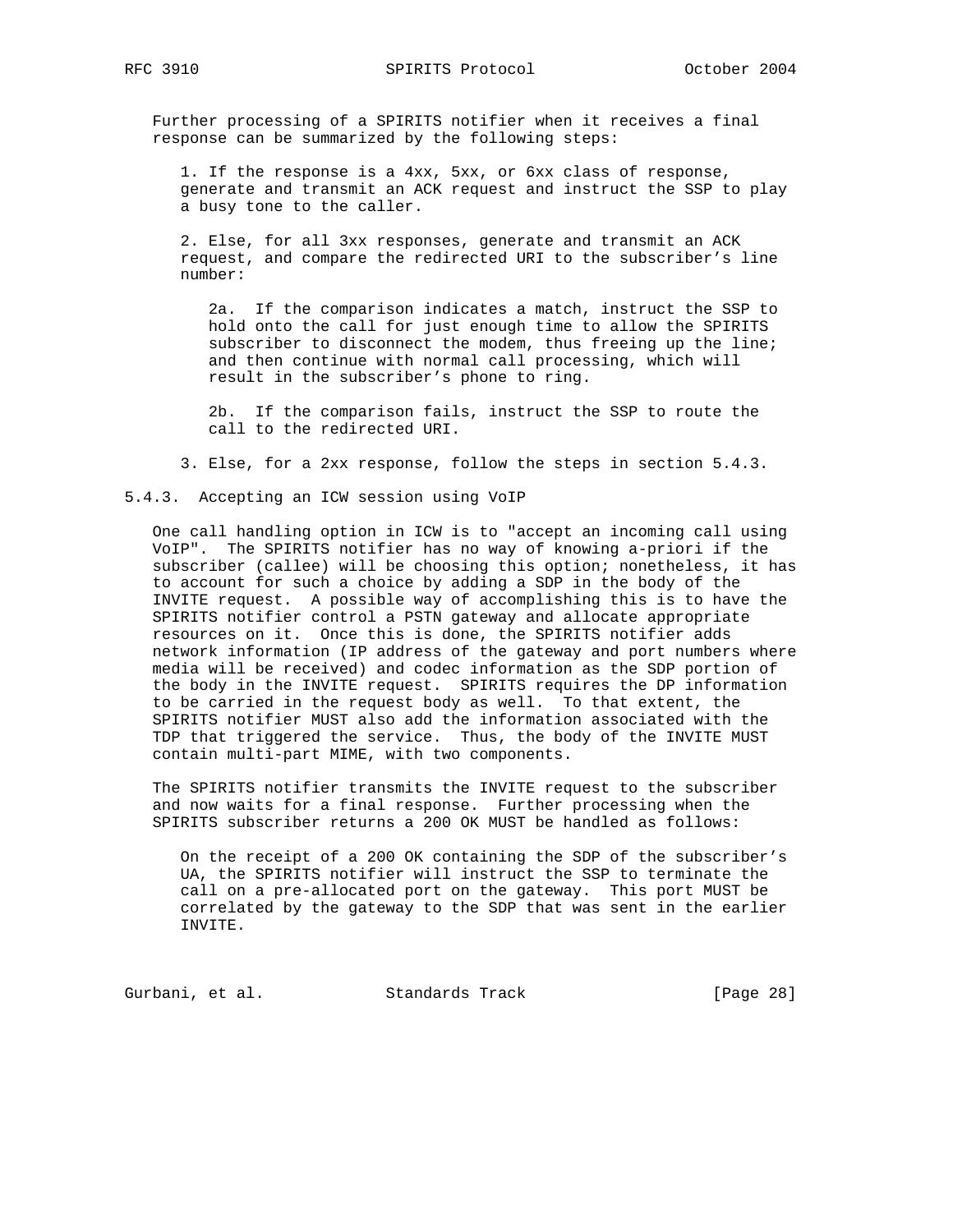The end result is that the caller and callee hold a voice session with part of the session occurring over VoIP.

6. Non-call related events

 There are network events that are not related to setting up, maintaining, or tearing down voice calls. Such events occur on the cellular wireless network and can be used by SPIRITS to provide services. The SPIRITS protocol requirement explicitly includes the following events for which SPIRITS notification is needed (RFC3298:Section 5(b)):

- 1. Location update in the same Visitor Location Register (VLR) service area
- 2. Location update in another VLR service area
- 3. International Mobile Subscriber Identity (IMSI) attach
- 4. Mobile Subscriber (MS) initiated IMSI detach
- 5. Network initiated IMSI detach
- 6.1. Non-call events and their required parameters

 Each of the five non-call related event is given a SPIRITS-specific mnemonic for use in subscriptions and notifications.

 Location update in the same VLR area SPIRITS mnemonic: LUSV Mandatory parameter in SUBSCRIBE: CalledPartyNumber Mandatory parameter in NOTIFY: CalledPartyNumber, Cell-ID

 Cell-ID: A string used to identify the serving Cell-ID. The actual length and representation of this parameter depend on the particulars of the cellular provider's network.

 Location update in different VLR area SPIRITS mnemonic: LUDV Mandatory parameter in SUBSCRIBE: CalledPartyNumber Mandatory parameter in NOTIFY: CalledPartyNumber, Cell-ID

 IMSI attach SPIRITS mnemonic: REG Mandatory parameter in SUBSCRIBE: CalledPartyNumber Mandatory parameter in NOTIFY: CalledPartyNumber, Cell-ID

Gurbani, et al. Standards Track [Page 29]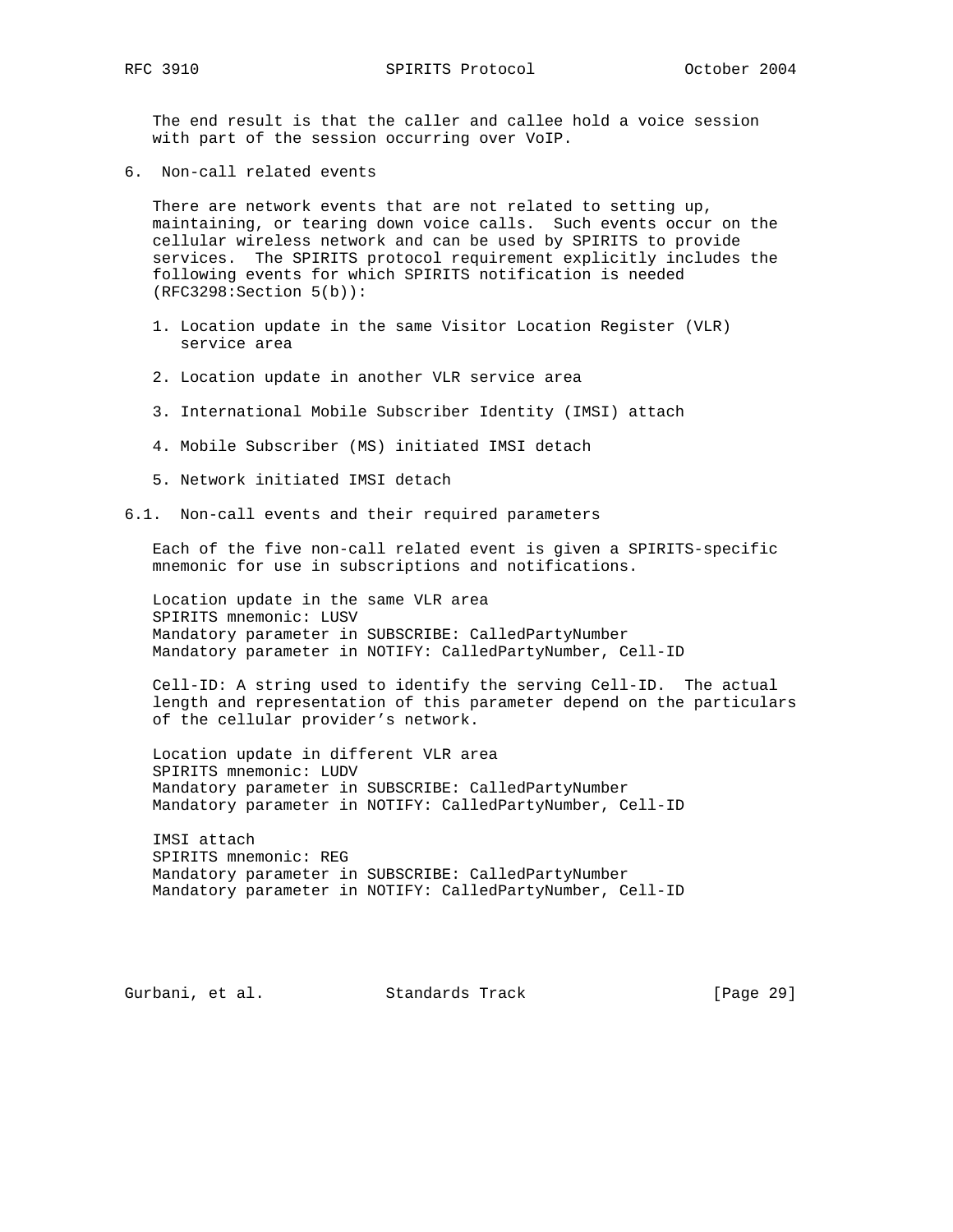MS initiated IMSI detach SPIRITS mnemonic: UNREGMS Mandatory parameter in SUBSCRIBE: CalledPartyNumber Mandatory parameter in NOTIFY: CalledPartyNumber

 Network initiated IMSI detach SPIRITS mnemonic: UNREGNTWK Mandatory parameter in SUBSCRIBE: CalledPartyNumber Mandatory parameter in NOTIFY: CalledPartyNumber

# 6.2. Normative usage

 A subscriber will issue a SUBSCRIBE request which identifies a set of non-call related PSTN events it is interested in getting the notification of. This set MAY contain exactly one event, or it MAY contain multiple events. The SUBSCRIBE request is routed to the notifier where it is accepted, pending a successful authentication.

 When any of the events identified in the set occurs, the notifier will format a NOTIFY request and direct it towards the subscriber. The NOTIFY request will contain information pertinent to the one of the event whose notification was requested.

 The dialog established by the SUBSCRIBE persists until it expires normally, or is explicitly expired by the subscriber. This behavior is different than the behavior for subscriptions associated with the "spirits-INDPs" package. In the cellular network, the events subscribed for may occur at a far greater frequency than those compared to the wireline network (consider location updates as a cellular user moves around). Thus it is far more expedient to allow the subscription to expire normally.

 When a subscriber receives a NOTIFY request, it can subsequently choose to act in a manner appropriate to the notification.

 The remaining sections fill in the specific package responsibilities raised in RFC3265 [3], Section 4.4.

## 6.3. Event package name

 This document defines two event packages; the first was defined in Section 5.3. The second package, defined in this section is called "spirits-user-prof". This package MUST be used for events corresponding to non-call related events in the cellular network. All entities that implement the SPIRITS protocol and support the non-call related events outlined in the SPIRITS protocol requirements

Gurbani, et al. Standards Track [Page 30]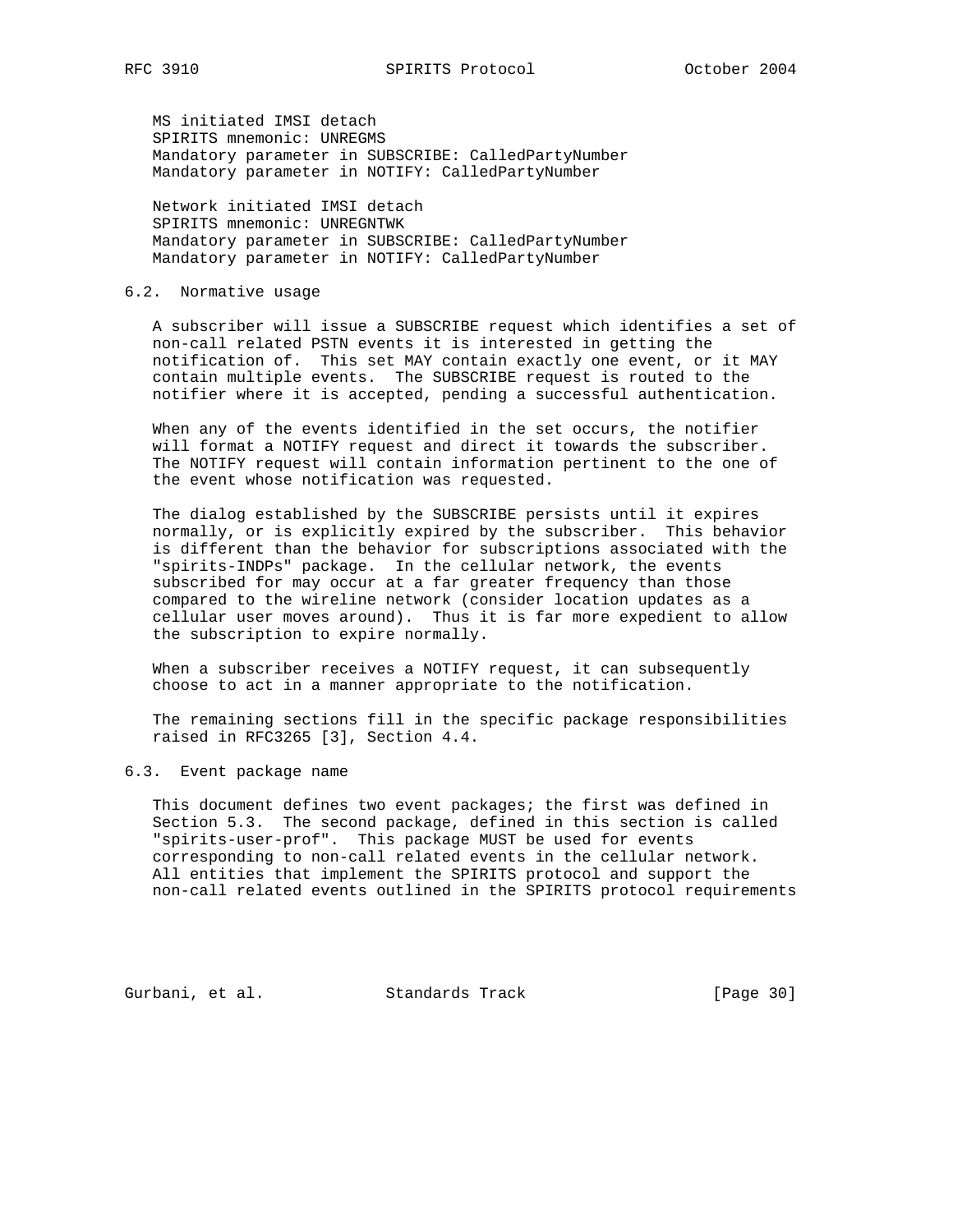(RFC3298:Section 5(b)) MUST set the "Event" header request header[3] to "spirits-user-prof." The "Allow-Events" general header [3] MUST include the token "spirits-user-prof" as well.

Example:

 Event: spirits-user-prof Allow-Events: spirits-user-prof, spirits-INDPs

# 6.4. Event package parameters

 The "spirits-user-prof" event package does not support any additional parameters to the Event header

6.5. SUBSCRIBE bodies

 SUBSCRIBE requests that serve to terminate the subscriptions MAY contain an empty body; however, SUBSCRIBE requests that establish a dialog MUST contain a body which encodes two pieces of information:

 (1) The set of events that is being subscribed to. A subscriber MAY subscribe to multiple events in one SUBSCRIBE request, or MAY issue a different SUBSCRIBE request for each event it is interested in receiving a notification for. The protocol allows for both forms of representation. However, note that if one SUBSCRIBE is used to subscribe to multiple events, then an expiry for the dialog associated with that subscription affects all such events.

 (2) A list of values of the parameters associated with the event. Please see Section 6.1 for a list of parameters associated with each event.

 The default body type for SUBSCRIBEs in SPIRITS is denoted by the MIME type "application/spirits-event+xml". The "Accept" header, if present, MUST include this MIME type.

## 6.6. Subscription duration

 The duration of a dialog established by a SUBSCRIBE request is limited to the expiration time negotiated between the subscriber and notifier when the dialog was established. The subscriber MUST send a new SUBSCRIBE to refresh the dialog if it is interested in keeping it alive. A dialog can be terminated by sending a new SUBSCRIBE request with an "Expires" header value of 0, as outlined in [3].

Gurbani, et al. Standards Track [Page 31]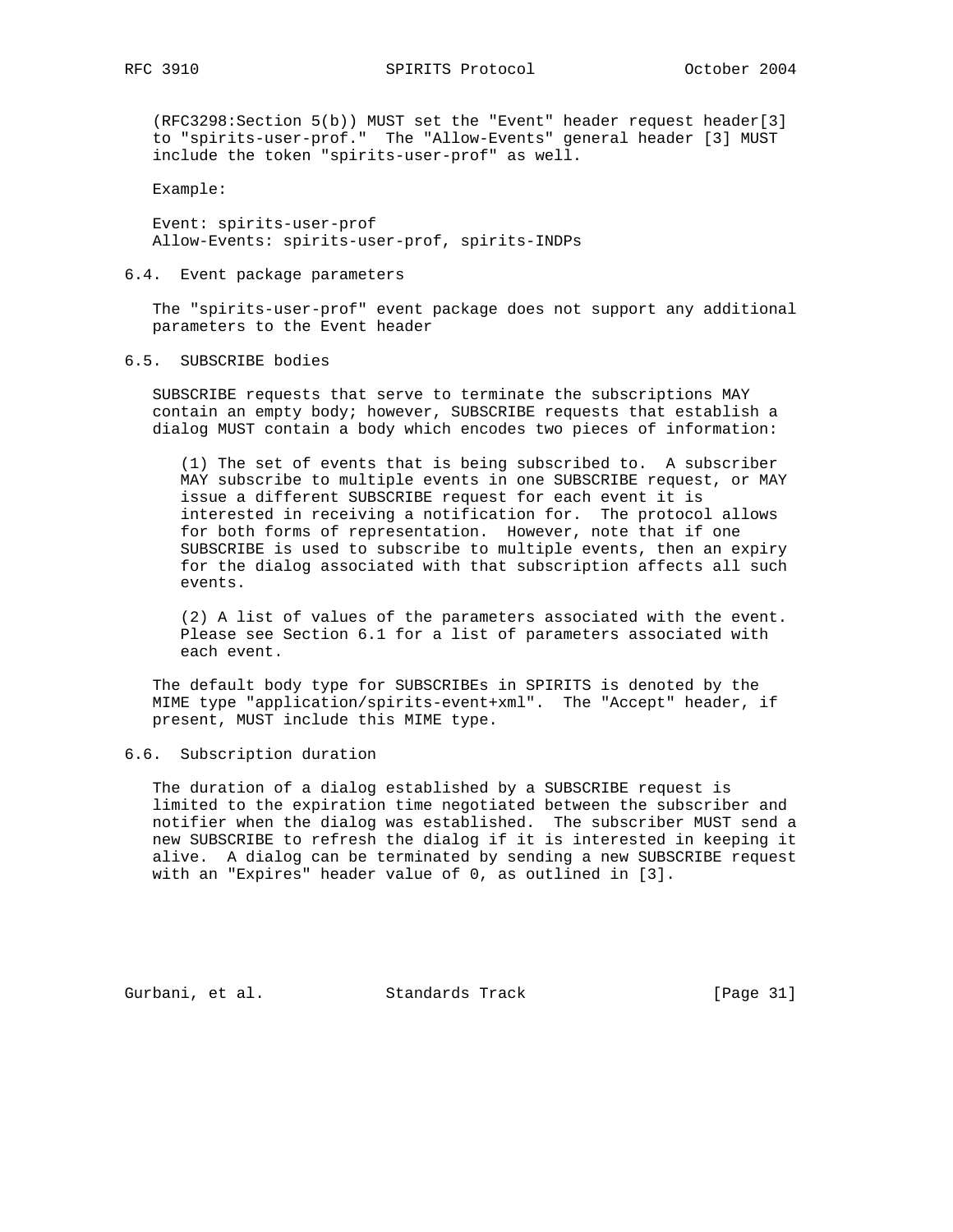# 6.7. NOTIFY bodies

 Bodies in NOTIFY requests for the "spirits-user-prof" package are optional. If present, they MUST be of the MIME type "application/spirits-event+xml". The body in a NOTIFY request encapsulates the following pieces of information which can be used by the subscriber:

 (1) The event that resulted in the NOTIFY being generated (typically, but not always, this will be the same event present in the corresponding SUBSCRIBE request).

 (2) A list of values of the parameters associated with the event that the NOTIFY is being generated for. Depending on the actual event, the list of the parameters will vary.

#### 6.8. Notifier processing of SUBSCRIBE requests

 When the notifier receives a SUBSCRIBE request, it MUST authenticate the request and ensure that the subscriber is authorized to access the resource being subscribed to, in this case, non-call related cellular events for a mobile phone.

 Once the SUBSCRIBE request has been authenticated and authorized, the notifier interfaces with the SCF over interface D to set marks in the HLR corresponding to the mobile phone number contained in the SUBSCRIBE body. The particulars of interface D are outside the scope of this document; here we simply assume that the notifier is able to set the appropriate marks in the HLR.

#### 6.9. Notifier generation of NOTIFY requests

 If the notifier expects the setting of marks in the HLR to take more than 200 ms, it MUST send a 202 response to the SUBSCRIBE request immediately, accepting the subscription. It should then send a NOTIFY request with an empty body. This NOTIFY request MUST have a "Subscription-State" header with a value of "pending".

 This immediate NOTIFY with an empty body is needed since the resource identified in the SUBSCRIBE request does not have as yet a meaningful state.

 Once the notifier has successfully interfaced with the SCF, it MUST send a subsequent NOTIFY request with an empty body and a "Subscription-State" header with a value of "active."

Gurbani, et al. Standards Track [Page 32]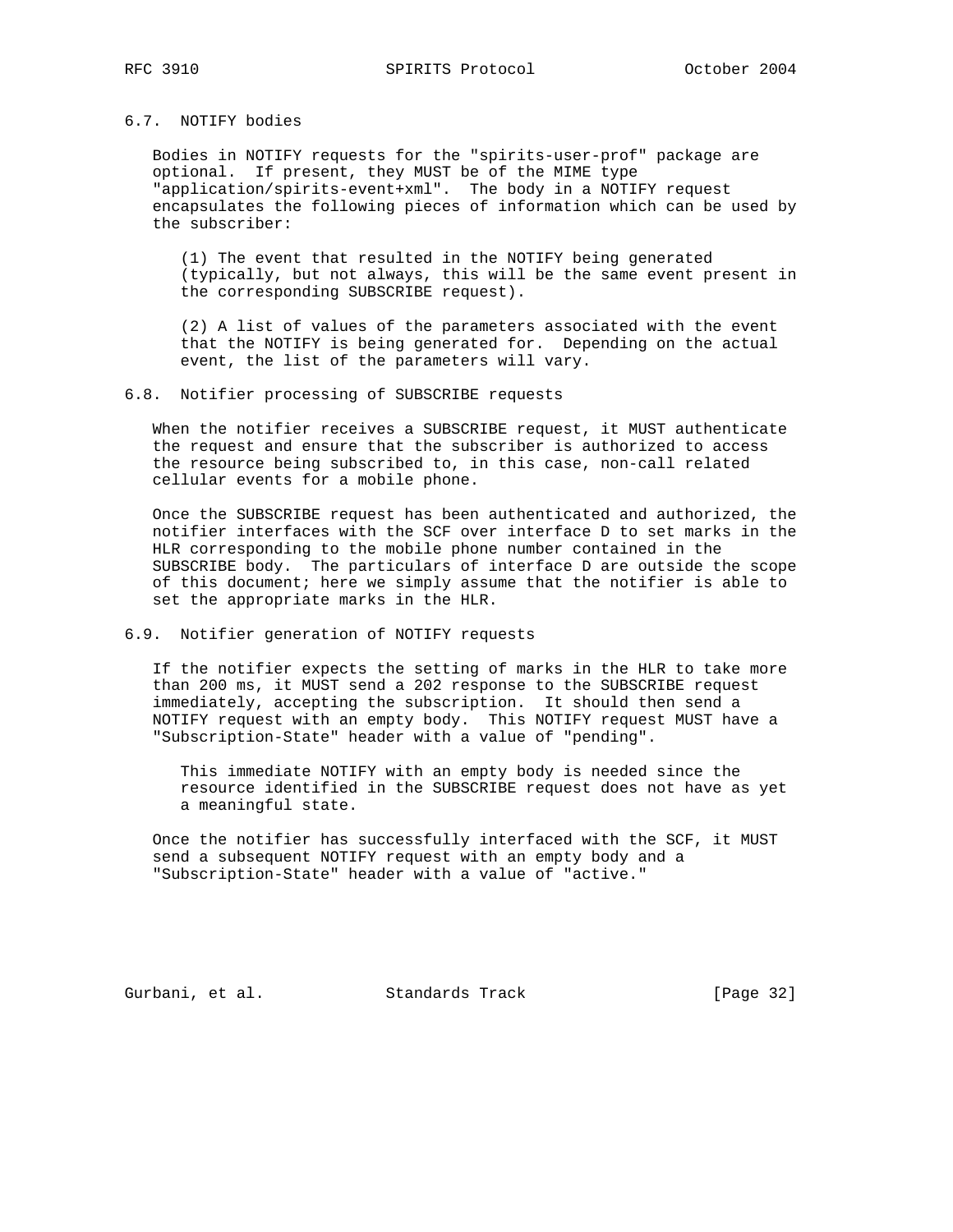When the event of interest identified in the SUBSCRIBE request occurs, the notifier sends out a new NOTIFY request which MUST contain a body as described in Section 6.7.

6.10. Subscriber processing of NOTIFY requests

 The exact steps executed at the subscriber when it receives a NOTIFY request depend on the nature of the service that is being implemented. As a generality, the UA associated with the subscriber should somehow impart this information to the user by visual or auditory means, if at all possible.

6.11. Handling of forked requests

 Forking of SUBSCRIBE requests is prohibited. Since the SUBSCRIBE request is targeted towards the PSTN, highly irregular behaviors occur if the request is allowed to fork. The normal SIP DNS lookup and routing rules [11] should result in a target set with exactly one element: the notifier.

6.12. Rate of notifications

 For reasons of congestion control, it is important that the rate of notifications not become excessive. For instance, if a subscriber subscribes to the location update event for a notifier moving through the cellular network at a high enough velocity, it is entirely conceivable that the notifier may generate many NOTIFY requests in a small time frame. Thus, within this package, the location update event needs an appropriate throttling mechanism.

 Whenever a SPIRITS notifier sends a location update NOTIFY, it MUST start a timer (Tn) with a value of 15 seconds. If a subsequent location update NOTIFY request needs to be sent out before the timer has expired, it MUST be discarded. Any future location update NOTIFY requests MUST be transmitted only if Tn has expired (i.e. 15 seconds have passed since the last NOTIFY request was send out). If a location update NOTIFY is send out, Tn should be reset to go off again in 15 seconds.

6.13. State agents

State agents are not used in SPIRITS.

6.14. Examples

 This section contains an example of a SPIRITS service that may be used to update the presence status of a mobile user. The call flow is depicted in Figure 4 below.

Gurbani, et al. Standards Track [Page 33]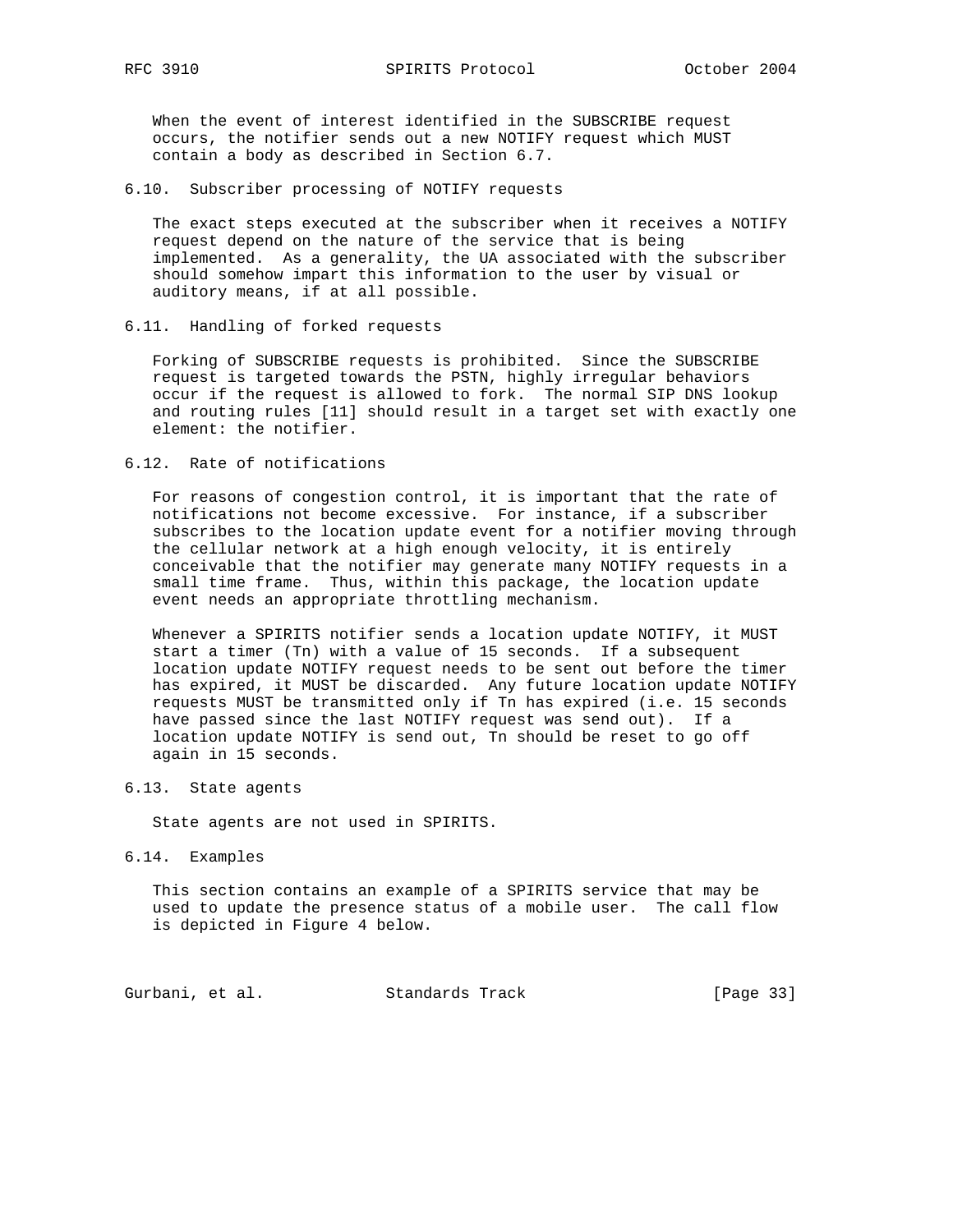

Figure 4: Sample call flow

 In F1 of Figure 4, the subscriber indicates an interest in receiving a notification when a mobile user registers with the cellular network. The cellular network notes this event (F2) and confirms the subscription (F3-F5). When the mobile user turns on her cell phone and registers with the network, this event is detected (F6). The cellular network then sends out a notification to the subscriber informing it of this event (F7-F8).

We present the details of the call flow next.

 In F1, the subscriber subscribes to the registration event (REG) of a cellular phone number.

Gurbani, et al. Standards Track [Page 34]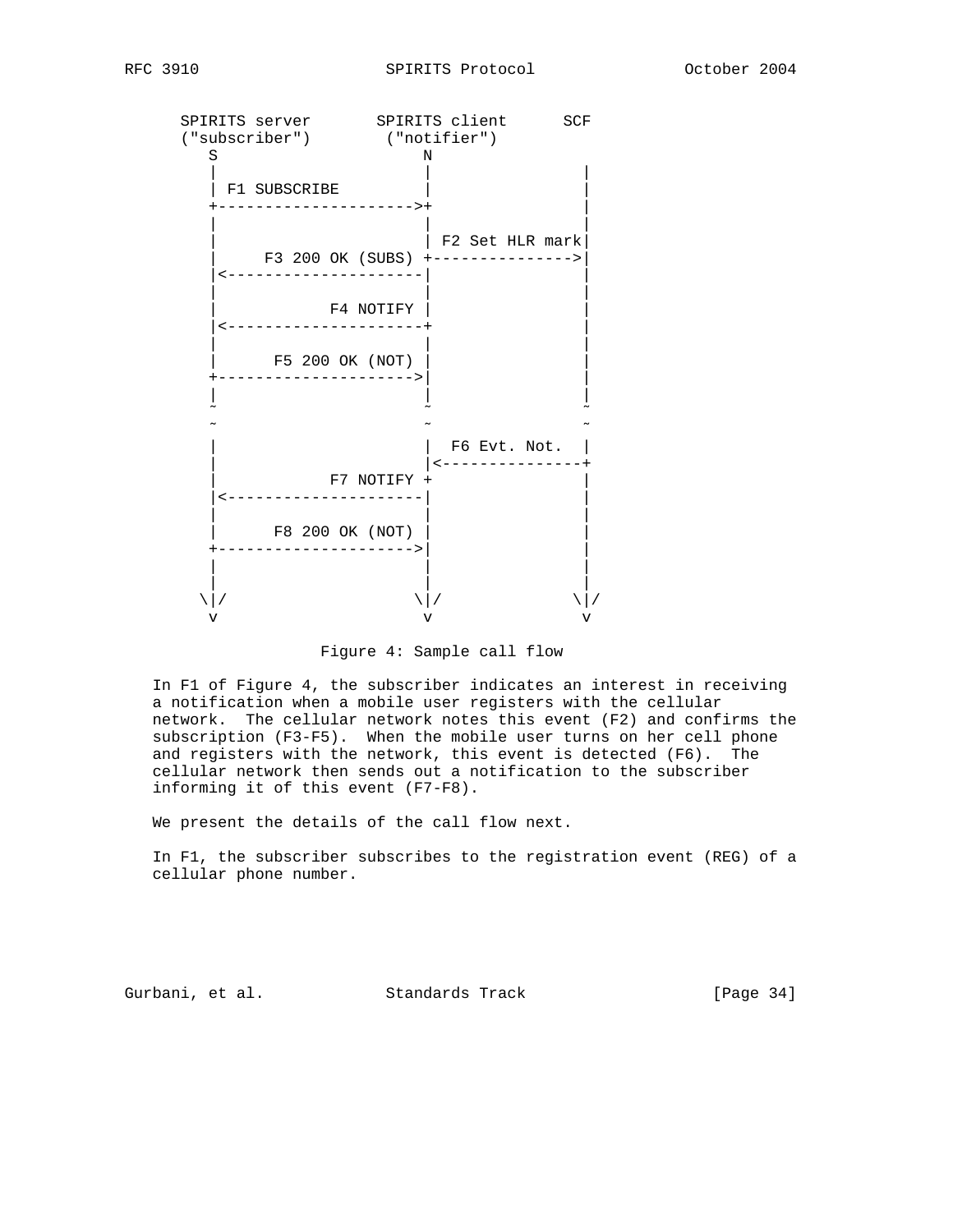```
 F1: S->N
 SUBSCRIBE sip:myprovider.com SIP/2.0
 From: <sip:vkg@example.com>;tag=8177-afd-991
 To: <sip:16302240216@myprovider.com>
 CSeq: 18992 SUBSCRIBE
 Call-ID: 3329as77@host.example.com
 Contact: <sip:vkg@host.example.com>
 Via: SIP/2.0/UDP host.example.com;branch=z9hG4bK776asdhdsa8
 Expires: 3600
 Event: spirits-user-prof
 Allow-Events: spirits-INDPs, spirits-user-prof
 Accept: application/spirits-event+xml
 Content-Type: application/spirits-event+xml
 Content-Length: ...
 <?xml version="1.0" encoding="UTF-8"?>
 <spirits-event xmlns="urn:ietf:params:xml:ns:spirits-1.0">
    <Event type="userprof" name="REG">
          <CalledPartyNumber>6302240216</CalledPartyNumber>
    </Event>
 </spirits-event>
 The subscription reaches the notifier which authenticates the request
 (not shown) and interacts with the SCF to update the subscribers
 database for this event. The notifier sends out a successful
 response to the subscription:
 F3: N->S
 SIP/2.0 200 OK
 From: <sip:vkg@example.com>;tag=8177-afd-991
 To: <sip:16302240216@myprovider.com>;tag=SPIRITS-REG-16302240216
 CSeq: 18992 SUBSCRIBE
 Call-ID: 3329as77@host.example.com
 Contact: <sip:notifier.myprovider.com>
 Via: SIP/2.0/UDP host.example.com;branch=z9hG4bK776asdhdsa8
 Expires: 3600
 Allow-Events: spirits-INDPs, spirits-user-prof
 Accept: application/spirits-event+xml
 Content-Length: 0
 The notifier also sends out a NOTIFY request confirming the
 subscription:
 F4: N->S
 NOTIFY sip:vkg@host.example.com SIP/2.0
 To: <sip:vkg@example.com>;tag=8177-afd-991
 From: <sip:16302240216@myprovider.com>;tag=SPIRITS-REG-16302240216
 CSeq: 9121 NOTIFY
```
Gurbani, et al. Standards Track [Page 35]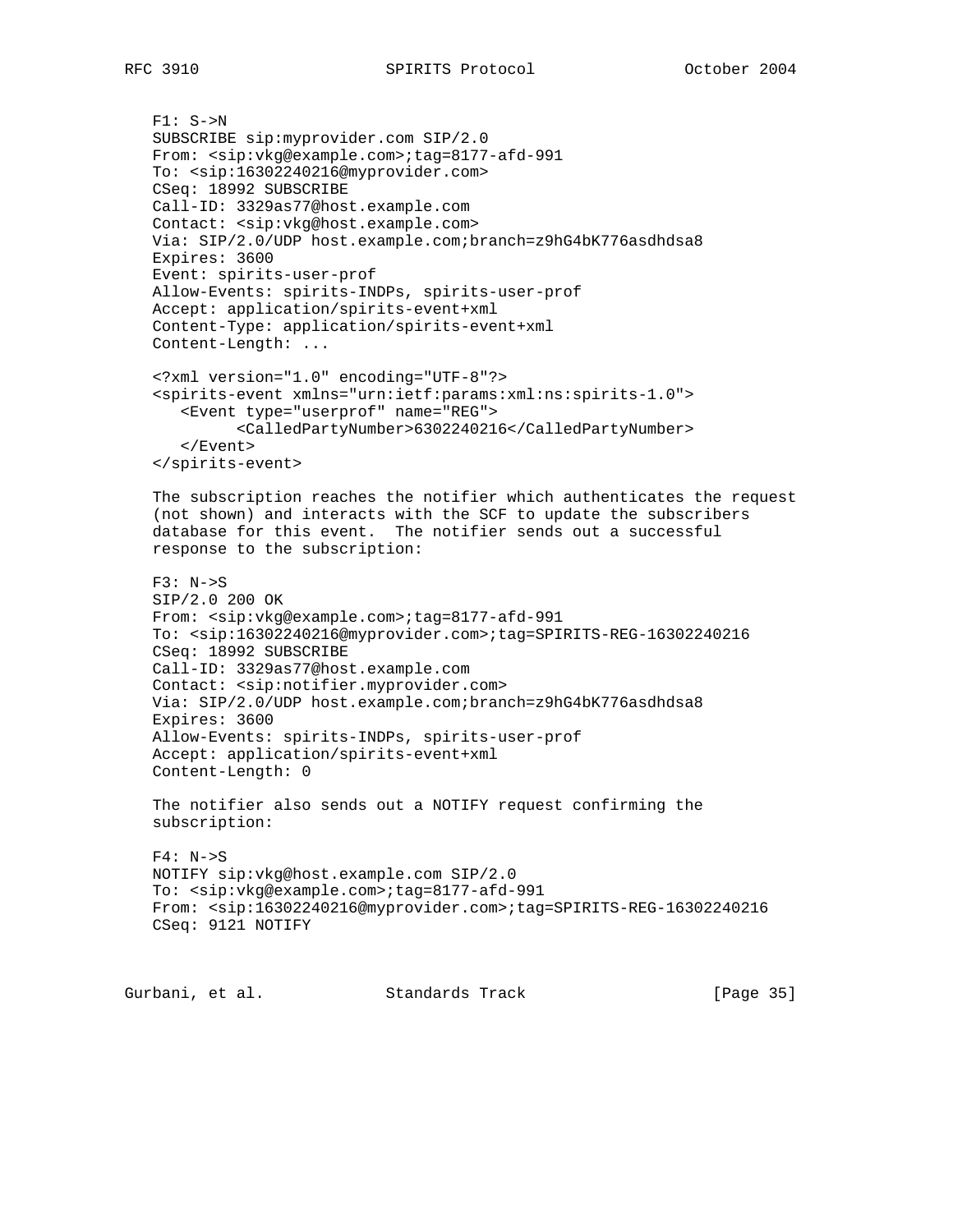Call-ID: 3329as77@host.example.com Contact: <sip:notifier.myprovider.com> Subscription-State: active Via: SIP/2.0/UDP notifier.myprovider.com;branch=z9hG4bK7007-091a Allow-Events: spirits-INDPs, spirits-user-prof Accept: application/spirits-event+xml Content-Length: 0

The subscriber confirms the receipt of the NOTIFY request:

 F5: S->N SIP/2.0 200 OK To: <sip:vkg@example.com>;tag=8177-afd-991 From: <sip:16302240216@myprovider.com>;tag=SPIRITS-REG-16302240216 CSeq: 9121 NOTIFY Call-ID: 3329as77@host.example.com Contact: <sip:vkg@host.example.com> Via: SIP/2.0/UDP notifier.myprovider.com;branch=z9hG4bK7007-091a Content-Length: 0

 In F6, the mobile user identified by the PSTN number "6302240216" turns the mobile phone on, thus causing it to register with the cellular network. The cellular network detects this event, and since a subscriber has indicated an interest in receiving a notification of this event, a SIP NOTIFY request is transmitted towards the subscriber:

```
 F7: N->S
 NOTIFY sip:vkg@host.example.com SIP/2.0
 To: <sip:vkg@example.com>;tag=8177-afd-991
 From: <sip:16302240216@myprovider.com>;tag=SPIRITS-REG-16302240216
 CSeq: 9122 NOTIFY
 Call-ID: 3329as77@host.example.com
 Contact: <sip:notifier.myprovider.com>
 Subscription-State: terminated;reason=fired
 Via: SIP/2.0/UDP notifier.myprovider.com;branch=z9hG4bK7yi-p12
 Event: spirits-user-prof
 Allow-Events: spirits-INDPs, spirits-user-prof
 Accept: application/spirits-event+xml
 Content-Type: application/spirits-event+xml
 Content-Length: ...
```
Gurbani, et al. Standards Track [Page 36]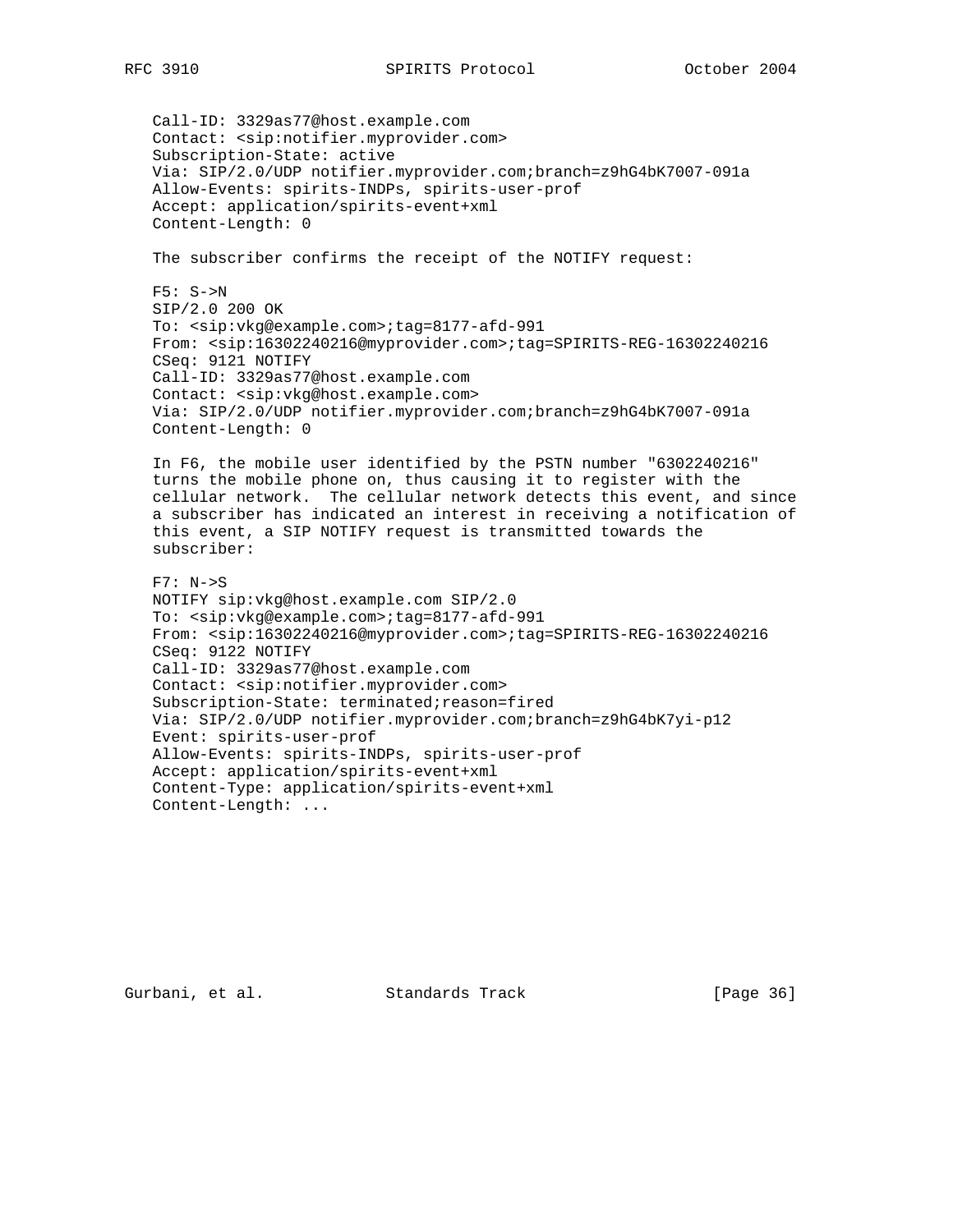```
 <?xml version="1.0" encoding="UTF-8"?>
 <spirits-event xmlns="urn:ietf:params:xml:ns:spirits-1.0">
    <Event type="userprof" name="REG">
          <CalledPartyNumber>6302240216</CalledPartyNumber>
          <Cell-ID>45987</Cell-ID>
    </Event>
 </spirits-event>
```
 The subscriber receives the notification and acknowledges it by sending a response:

F8: S->N

```
 SIP/2.0 200 OK
 To: <sip:vkg@example.com>;tag=8177-afd-991
 From: <sip:16302240216@myprovider.com>;tag=SPIRITS-REG-16302240216
 CSeq: 9122 NOTIFY
 Call-ID: 3329as77@host.example.com
 Via: SIP/2.0/UDP notifier.myprovider.com;branch=z9hG4bK7yi-p12
 Content-Length: 0
```
 Note that once the subscriber has received this notification, it can execute appropriate services. In this particular instance, an appropriate service may consist of the subscriber acting as a composer of a presence service and turning the presence status of the user associated with the phone number "6302240216" to "on". Also note in F7 that the notifier included a Cell ID in the notification.

 The Cell ID can be used as a basis for location specific services; however, a discussion of such services is out of the scope of this document.

6.15. Use of URIs to retrieve state

 The "spirits-user-prof" package MUST NOT use URIs to retrieve state. It is expected that most state information for this package is compact enough to fit in a SIP message. However, to err on the side of caution, implementations MUST follow the convention outlined in Section 18.1.1 of [5] and use a congestion controlled transport if the size of the request is within 200 bytes of the path MTU if known, or if the request size is larger than 1300 bytes and the path MTU is unknown.

Gurbani, et al. Standards Track [Page 37]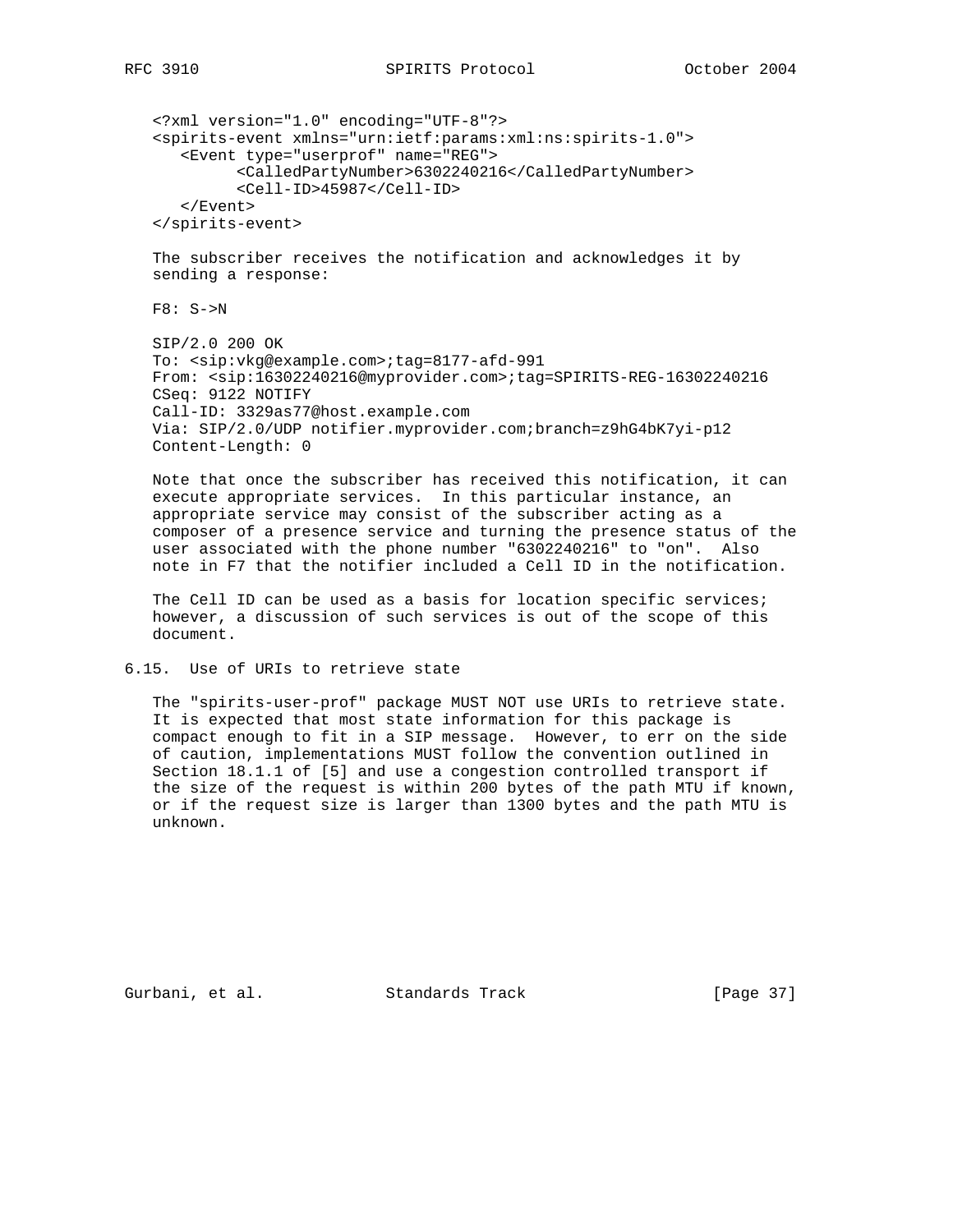7. IANA Considerations

# This document calls for IANA to: o register two new SIP Event Packages per [3]. o register a new MIME type per [20]. o register a new namespace URN per [16]. o register a new XML schema per [16]. 7.1. Registering event packages Package Name: spirits-INDPs Type: package Contact: Vijay K. Gurbani, vkg@lucent.com Reference: RFC 3910 Package Name: spirits-user-prof Type: package Contact: Vijay K. Gurbani, vkg@lucent.com Reference: RFC 3910 7.2. Registering MIME type MIME media type name: application MIME subtype name: spirits-event+xml Mandatory parameters: none Optional parameters: charset (same semantics of charset parameter in

application/xml [9])

 Encoding considerations: same as considerations outlined for application/xml in [9].

 Security considerations: Section 10 of [9] and Section 8 of this document.

Interoperability considerations: none.

Gurbani, et al. Standards Track [Page 38]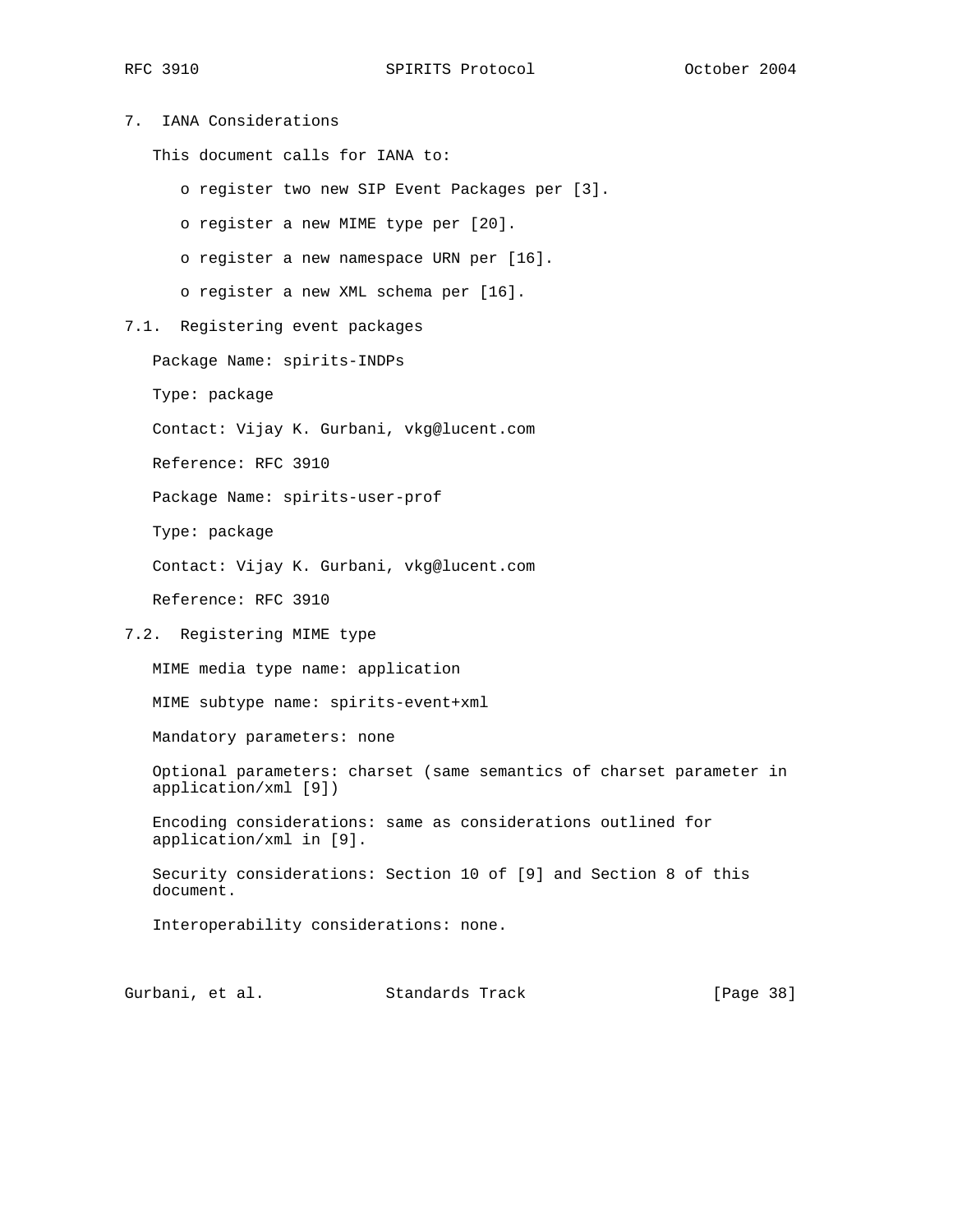Published specifications: this document.

 Applications which use this media type: SPIRITS aware entities which adhere to this document.

Additional information:

Magic number(s): none.

File extension(s): none.

Macintosh file type code(s): none.

Object Identifier(s) or OID(s): none.

 Person and email address for further information: Vijay K. Gurbani, <vkg@lucent.com>

Intended usage: Common

Author/Change controller: The IETF

7.3. Registering URN

T **HT** 

urn:ietf:params:xml:ns:spirits-1.0

```
 Description
```

```
 This is the XML namespace URI for XML elements defined by this
 document. Such elements describe the SPIRITS information in the
 "application/ spirits-event+xml" content type.
```
 Registrant Contact IESG.

# XML

```
 BEGIN
   <?xml version="1.0"?>
   <!DOCTYPE html PUBLIC "-//W3C//DTD XHTML Basic 1.0//EN"
             "http://www.w3.org/TR/xhtml-basic/xhtml-basic10.dtd">
   <html xmlns="http://www.w3.org/1999/xhtml">
   <head>
     <meta http-equiv="content-type"
        content="text/html;charset=utf-8"/>
     <title>Namespace for SPIRITS-related information</title>
   </head>
   <body>
     <h1>Namespace for SPIRITS-related information</h1>
```
Gurbani, et al. Standards Track [Page 39]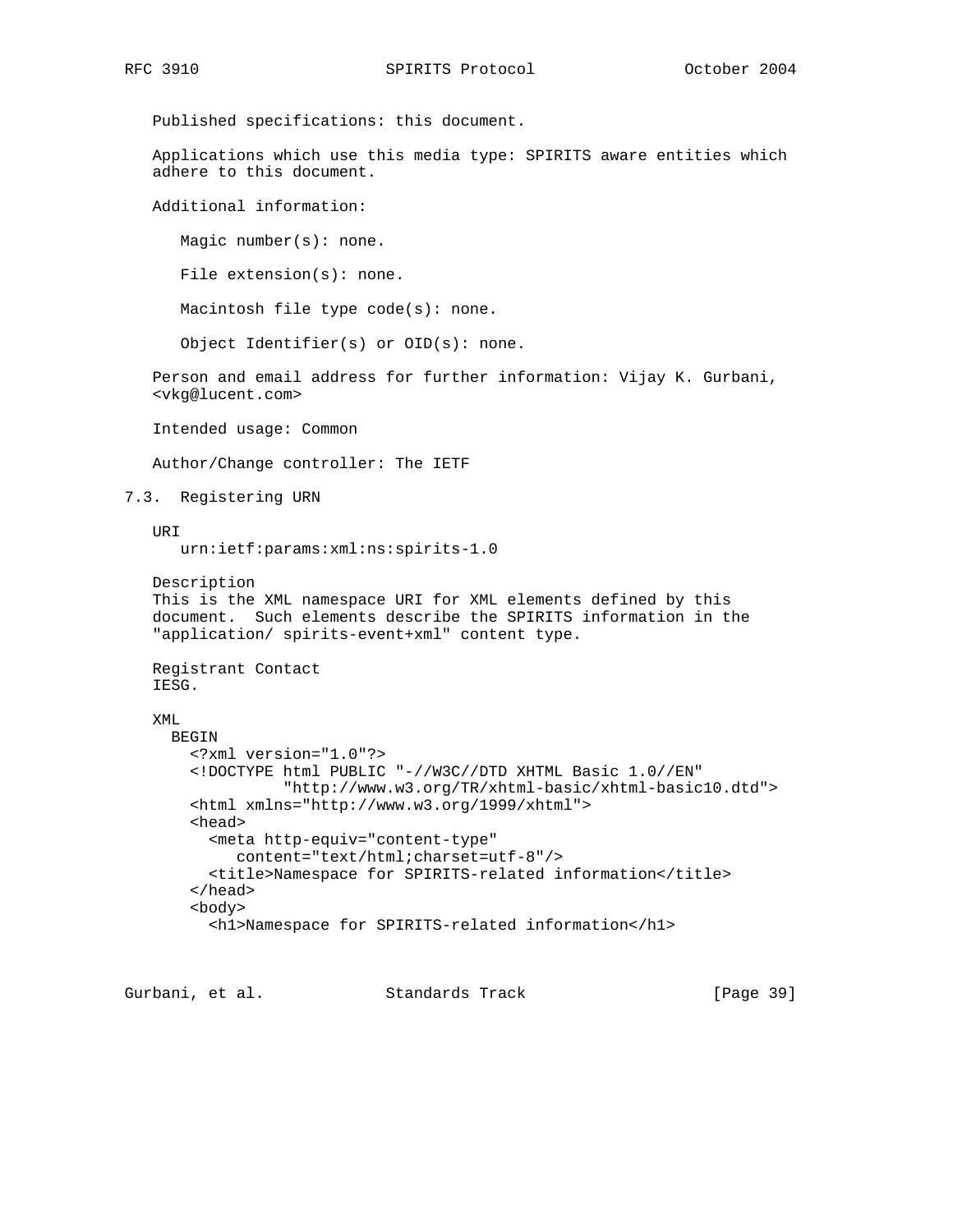```
 <h2>application/spirits-event+xml</h2>
     <p>See <a href="[[[URL of published RFC]]]">RFC3910</a>.</p>
   </body>
   </html>
 END
```
7.4. Registering XML schema

**TIRT** 

urn:ietf:params:xml:schema:spirits-1.0

 Description XML base schema for SPIRITS entities.

 Registrant Contact IESG.

 XML Please see XML schema definition in Section 9 of this document.

8. Security Considerations

 This section focuses on security considerations which are unique to SPIRITS. SIP security mechanisms are discussed in detail in the core SIP specification [5] and are outside the scope of this document. SPIRITS security mechanisms are based on and strengthen SIP security [5], for example, SPIRITS mandates the support of S/MIME. Beyond that, any other security solutions specified in [5], i.e., TLS or HTTP Digest authentication, may be utilized by SPIRITS operators.

 As outlined in Chapter 9 (Security Consideration) of RFC3298 [4], the following security aspects are applicable to the SPIRITS protocol:

Authentication

Integrity

Confidentiality

Non-repudiation

 The SPIRITS architecture in Figure 1 contains 5 interfaces -- A, B, C, D, and E. Of these, only two -- B and C -- are of interest to SPIRITS. Interfaces A and E are PINT interfaces and are thus assumed secured by the PINT RFC [8]. Security for interface D is out of scope in this document since it deals primarily with the PSTN infrastructure. We will discuss security aspects on interfaces B and C predicated on certain assumptions.

Gurbani, et al. Standards Track [Page 40]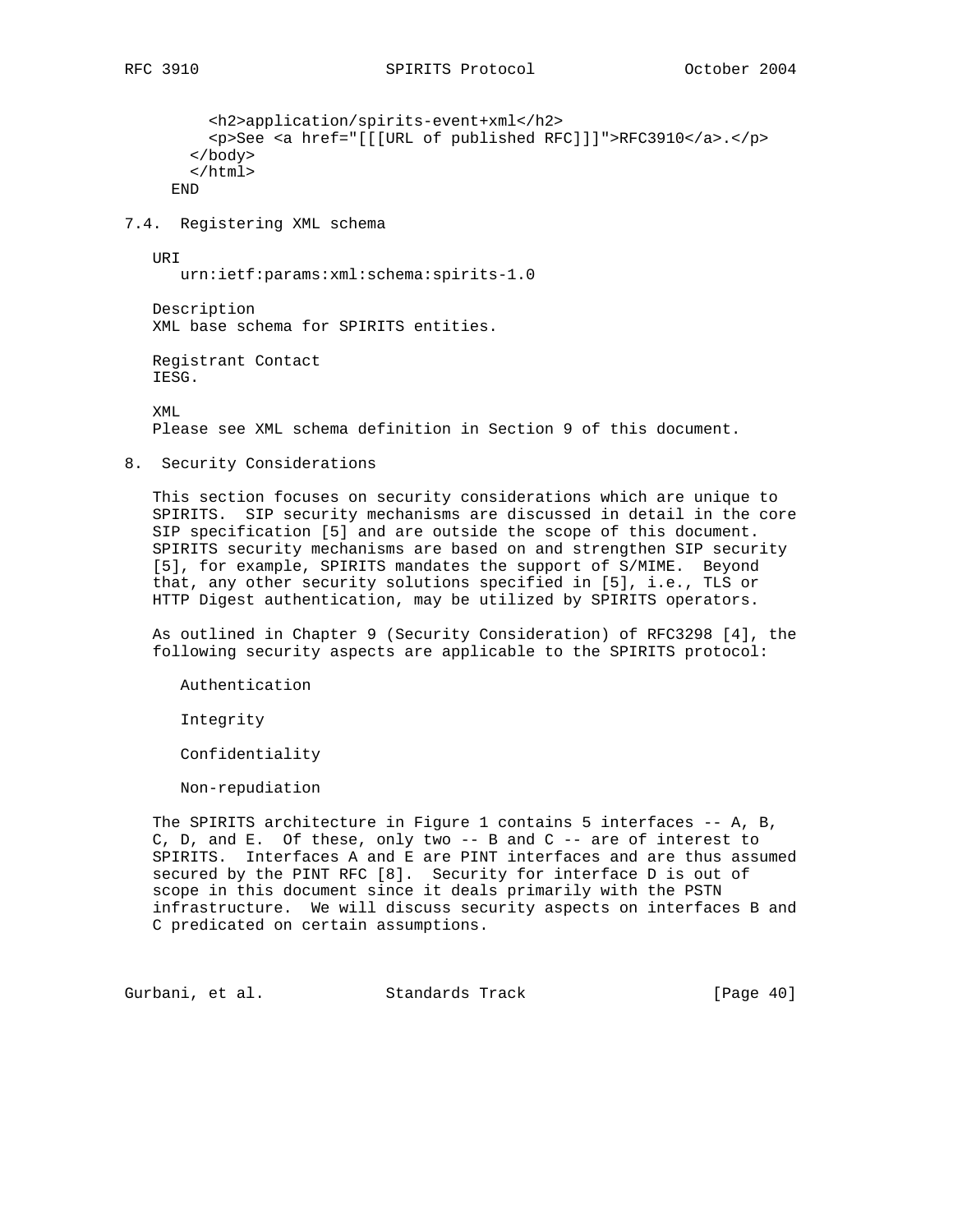A driving assumption for SPIRITS security is that the SPIRITS gateway is owned by the same PSTN operator that owns the SPIRITS notifier. Thus, it is attractive to simply relegate security of interface C to the PSTN operator, and in fact, there are merits to doing just that since interface C crosses the IP Network and PSTN boundaries. However, a closer inspection reveals that both interfaces B and C transmit the SPIRITS protocol; thus, any security arrangement we arrive at for interface B can be suitably applied to interface C as well. This makes it possible to secure interface C in case the SPIRITS gateway is not owned by the same PSTN operator that owns the SPIRITS notifier.

 The ensuing security discussion assumes that the SPIRITS subscriber is communicating directly to the SPIRITS notifier (and vice-versa) and specifies a security apparatus for this arrangement. However, the same apparatus can be used to secure the communication between a SPIRITS subscriber and an intermediary (like the SPIRITS gateway), and the same intermediary and the SPIRITS notifier.

 Confidentiality of the SPIRITS protocol is essential since the information carried in the protocol data units is of a sensitive nature and may lead to privacy concerns if revealed to non-authorized parties. The communication path between the SPIRITS notifier and the SPIRITS subscriber should be secured through S/MIME [18] to alleviate privacy concerns, as is described in the Security Consideration section of the core SIP specification [5].

 S/MIME is an end-to-end security mechanism which encrypts the SPIRITS bodies for transit across an open network. Intermediaries need not be cognizant of S/MIME in order to route the messages (routing headers travel in the clear).

 S/MIME provides all the security aspects for SPIRITS outlined at the beginning of this section: authentication, message integrity, confidentiality, and non-repudiation. Authentication properties provided by S/MIME would allow the recipient of a SPIRITS message to ensure that the SPIRITS payload was generated by an authorized entity. Encryption would ensure that only those SPIRITS entities possessing a particular decryption key are capable of inspecting encapsulated SPIRITS bodies in a SIP request.

 All SPIRITS endpoints MUST support S/MIME signatures (CMS SignedData) and MUST support encryption (CMS EnvelopedData).

 If the B and C interfaces are owned by the same PSTN operator, it is possible that public keys will be installed in the SPIRITS endpoints.

Gurbani, et al. Standards Track [Page 41]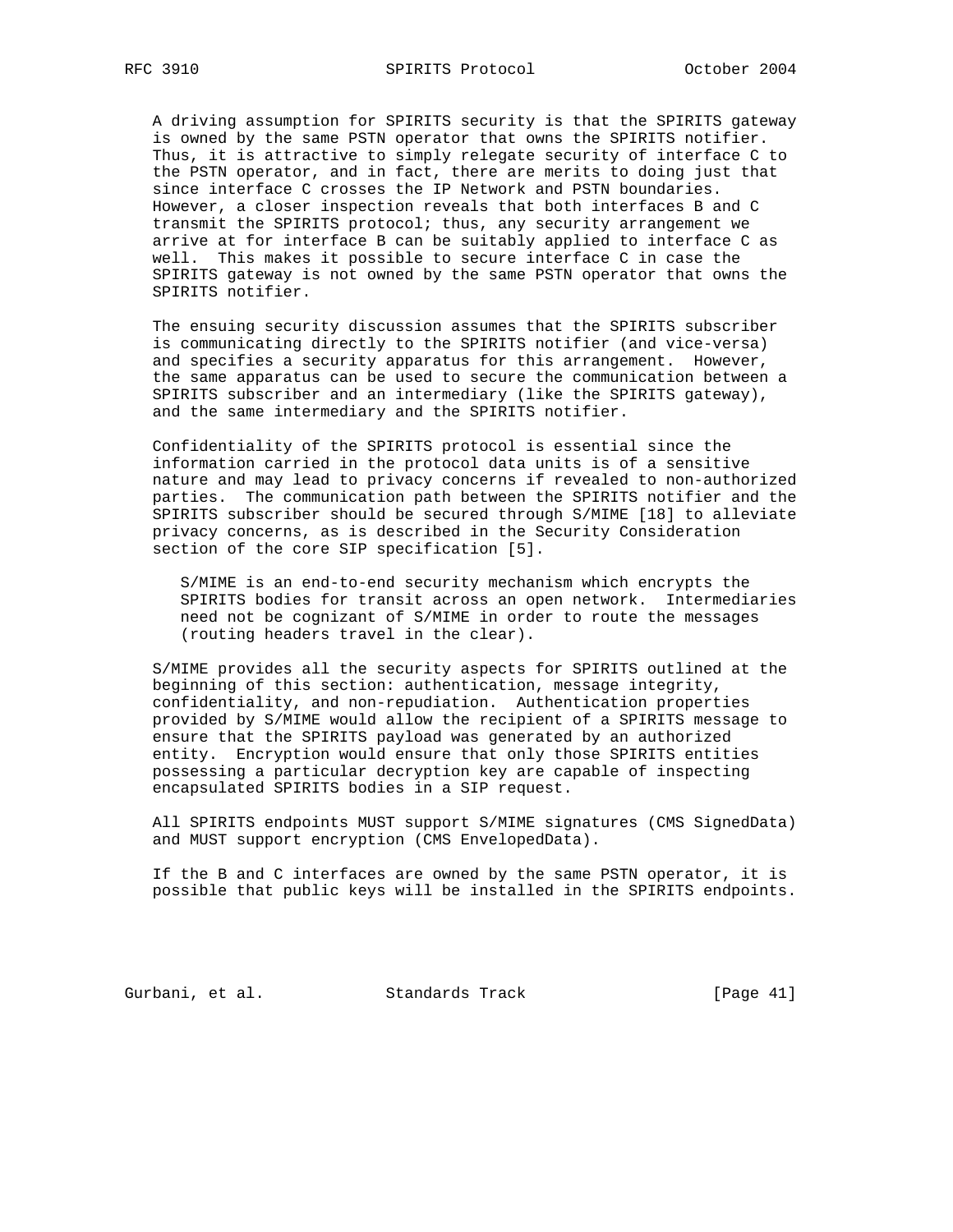S/MIME supports two methods -- issuerAndSerialNumber and subjectKeyIdentifier -- of naming the public key needed to validate a signature. Between these, subjectKeyIdentifier works with X.509 certificates and other schemes as well, while issuerAndSerialNumber works with X.509 certificates only. If the administrator configures the necessary public keys, providing integrity through procedural means, then S/MIME can be used without X.509 certificates.

 All requests (and responses) between SPIRITS entities MUST be encrypted.

 When a request arrives at a SPIRITS notifier from a SPIRITS subscriber, the SPIRITS notifier MUST authenticate the request. The subscription (or registration) from a SPIRITS subscriber MUST be rejected if the authentication fails. If the SPIRITS subscriber successfully authenticated itself to the SPIRITS notifier, the SPIRITS notifier MUST, at the very least, ensure that the SPIRITS subscriber is indeed allowed to receive notifications of the events it is subscribing to.

 Note that this document does not proscribe how the SPIRITS notifier achieves this. In practice, it could be through access control lists (ACL) that are populated by a service management system in the PSTN, or through a web interface of some sort.

 Requests from the SPIRITS notifier to the SPIRITS subscribers MUST also be authenticated, lest a malicious party attempts to fraudulently pose as a SPIRITS notifier to hijack a session.

#### 9. XML schema definition

 The SPIRITS payload is specified in XML; this section defines the base XML schema for documents that make up the SPIRITS payload. All SPIRITS entities that transport a payload characterized by the MIME type "application/spirits-event+xml" MUST support documents corresponding to the base schema below.

Multiple versions of the base schema are not expected; rather, any additional functionality (e.g., conveying new PSTN events) must be accomplished through the definition of a new XML namespace and a corresponding schema. Elements from the new XML namespace will then co-exist with elements from the base schema in a document.

Gurbani, et al. Standards Track [Page 42]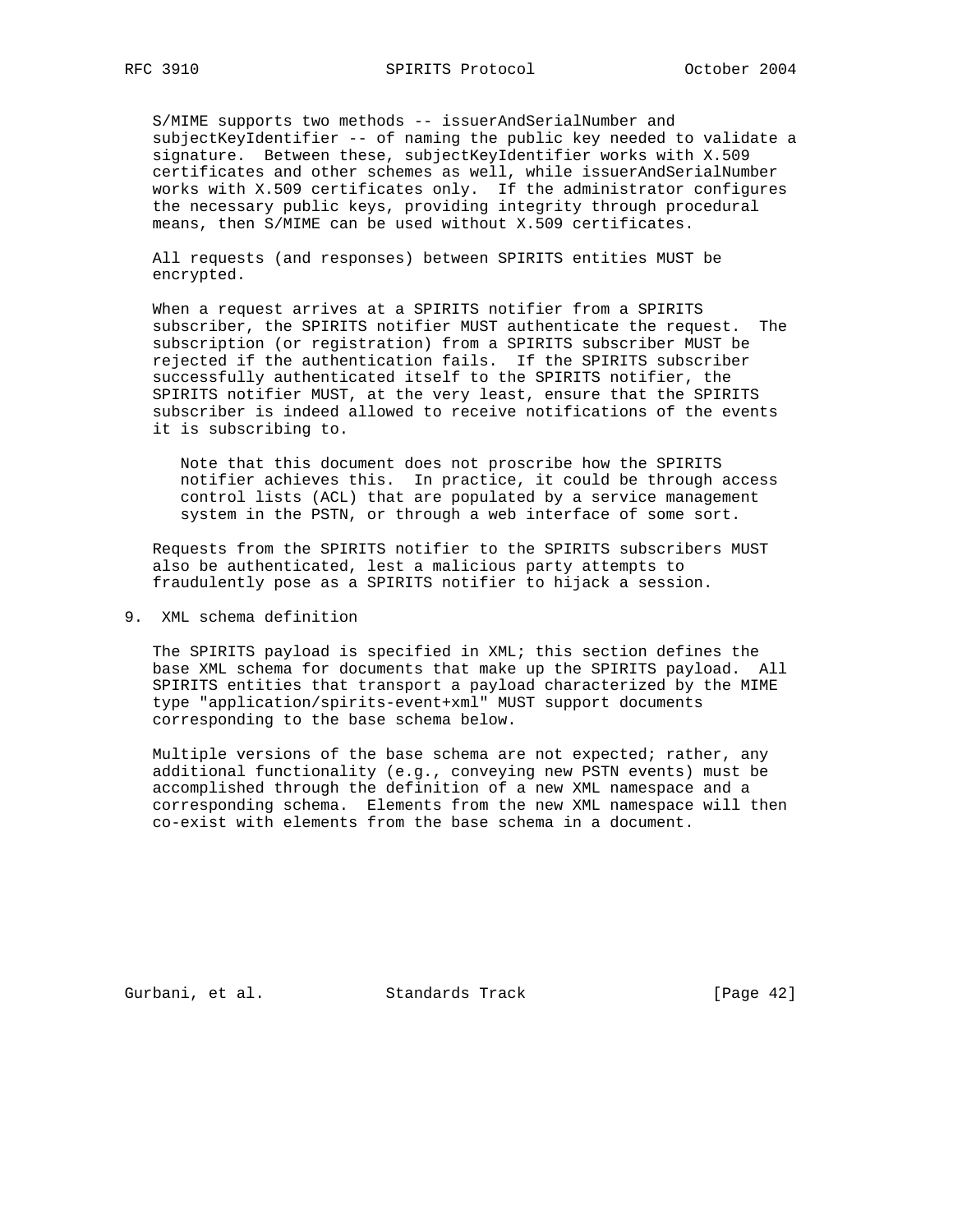```
<xs:schema targetNamespace="urn:ietf:params:xml:ns:spirits-1.0"
        xmlns:tns="urn:ietf:params:xml:ns:spirits-1.0"
        xmlns:xs="http://www.w3.org/2001/XMLSchema"
        elementFormDefault="qualified"
        attributeFormDefault="unqualified">
      <!-- This import brings in the XML language attribute xml:lang-->
      <xs:import namespace="http://www.w3.org/XML/1998/namespace"
                 schemaLocation="http://www.w3.org/2001/xml.xsd"/>
      <xs:annotation>
         <xs:documentation xml:lang="en">
               Describes SPIRITS events.
         </xs:documentation>
      </xs:annotation>
      <xs:element name="spirits-event" type="tns:SpiritsEventType"/>
      <xs:complexType name="SpiritsEventType">
         <xs:sequence>
            <xs:element name="Event" type="tns:EventType" minOccurs="1"
                maxOccurs="unbounded"/>
            <xs:any namespace="##other" processContents="lax"
                maxOccurs="unbounded"/>
         </xs:sequence>
      </xs:complexType>
      <xs:complexType name="EventType">
         <xs:sequence>
            <xs:element name="CalledPartyNumber" type="xs:token"
                minOccurs="0" maxOccurs="1"/>
            <xs:element name="CallingPartyNumber" type="xs:token"
                minOccurs="0" maxOccurs="1"/>
            <xs:element name="DialledDigits" type="xs:token"
                minOccurs="0" maxOccurs="1"/>
            <xs:element name="Cell-ID" type="xs:token"
                minOccurs="0" maxOccurs="1"/>
            <xs:element name="Cause" type="tns:CauseType"
                minOccurs="0" maxOccurs="1"/>
         </xs:sequence>
         <xs:attribute name="type" type="tns:PayloadType"
             use="required"/>
         <xs:attribute name="name" type="tns:EventNameType"
            use="required"/>
         <xs:attribute name="mode" type="tns:ModeType"
             use="optional" default="N"/>
      </xs:complexType>
```
Gurbani, et al. Standards Track [Page 43]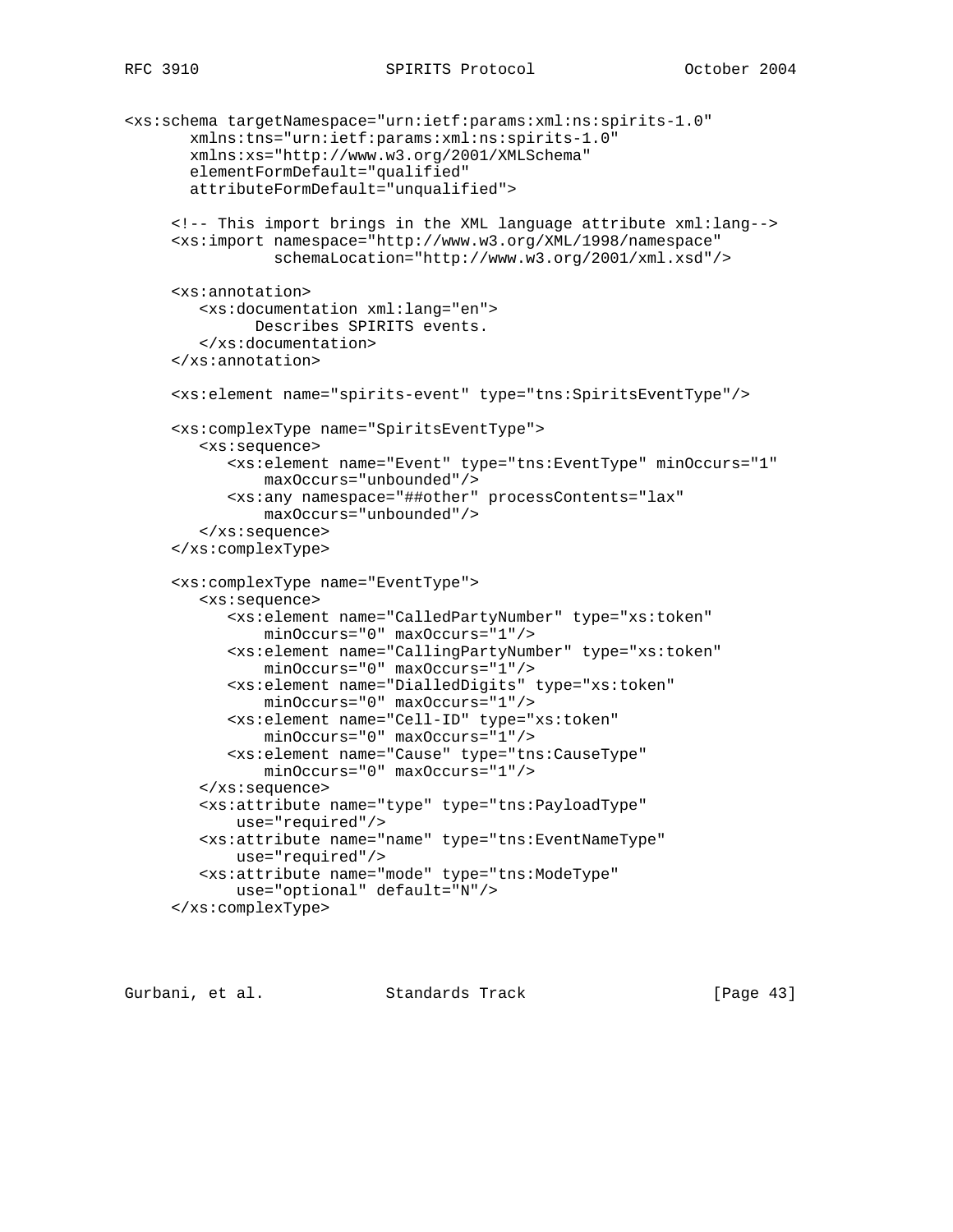```
 <xs:simpleType name="PayloadType">
    <!-- The <spirits-event> will contain either a list of -->
    <!-- INDPs events or a list of userprof events -->
    <xs:restriction base="xs:string">
       <xs:enumeration value="INDPs"/>
       <xs:enumeration value="userprof"/>
    </xs:restriction>
 </xs:simpleType>
 <xs:simpleType name="EventNameType">
    <xs:restriction base="xs:string">
       <!-- These are the call related events (DPs). If the -->
       <!-- PaylaodType is "INDPs", then the value of the "name" -->
       <!-- attribute is one of these; example -->
       <!-- <spirits-event type="INDPs" name="OCI"> -->
       <xs:enumeration value="OAA"/>
       <xs:enumeration value="OCI"/>
       <xs:enumeration value="OAI"/>
       <xs:enumeration value="OA"/>
       <xs:enumeration value="OTS"/>
       <xs:enumeration value="ONA"/>
       <xs:enumeration value="OCPB"/>
       <xs:enumeration value="ORSF"/>
      <xs:enumeration value="OMC"/>
       <xs:enumeration value="OAB"/>
       <xs:enumeration value="OD"/>
       <xs:enumeration value="TA"/>
      <xs:enumeration value="TMC"/>
      <xs:enumeration value="TAB"/>
      <xs:enumeration value="TD"/>
      <xs:enumeration value="TAA"/>
       <xs:enumeration value="TFSA"/>
       <xs:enumeration value="TB"/>
       <!-- These are the non-call related events. If the -->
       <!-- PayloadType is "user-prof", then the value of the -->
       <!-- "name" attribute is one of these; example -->
       <!-- <spirits-event type="userprof" name="LUDV"> -->
       <xs:enumeration value="LUSV"/>
       <xs:enumeration value="LUDV"/>
       <xs:enumeration value="REG"/>
       <xs:enumeration value="UNREGMS"/>
       <xs:enumeration value="UNREGNTWK"/>
    </xs:restriction>
 </xs:simpleType>
 <xs:simpleType name="ModeType">
    <!-- One of two values: "N"otification or "R"equest -->
    <xs:restriction base="xs:string">
```
Gurbani, et al. Standards Track [Page 44]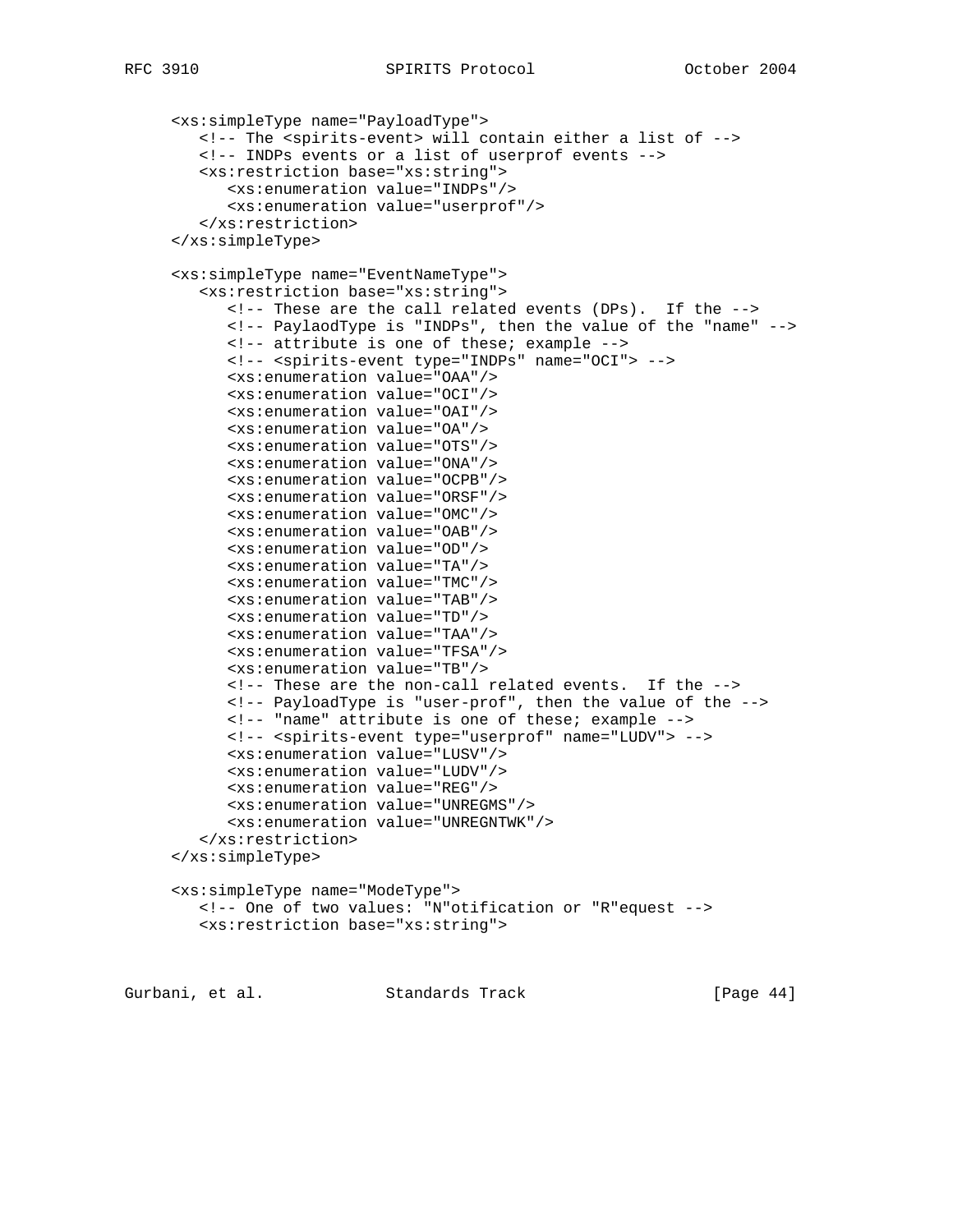```
 <xs:enumeration value="N"/>
            <xs:enumeration value="R"/>
         </xs:restriction>
      </xs:simpleType>
      <xs:simpleType name="CauseType">
         <xs:restriction base="xs:string">
           <xs:enumeration value="Busy"/>
            <xs:enumeration value="Unreachable"/>
         </xs:restriction>
      </xs:simpleType>
</xs:schema>
```
#### 10. Acknowledgements

 The authors are grateful to participants in the SPIRITS WG for the discussion that contributed to this work. These include J-L. Bakker, J. Bjorkner, J. Buller, J-E. Chapron, B. Chatras, O. Cleuziou, L. Conroy, R. Forbes, F. Haerens, J. Humphrey, J. Kozik, W. Montgomery, S. Nyckelgard, M. O'Doherty, A. Roach, J. Rosenberg, H. Sinnreich, L. Slutsman, D. Varney, and W. Zeuch. The authors also acknowledge Steve Bellovin, Allison Mankin and Jon Peterson for help provided on the Security section.

# 11. Acronyms

| ACL        | Access Control List                      |
|------------|------------------------------------------|
| CS         | Capability Set                           |
| DP.        | Detection Point                          |
| <b>DTD</b> | Document Type Definition                 |
| EDP        | Event Detection Point                    |
| $EDP-N$    | Event Detection Point "Notification"     |
| $EDP-R$    | Event Detection Point "Request"          |
| IANA       | Internet Assigned Numbers Authority      |
| ICW        | Internet Call Waiting                    |
| IMSI       | International Mobile Subscriber Identity |
| IN         | Intelligent Network                      |
| INAP       | Intelligent Network Application Protocol |
| IP         | Internet Protocol                        |
| ISP        | Internet Service Provider                |
| ITU        | International Telecommunications Union   |
| MIME       | Multipurpose Internet Mail Extensions    |
| MS         | Mobile Station (or Mobile Subscriber)    |
| OBCSM      | Originating Basic Call State Model       |
| PIC.       | Point In Call                            |
| PINT       | PSTN/Internet Interworking               |
| PSTN       | Public Switched Telephone Network        |
| SCF        | Service Control Function                 |
|            |                                          |

Gurbani, et al. Standards Track [Page 45]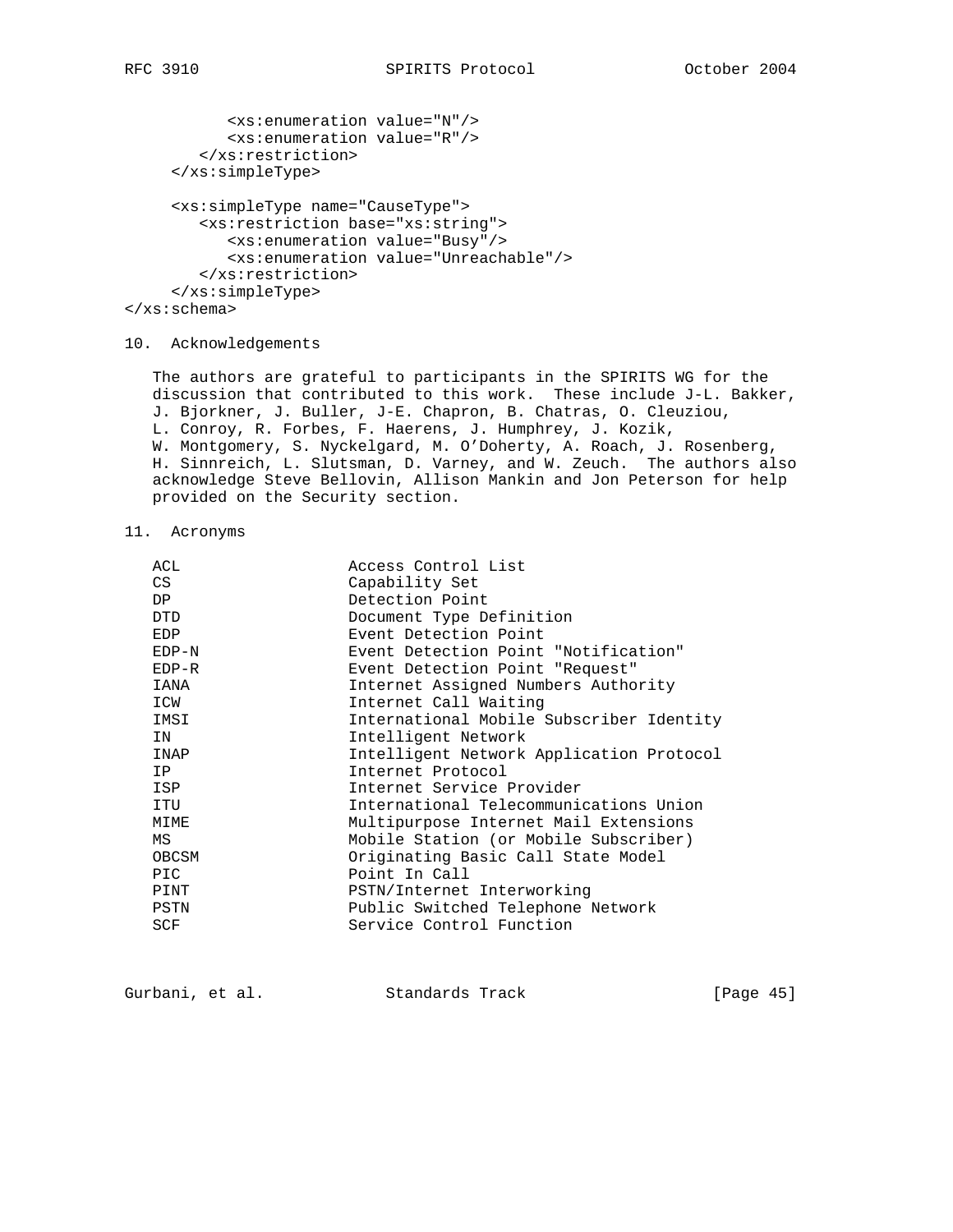| SCP     | Service Control Point                       |
|---------|---------------------------------------------|
| SDP     | Session Description Protocol                |
| SIP     | Session Initiation Protocol                 |
| $SIP-T$ | SIP for Telephones                          |
| SPIRITS | Services in the PSTN/IN Requesting InTernet |
|         | Services                                    |
| SSF     | Service Switching Function                  |
| SSP     | Service Switching Point                     |
| STD     | State Transition Diagram                    |
| TBCSM   | Terminating Basic Call State Model          |
| TDP     | Trigger Detection Point                     |
| $TDP-N$ | Trigger Detection Point "Notification"      |
| $TDP-R$ | Trigger Detection Point "Request"           |
| TLS     | Transport Layer Security                    |
| UA      | User Agent                                  |
| VLR.    | Visitor Location Register                   |
| WIN     | Wireless Intelligent Network                |
| XML     | Extensible Markup Language                  |

#### 12. References

## 12.1. Normative References

- [1] Slutsman, L., Faynberg, I., Lu, H., and M. Weissman, "The SPIRITS Architecture", RFC 3136, June 2001.
- [2] Bradner, S., "Key words for use in RFCs to Indicate Requirement Levels", BCP 14, RFC 2119, March 1997.
- [3] Roach, A., "Session Initiation Protocol (SIP)-Specific Event Notification", RFC 3265, June 2002.
- [4] Faynberg, I., Gato, J., Lu, H., and L. Slutsman, "Service in the Public Switched Telephone Network/Intelligent Network (PSTN/IN) Requesting InTernet Service (SPIRITS) Protocol Requirements", RFC 3298, August 2002.
- [5] Rosenberg, J., Schulzrinne, H., Camarillo, G., Johnston, A., Peterson, J., Sparks, R., Handley, M., and E. Schooler, "SIP: Session Initiation Protocol", RFC 3261, June 2002.

12.2. Informative References

 [6] M. Unmehopa, K. Vemuri, A. Brusilovsky, E. Dacloush, A. Zaki, F. Haerens, J-L. Bakker, B. Chatras, and J. Dobrowolski, "On selection of IN parameters to be carried by the SPIRITS Protocol", Work In Progress, January 2003.

Gurbani, et al. Standards Track [Page 46]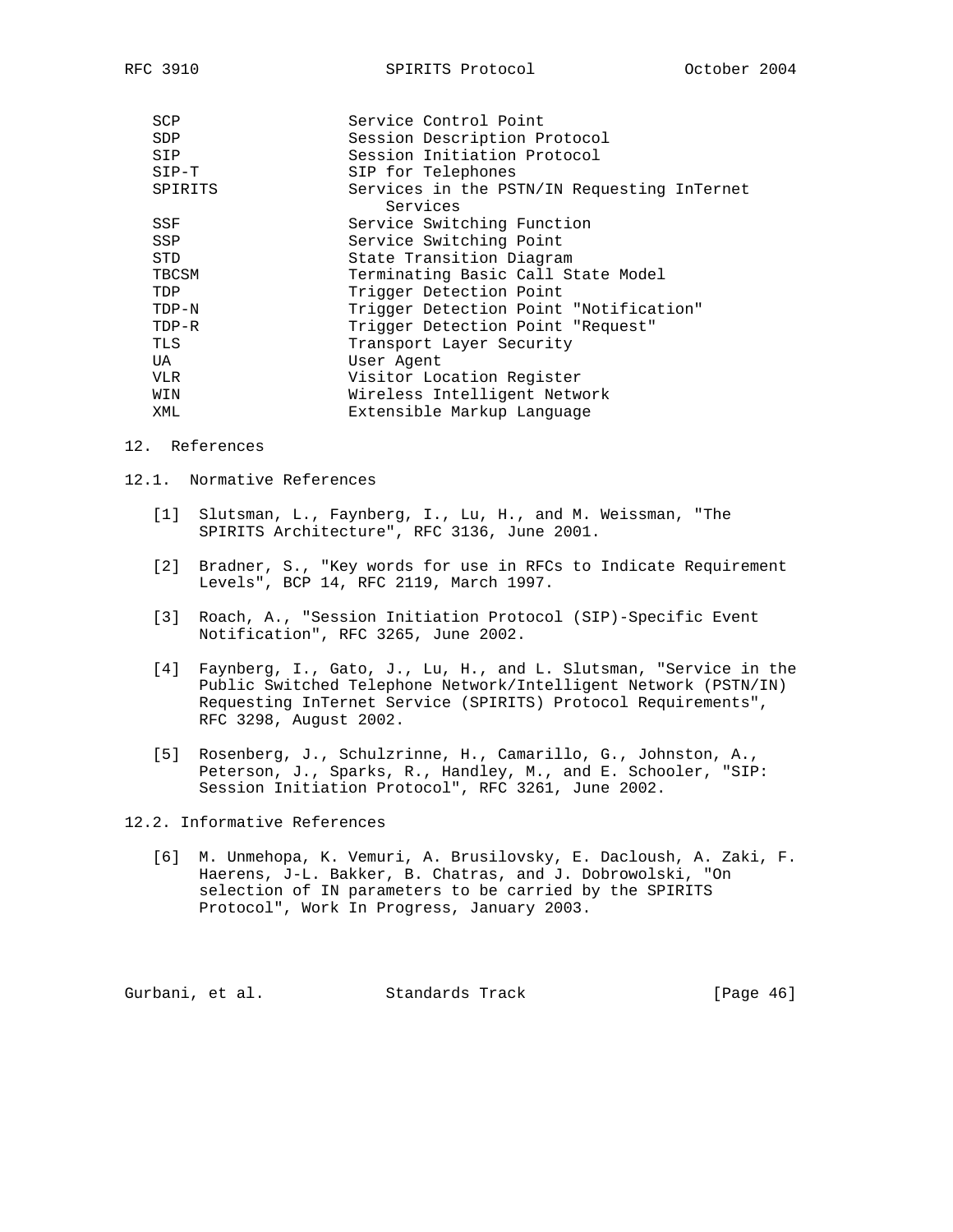- [7] Intelligent Network Capability Set 2. ITU-T, Recommendation Q.1228.
- [8] Petrack, S. and L. Conroy, "The PINT Service Protocol: Extensions to SIP and SDP for IP Access to Telephone Call Services", RFC 2848, June 2000.
- [9] Murata, M., St.Laurent, S., and D. Kohn, "XML Media Types", RFC 3023, January 2001.
- [10] Lu, H., Faynberg, I., Voelker, J., Weissman, M., Zhang, W., Rhim, S., Hwang, J., Ago, S., Moeenuddin, S., Hadvani, S., Nyckelgard, S., Yoakum, J., and L. Robart, "Pre-Spirits Implementations of PSTN-initiated Services", RFC 2995, November 2000.
- [11] Rosenberg, J. and H. Schulzrinne, "Session Initiation Protocol (SIP): Locating SIP Servers", RFC 3263, June 2002.
- [12] Thompson, H., Beech, D., Maloney, M. and N. Mendelsohn, "XML Schema Part 1: Structures", W3C REC REC-xmlschema-1-20010502, May 2001. <http://www.w3c.org/XML/>.
- [13] "Interface recommendations for intelligent network capability set 3: SCF-SSF interface", ITU-T Recommendation Q.1238.2, June 2000.
- [14] Moats, R., "URN Syntax", RFC 2141, May 1997.
- [15] Moats, R., "A URN Namespace for IETF Documents", RFC 2648, August 1999.
- [16] Mealling, M., "The IETF XML Registry", BCP 81, RFC 3688, January 2004.
- [17] Tim Bray, Dave Hollander, and Andrew Layman, "Namespaces in XML", W3C recommendation: xml-names, 14th January 1999, <http://www.w3.org/ TR/REC-xml-names>.
- [18] Ramsdell, B., "Secure/Multipurpose Internet Mail Extensions (S/MIME) Version 3.1 Message Specification", RFC 3851, July 2004.
- [19] Faynberg, I., L. Gabuzda, M. Kaplan, and N.Shah, "The Intelligent Network Standards: Their Application to Services", McGraw-Hill, 1997.

Gurbani, et al. Standards Track [Page 47]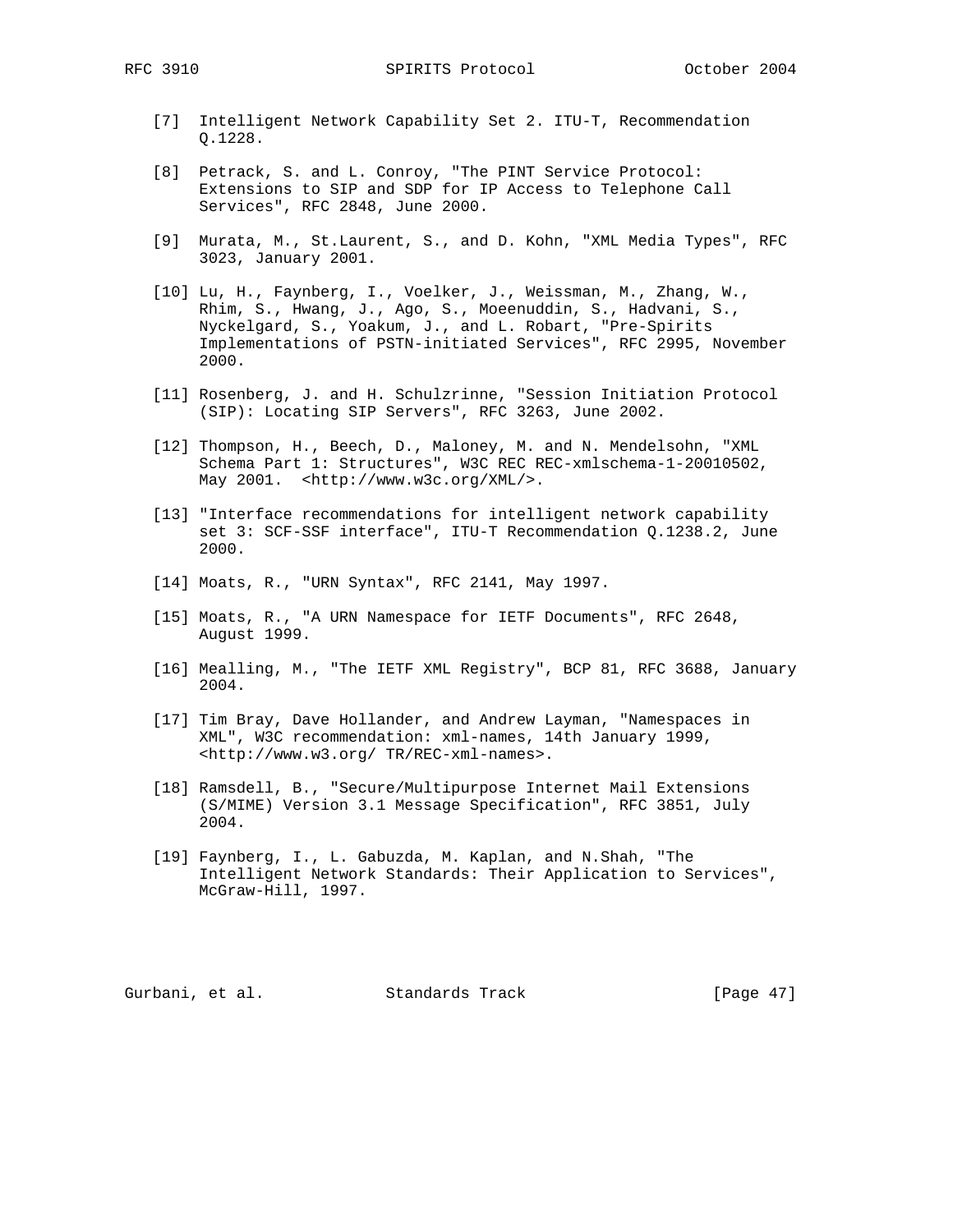[20] Freed, N. and N. Borenstein, "Multipurpose Internet Mail Extensions (MIME) Part One: Format of Internet Message Bodies", RFC 2045, November 1996.

 Freed, N. and N. Borenstein, "Multipurpose Internet Mail Extensions (MIME) Part Two: Media Types", RFC 2046, November 1996.

 Moore, K., "MIME (Multipurpose Internet Mail Extensions) Part Three: Message Header Extensions for Non-ASCII Text ", RFC 2047, November 1996.

 Freed, N., Klensin, J., and J. Postel, "Multipurpose Internet Mail Extensions (MIME) Part Four: Registration Procedures", BCP 13, RFC 2048, November 1996.

 Freed, N. and N. Borenstein, "Multipurpose Internet Mail Extensions (MIME) Part Five: Conformance Criteria and Examples", RFC 2049, November 1996.

#### 13. Contributors

 Kumar Vemuri Lucent Technologies, Inc. 2000 Naperville Rd. Naperville, IL 60566 USA

EMail: vvkumar@lucent.com

14. Authors' Addresses

 Vijay K. Gurbani, Editor 2000 Lucent Lane Rm 6G-440 Naperville, IL 60566 USA

EMail: vkg@lucent.com

 Alec Brusilovsky 2601 Lucent Lane Lisle, IL 60532-3640 USA

EMail: abrusilovsky@lucent.com

Gurbani, et al. Standards Track [Page 48]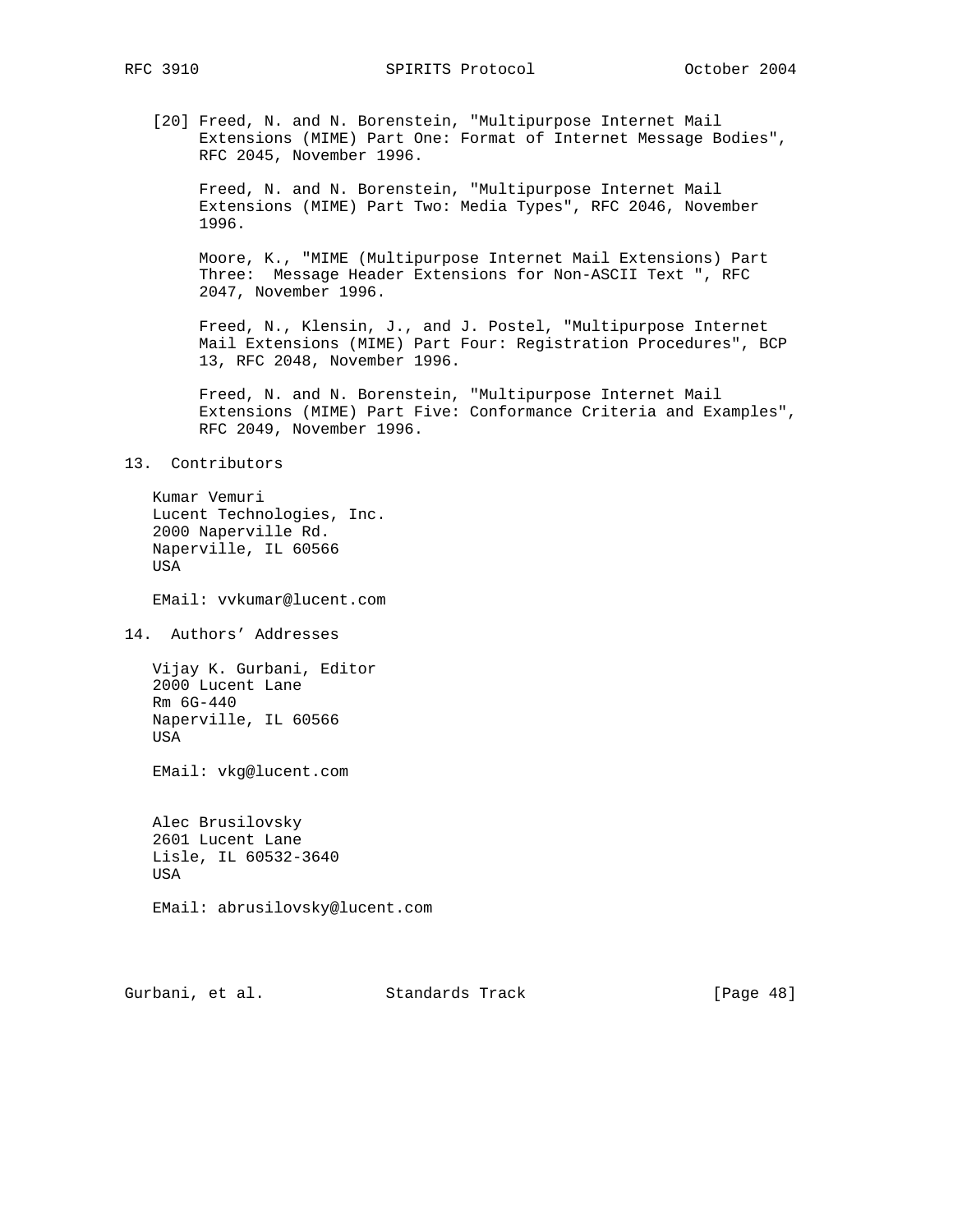Igor Faynberg Lucent Technologies, Inc. 101 Crawfords Corner Rd. Holmdel, NJ 07733 USA

EMail: faynberg@lucent.com

 Jorge Gato Vodafone Espana Isabel Colbrand, 22 28050 Madrid Spain

EMail: jorge.gato@vodafone.com

 Hui-Lan Lu Bell Labs/Lucent Technologies Room 4C-607A, 101 Crawfords Corner Road Holmdel, New Jersey, 07733

 Phone: (732) 949-0321 EMail: huilanlu@lucent.com

 Musa Unmehopa Lucent Technologies, Inc. Larenseweg 50, Postbus 1168 1200 BD, Hilversum, The Netherlands

EMail: unmehopa@lucent.com

Gurbani, et al. Standards Track [Page 49]